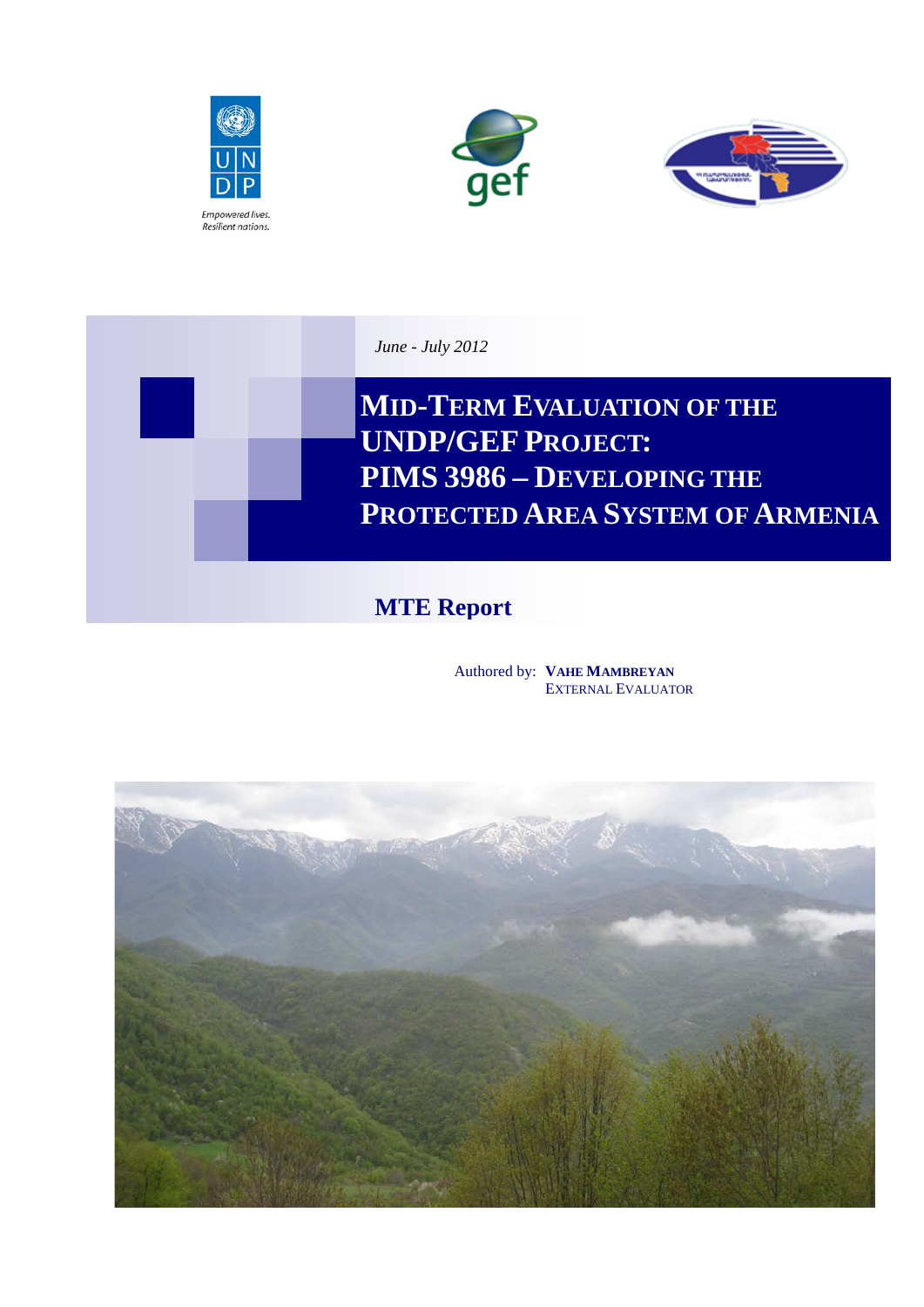### **ETHICS STATEMENT FOR INDEPENDENT EVALUATOR**

This Evaluation is guided by, and has applied, the following principles:

**Independence** The Evaluator is independent and has not been engaged in the Project activities, nor was he responsible in the past for the design, implementation or supervision of the project.

**Impartiality** The Evaluator endeavoured to provide a comprehensive and balanced presentation of strengths and weaknesses of the project. The evaluation process has been impartial in all stages and taken into account all the views received from stakeholders.

**Transparency** The Evaluator conveyed in as open a manner as possible the purpose of the evaluation, the criteria applied and the intended use of the findings. This evaluation report aims to provide transparent information on its sources, methodologies and approach.

**Disclosure** This report serves as a mechanism through which the findings and lessons identified in the evaluation are disseminated to policymakers, operational staff, beneficiaries, the general public and other stakeholders.

**Ethical** The Evaluator has respected the right of institutions and individuals to provide information in confidence and the sources of specific information and opinions in this report are not disclosed except where necessary and then only after confirmation with the consultee.

**Competencies and Capacities** The credentials of the Evaluator in terms of his expertise, seniority and experience as required by the terms of reference are provided in an annex; and the methodology for the assessment of results and performance is described.

**Credibility** This evaluation has been based on data and observations which are considered reliable and dependable with reference to the quality of instruments and procedures and analysis used to collect and interpret information.

**Utility** The Evaluator strived to be as well-informed as possible and this ensuing report is considered as relevant, timely and as concise as possible. In an attempt to be of maximum benefit to stakeholders, the report presents in a complete and balanced way the evidence, findings and issues, conclusions and recommendations.

**Vahe Mambreyan** External Evaluator

Date: July 17, 2012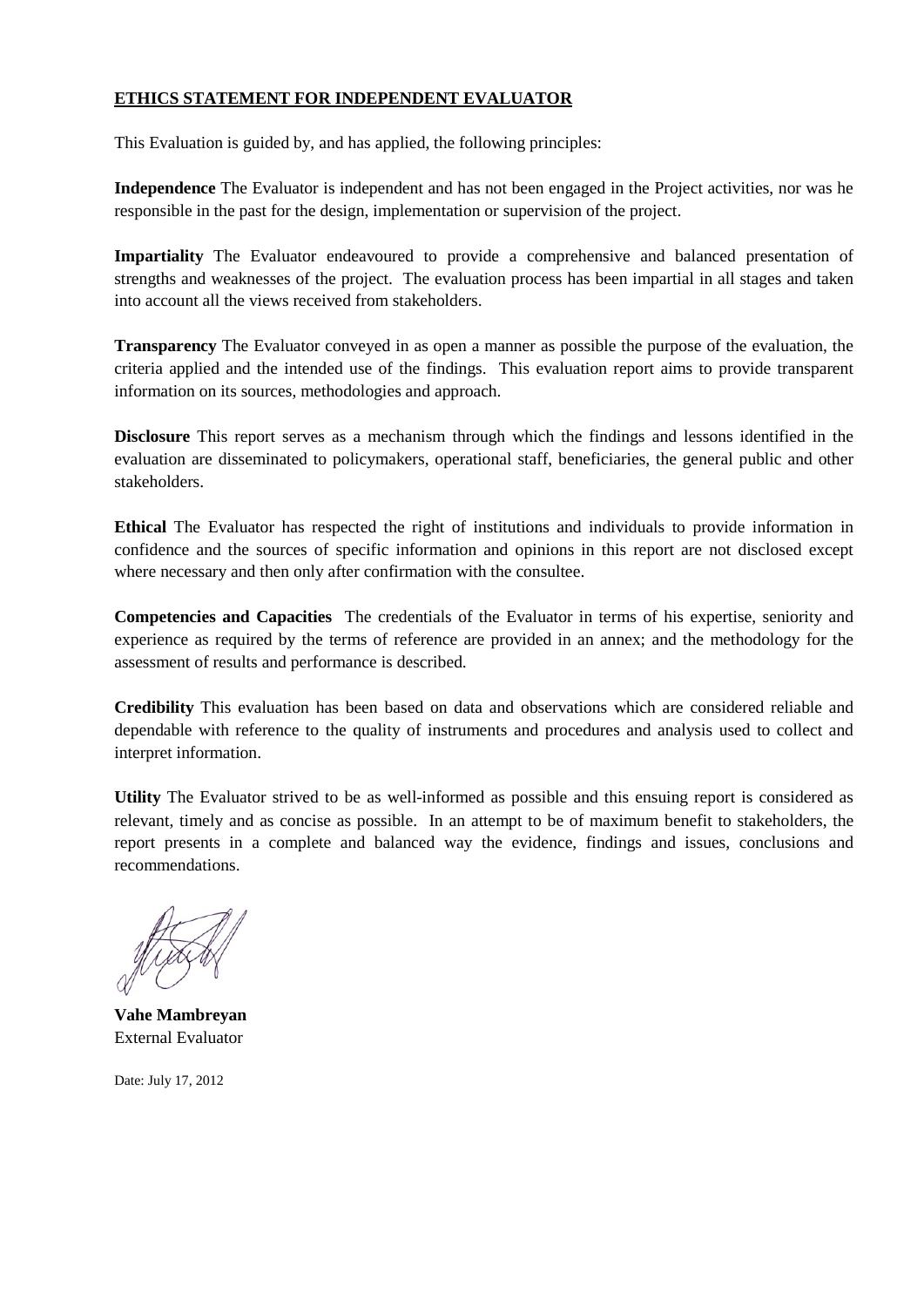#### **CONTENT**

| 1 |                                                                                                                  |  |
|---|------------------------------------------------------------------------------------------------------------------|--|
|   |                                                                                                                  |  |
|   |                                                                                                                  |  |
| 2 |                                                                                                                  |  |
|   |                                                                                                                  |  |
|   |                                                                                                                  |  |
|   |                                                                                                                  |  |
|   |                                                                                                                  |  |
|   |                                                                                                                  |  |
| 3 |                                                                                                                  |  |
|   |                                                                                                                  |  |
|   | $3.2^{\circ}$                                                                                                    |  |
|   |                                                                                                                  |  |
| 4 |                                                                                                                  |  |
|   |                                                                                                                  |  |
|   |                                                                                                                  |  |
|   |                                                                                                                  |  |
|   |                                                                                                                  |  |
|   |                                                                                                                  |  |
|   |                                                                                                                  |  |
|   |                                                                                                                  |  |
|   |                                                                                                                  |  |
|   |                                                                                                                  |  |
|   |                                                                                                                  |  |
|   | 4.2                                                                                                              |  |
|   |                                                                                                                  |  |
|   |                                                                                                                  |  |
|   | 4.2.3.1                                                                                                          |  |
|   | 4.2.3.2                                                                                                          |  |
|   | 4.2.3.3                                                                                                          |  |
|   | 4.2.3.4                                                                                                          |  |
|   | 4.2.3.5                                                                                                          |  |
|   |                                                                                                                  |  |
|   |                                                                                                                  |  |
|   | 4.2.6.1                                                                                                          |  |
|   |                                                                                                                  |  |
| 5 |                                                                                                                  |  |
|   | 5.1                                                                                                              |  |
|   | CONCLUSIONS AND RECOMMENDATIONS ON THE PROJECT IMPLEMENTATION EFFECTIVENESS, EFFICIENCY AND RESULTS<br>5.2<br>46 |  |
|   | 5.3<br>CONCLUSIONS AND RECOMMENDATIONS ON THE PROJECT SUSTAINABILITY, REPLICABILITY, AND RISKS  48               |  |
|   | 5.4                                                                                                              |  |
|   | 5.5                                                                                                              |  |
| 6 |                                                                                                                  |  |
|   | 6.1                                                                                                              |  |
|   | 6.2                                                                                                              |  |
|   | 6.3                                                                                                              |  |
|   | 6.4                                                                                                              |  |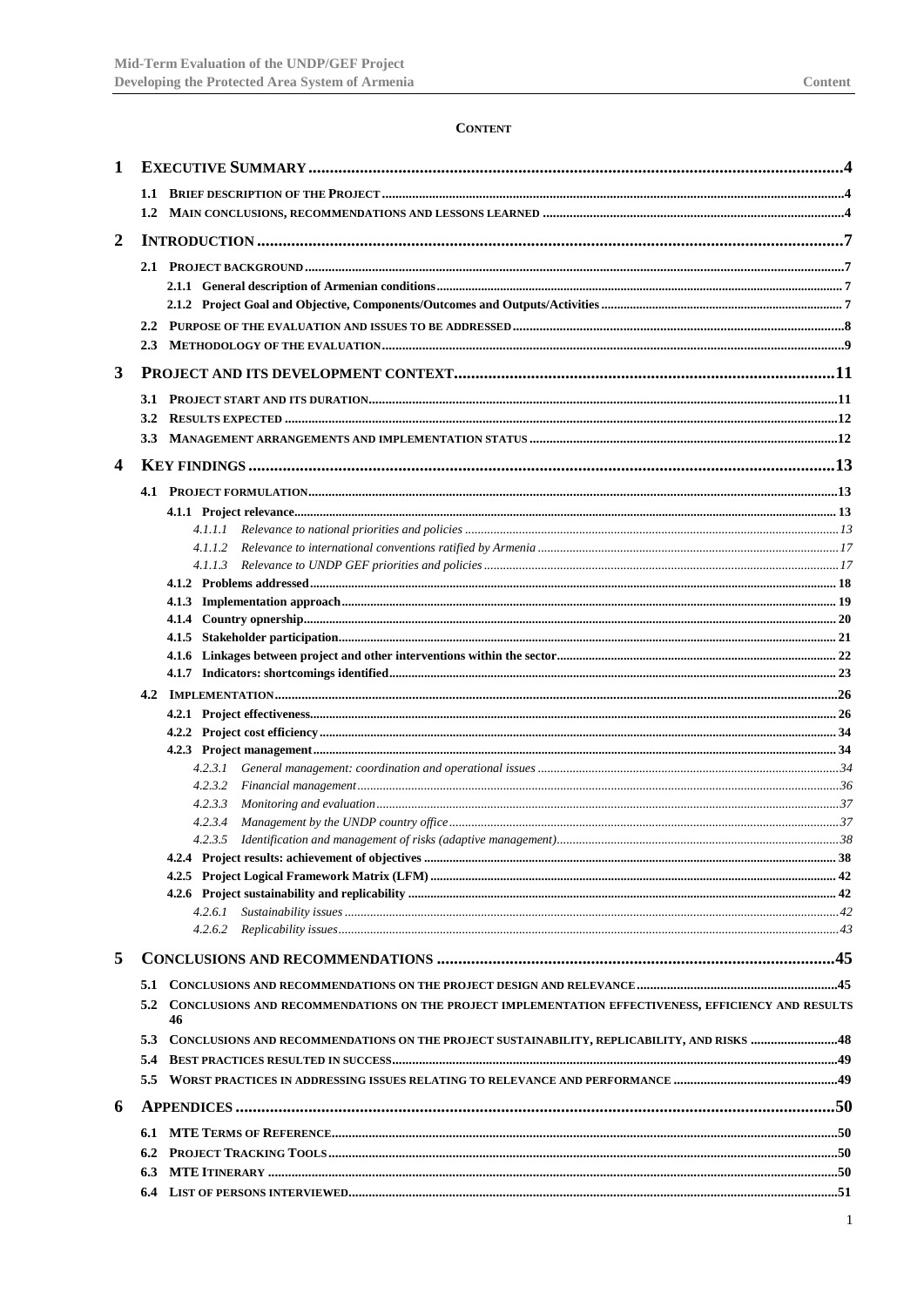| 6.6 |         |  |  |  |
|-----|---------|--|--|--|
| 6.7 |         |  |  |  |
|     |         |  |  |  |
|     |         |  |  |  |
|     | 6.7.1.2 |  |  |  |
|     | 6.7.1.3 |  |  |  |
|     | 6.7.1.4 |  |  |  |
|     | 6.7.1.5 |  |  |  |
|     | 6.7.1.6 |  |  |  |
|     |         |  |  |  |
|     | 6.7.1.8 |  |  |  |
|     | 6.7.1.9 |  |  |  |
|     |         |  |  |  |
|     |         |  |  |  |
|     |         |  |  |  |
| 6.9 |         |  |  |  |

#### **LIST OF TABLES**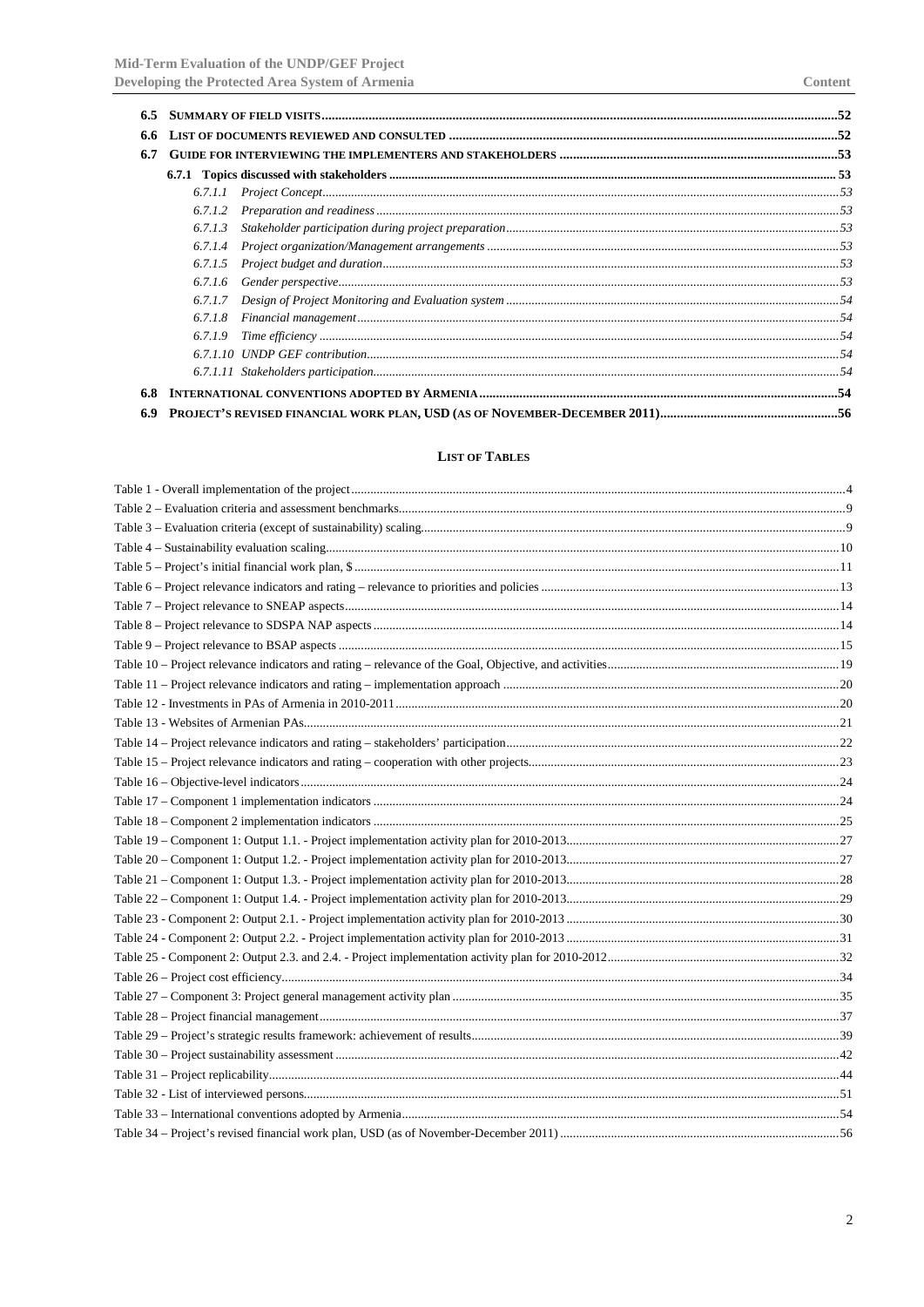| <b>List of abbreviations</b>      |                                                                           |  |  |
|-----------------------------------|---------------------------------------------------------------------------|--|--|
| <b>AMD</b>                        | Armenian Dram                                                             |  |  |
| <b>APR</b>                        | Annual Project Review                                                     |  |  |
| <b>AWP</b>                        | Annual Work Plan                                                          |  |  |
| <b>BMA</b>                        | <b>Bioresources Management Agency</b>                                     |  |  |
| <b>BSAP</b>                       | Biodiversity Strategy and Action Plan of Armenia                          |  |  |
| <b>CBD</b>                        | UN Convention on Biological Diversity                                     |  |  |
| <b>UNDP CO</b>                    | United Nations Development Program Country Office                         |  |  |
| <b>EPIU SA</b>                    | Environmental Projects Implementation Unit State Agency                   |  |  |
| EU                                | European Union                                                            |  |  |
| <b>GEF</b>                        | Global Environment Facility                                               |  |  |
| <b>IUCN</b>                       | International Union for Conservation of Nature                            |  |  |
| <b>KfW</b>                        | German Development Bank                                                   |  |  |
| LFM                               | Logical Framework Matrix                                                  |  |  |
| <b>METT</b>                       | Management Effectiveness Tracking Tool for Protected Areas                |  |  |
| MoA                               | Ministry of Agriculture                                                   |  |  |
| MoFA                              | Ministry of Foreign Affairs                                               |  |  |
| <b>MoNP</b>                       | Ministry of Nature Protection                                             |  |  |
| <b>MTE</b><br>Mid-term evaluation |                                                                           |  |  |
| <b>NAS</b>                        | National Academy of Science                                               |  |  |
| $_{\rm NGO}$                      | Non-governmental Organization                                             |  |  |
| NP                                | <b>National Park</b>                                                      |  |  |
| PA                                | Protected Area                                                            |  |  |
| PD                                | Project Document                                                          |  |  |
| PIR                               | Project Implementation Report                                             |  |  |
| $\mathbf{PM}$                     | Project Manager                                                           |  |  |
| PMU                               | Project Management Unit                                                   |  |  |
| RA                                | Republic of Armenia                                                       |  |  |
| SC                                | <b>Steering Committee</b>                                                 |  |  |
| <b>SDP</b>                        | Sustainable Development Program                                           |  |  |
| <b>SDSPA NAP</b>                  | Strategy on Developing Specially Protected Areas and National Action Plan |  |  |
| <b>SNCO</b>                       | State Non-commercial Organization                                         |  |  |
| <b>SNEAP</b>                      | Second National Environmental Action Programme                            |  |  |
| ${\sf SR}$                        | <b>State Reserve</b>                                                      |  |  |
| <b>SRF</b>                        | <b>Strategic Results Framework</b>                                        |  |  |
| TJS-Caucasus                      | Transboundary Joint Secretariat for Caucasus                              |  |  |
| ToR                               | Terms of Reference                                                        |  |  |
| <b>USD</b>                        | <b>United States Dollar</b>                                               |  |  |
| <b>WWF</b>                        | World Wild Fund for Nature                                                |  |  |
| <b>WB</b>                         | World Bank                                                                |  |  |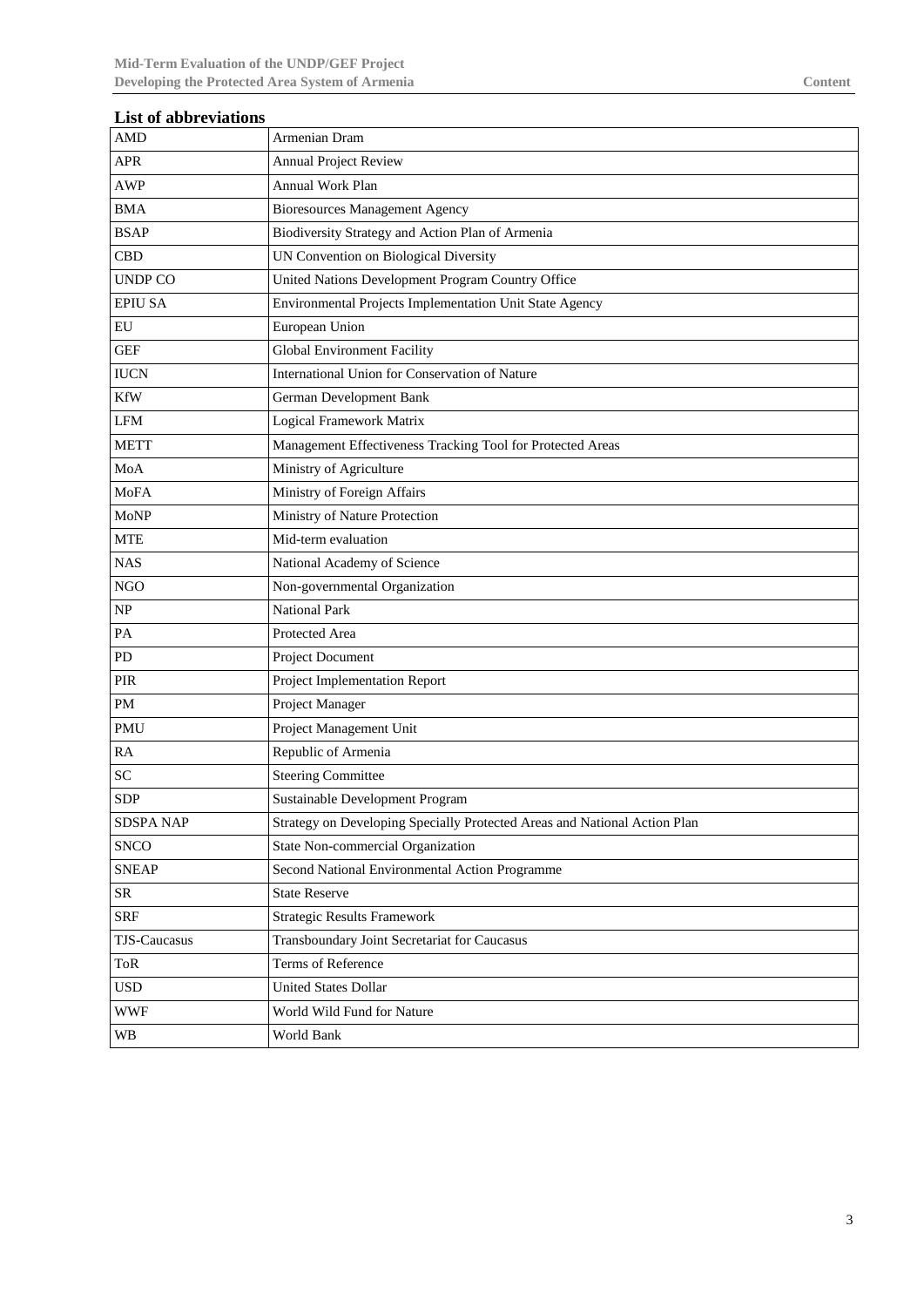## **1 EXECUTIVE SUMMARY**

### <span id="page-5-1"></span><span id="page-5-0"></span>**1.1 BRIEF DESCRIPTION OF THE PROJECT**

Availability of a large variety of natural, geographical, and climate zones in Armenia conditions existence of a wide number of high species in the country. Many of them are of global, regional, and local importance. There are a number of endangered and endemic species of really high value in various areas of the country. Important habitat types such as desert, semi-desert, wetlands, steppe, meadow, steppe meadow and high mountainous ecosystems important for most of Armenia's critically endangered flora/fauna are absent or under-represented within the current protected area system. The Ministry of Nature Protection (MoNP) is principally responsible for environment protection and biodiversity conservation in Armenia.

There are number of threats for Armenia's biodiversity ultimately resulting in accelerated loss of vulnerable habitats and associated species, the reduction of ecological functionality and the growing insecurity of ecosystem services. Potential and existing threats to Armenia's biodiversity include overexploitation of biodiversity, unregulated tourism activity, habitat loss, and uncontrolled expansion of existing and emergence of new (poli-metallic) mines, climate change. The long-term solution sought by the RA Government is to alleviating habitat fragmentation in Armenia through a functional ecologically representative protected areas (PAs) network being well managed and sustainably financed.

The project's **goal** is to conserve globally significant biodiversity in Armenia. The project has the **objective** to catalyze the expansion of the nature reserves to provide better representation of ecosystems within Armenia's current protected area system and enable active conservation of biodiversity. The objective will be achieved through two components:

- 1. Rationalization of the protected area system, and
- 2. Institutional capacity building for protected area management.

The mid-term evaluation (MTE) is intended to identify potential project design problems, assess progress towards the achievement of objectives, identify and document lessons learned and to make recommendations regarding specific actions that might be taken to improve the project. Specifically the mid-term evaluation will address project concept and design, implementation, project outputs, outcomes and impact, and sustainability.

#### <span id="page-5-2"></span>**1.2 MAIN CONCLUSIONS, RECOMMENDATIONS AND LESSONS LEARNED**

Overall implementation of the UNDP GEF PIMS 3986 – Developing the Protected Area System of Armenia project (hereinafter referred as "project") can be considered as *Moderately Satisfactory*. Some aspects of the project have been implemented quite successfully; others need to be revised or intensified. The overall multi-aspect assessment of the project implementation is presented below (see **[Table 1](#page-5-3)**):

| N         | <b>Indicators</b>                                                                 | Rating |
|-----------|-----------------------------------------------------------------------------------|--------|
|           | <b>Project Relevance</b>                                                          |        |
|           | R1 - Project relevance to national and global priorities and policies             | HS     |
| $\bigcap$ | R <sub>2</sub> - Current relevance of the project Goal, Objective, and Activities | MS     |

#### <span id="page-5-3"></span>**Table 1 - Overall implementation of the project**

<span id="page-5-4"></span> <sup>1</sup> Definitions of the rating abbreviations are presented in **[Table 3](#page-10-2)** and **[Table 4](#page-11-0)**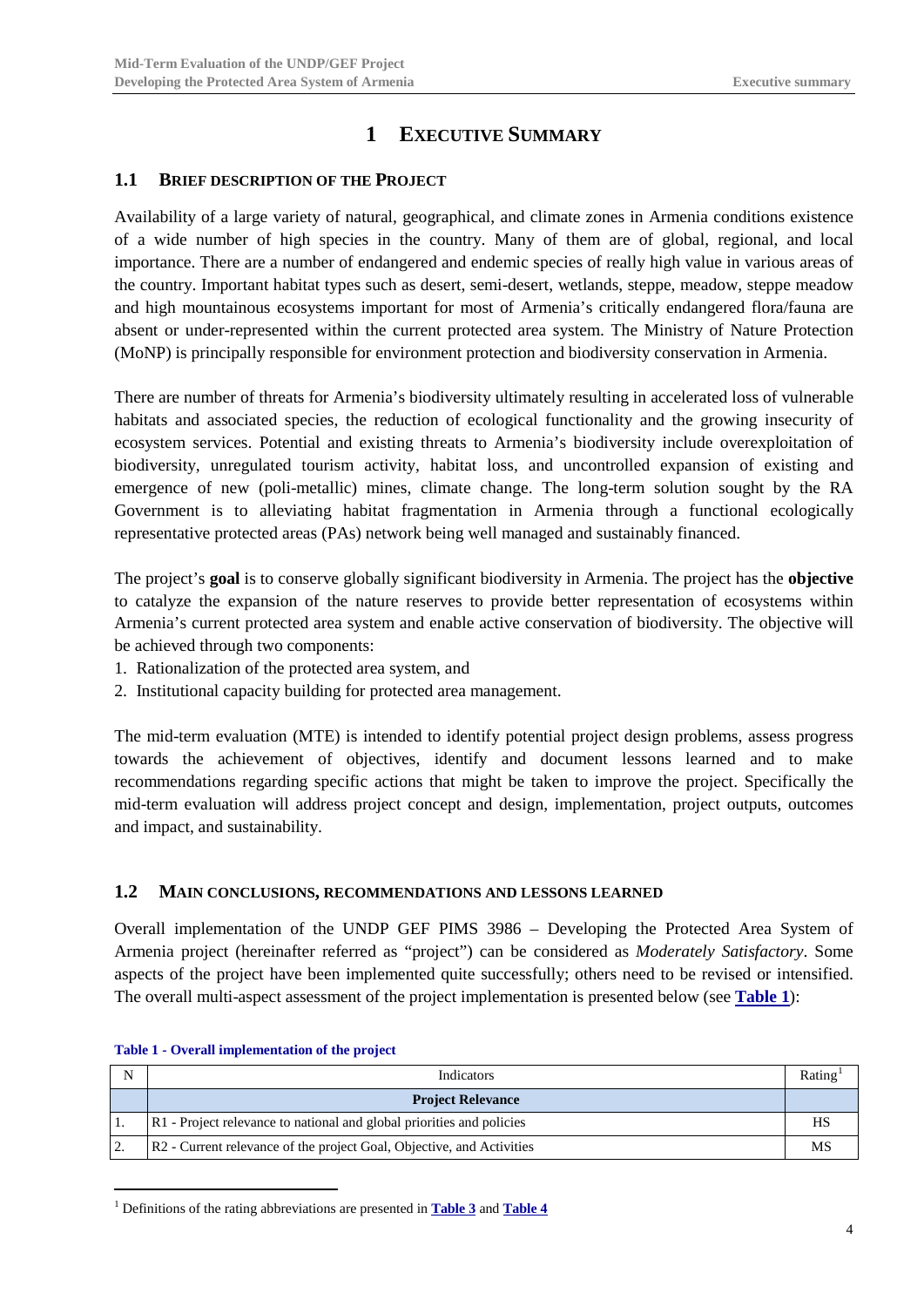| 3.  | R3 - Project implementation approach                                                                                  | MS |
|-----|-----------------------------------------------------------------------------------------------------------------------|----|
| 4.  | R4 - Stakeholders participation                                                                                       | S  |
| 5.  | R5 - Cooperation with other projects                                                                                  | S  |
|     | <b>Project Effectiveness</b>                                                                                          |    |
| 6.  | I <sub>E</sub> 1 - Set of by-laws developed to operationalize the 2006 Protected Area Law                             | MS |
| 7.  | $IE$ 2 - Inst. links re-configured to clarify roles and responsibilities for governance and management of sanctuaries | MS |
| 8.  | $IE$ 3 - Three new sanctuaries established at underrepresented habitats                                               | S  |
| 9.  | $IE4$ - Development of new PA management models for sanctuaries and putting into policy                               | MS |
| 10. | $IE5$ - National and local training programs for sanctuary managers and local communities                             | MS |
| 11. | I <sub>E</sub> 6 - Management and business plans at three sanctuaries developed                                       | МS |
|     | <b>Project Cost Efficiency</b>                                                                                        |    |
| 12. | I <sub>CE</sub> - Project cost efficiency                                                                             | S  |
|     | <b>Project Management</b>                                                                                             |    |
| 13. | $I_{PM}$ 1 - Project general management                                                                               | S  |
| 14. | I <sub>PM</sub> 2 - Project financial management                                                                      | MU |
|     | <b>Project Results</b>                                                                                                |    |
| 15. | $I_R$ 1 - Coverage (ha) of sustainably operating sanctuaries                                                          | MU |
| 16. | $I_R$ 2 - Representation levels of habitats in the PA estate                                                          | MS |
| 17. | $I_R$ 3 - METT scores for sanctuaries                                                                                 | MU |
| 18. | $I_R$ 4 - METT scorecards for the Project pilot areas                                                                 | MU |
| 19. | $I_R$ 5 - % of habitat of (a) Caucasian leopard, (b) Armenian mouflon, (c) Bezoar goat included in PA system          | S  |
| 20. | $IR6$ - Number of bylaws rationalizing operation of sanctuaries                                                       | MU |
| 21. | $I_R$ 7 - Number of sanctuaries with Government-endorsed charters and management/business plans                       | MS |
| 22. | $I_R$ 8 - Number of sanctuaries with formally designated management bodies                                            | MS |
| 23. | $I_R$ 9 - Capacity scores for three demonstration sanctuaries                                                         | МS |
| 24. | $I_R$ 10 - Number of sanctuaries with active community engagement                                                     | MS |
|     | <b>Project Sustainability and replicability</b>                                                                       |    |
| 25. | $IS1$ - Financial sustainability                                                                                      | ML |
| 26. | $IS2$ - Socio-political sustainability                                                                                | ML |
| 27. | $IS$ 3 - Institutional framework and governance                                                                       | ML |
| 28. | $IS4$ - Environmental sustainability                                                                                  | MU |
| 29. | $Is$ 5 - Project replicability                                                                                        | ML |

Major recommendations towards improvement of the project achievements are the following:

- $\triangleright$  Once again review the requirements of the Project Document (PD) and activities assigned to each component. If the project implementation needs significant amendments it should be thoroughly designed and introduced to the project Steering Committee (SC). This equally refers to amendment of activities, re-allocation of activities and outputs, and their implementation timetable, which should be strictly defined. Having the project SC approval it should also be officially amended and approved by the UNDP GEF. Specific activities that are pending to be implemented in the last year and half of the project should be very clearly and unambiguously designated to each implementing agency.
- $\triangleright$  Time-bound results tracking tools should be applied to monitor exact and real progress achieved by implementing partners. *Ceteris paribus*, this can be even a simply gantt chart having percentages in the cells showing the extent of the achievement of results. Implementing partners must be aware of all deadlines for outputs they should ensure. In parallel, strict monitoring and enforcement tools should be applied to ensure the expected outputs on time.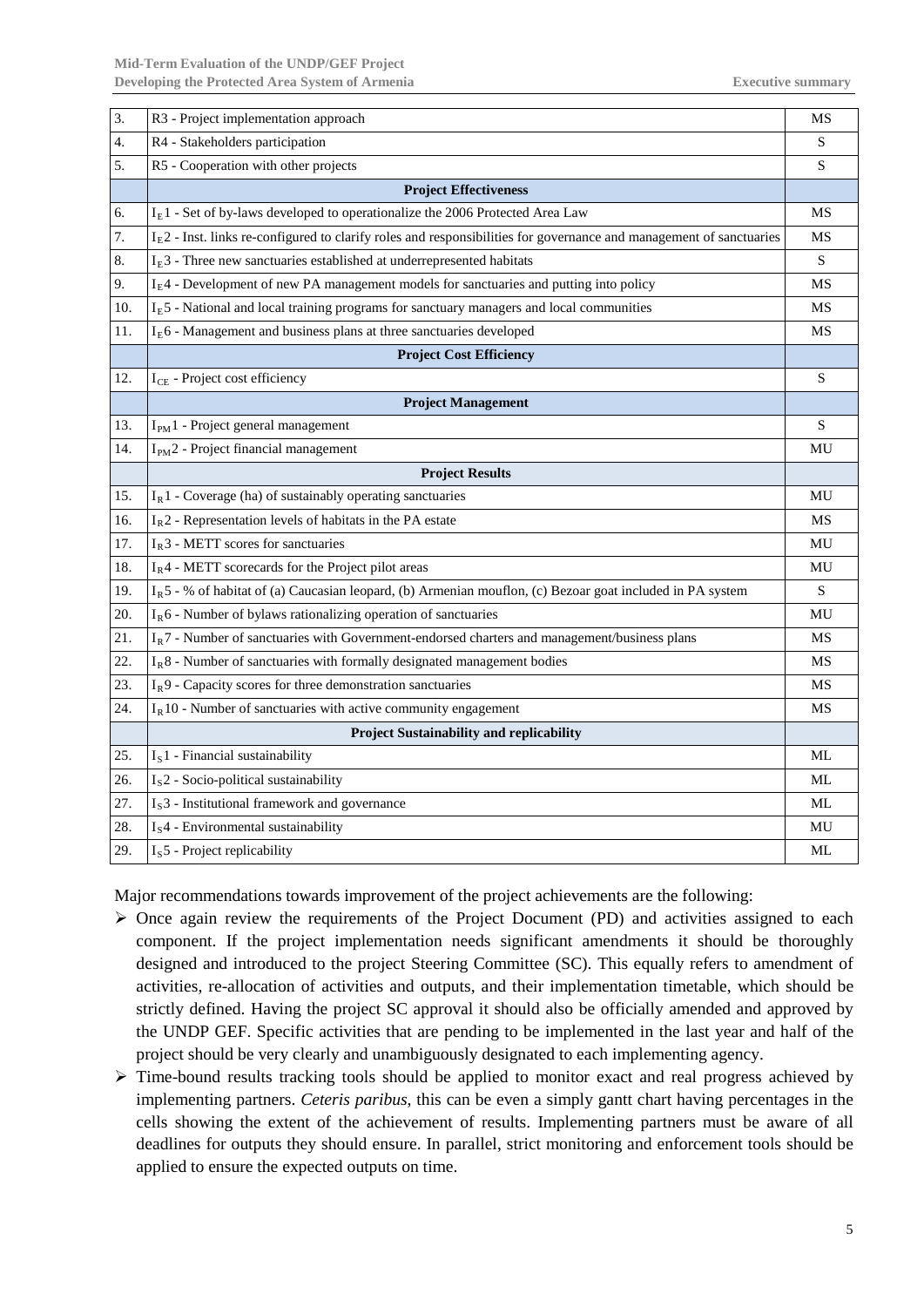- $\triangleright$  It is recommended to revise the project SRF: it needs to be seriously reviewed. Target indicators should be more realistic and achievable. Indicators that seem to be less realistic and non-achievable at this stage of the project implementation be reviewed and modified a little to become SMARTer. The project must do its best to invite the RA MoNP BMA, or the NAS, or another relevant institution to undertake the responsibility of the preparation of METTs. The current situation includes elements of the conflict of interests. The same relates to implementation of biodiversity monitoring programs.
- $\triangleright$  The project should seek additional opportunities to accompany the implementation of the "soft" measures (such as drafting Law and regulations, trainings, assessments, etc.) with activities resulting in tangible assets. This is especially important in case of communities that will be involved in comanagement of envisaged PAs. First steps towards such an approach are already done: cooperation was established with TJS-Caucasus, KfW funded Open Support Program, smaller projects implemented by WWF-Armenia, etc. Since the project cannot invest in tangible assets itself it should intensify those links and leverage the results in order to keep the local stakeholders motivated.
- $\triangleright$  Having the MTE results at hand the Project Management Unit (PMU) is recommended to conduct internal revision of weaknesses of the project. The PMU must assess the factors that may create risks for successful completion of the project. The first aspect to be addressed is the solution of uncertainty of the work plans and mis-coordination between implementing partners. The revision should result in a well thought and designed new work plans, including unambiguously defined activities assigned to each implementing agency, timetables (with strictly defined deadlines) of implementation, and exact outcomes expected. The revised documents should be officially adopted by implementing partners and approved by the UNDP. If necessary, respective amendments should be made in contracts concluded between implementing partners and UNDP. *Inter alia*, this will also mean strengthening and intensification of a project management function (e.g. better application of the monitoring function).
- $\triangleright$  Project financial management is to be improved. It is recommended to introduce the delivery rate monitoring by components and activities. Special templates can be prepared for implementing partners and PMU to ensure the consistency of collected information regarding the amounts spent to ensure outputs and deliverables. Moreover, it was confirmed that such templates (budget breakdown) sheets were prepared and introduced to implementing partners recently. The PM should be strict enough to receive actual expenses in accordance with planned.
- EPIU SA has succeeded with implementation of awareness raising measures in both target areas. Several workshops have been organized and conducted. Proper participation of women in those workshops has been ensured. It is recommended to continue awareness raising and capacity building among local communities and PA management. Training materials should be developed and delivered also for sanctuary managers and personnel. Relations with communities should be intensified and specific aspects of PAs establishment (such as purpose, ways of operation and management, restrictions, utilization of new opportunities, etc.) should be uncovered and better explained on regular bases.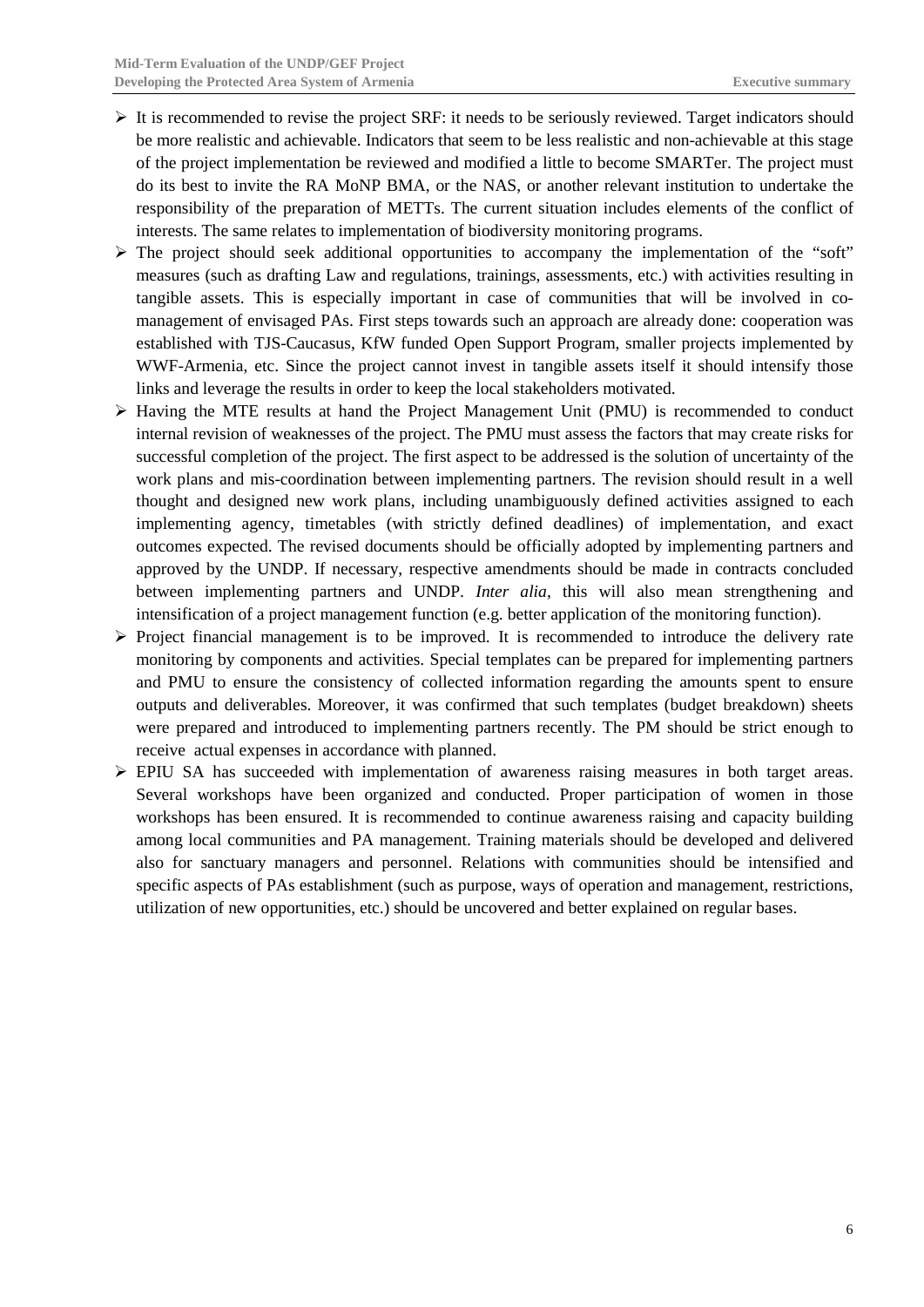## **2 INTRODUCTION**

### <span id="page-8-1"></span><span id="page-8-0"></span>**2.1 PROJECT BACKGROUND**

### <span id="page-8-2"></span>**2.1.1 General description of Armenian conditions**

Availability of a large variety of natural, geographical, and climate zones in Armenia conditions existence of a wide number of high species in the country. Many of them are of global, regional, and local importance<sup>[2](#page-8-4)</sup>. There are number of endangered and endemic species of really high value in various areas of the country. The Ministry of Nature Protection is principally responsible for environment protection and biodiversity conservation. The MNP's BMA is charged with managing all State Reserves (SRs), National Parks (NPs), and Natural Monuments via application of State Non Commercial Organizations (SNCOs) to undertake the function of PAs administrations and is responsible for on-the-ground operations.

As of the June 2012 Armenia's system of PAs includes 311,000 ha or approximately 10% of the territory (6% without Lake Sevan NP)<sup>[3](#page-8-5)</sup>. Important habitat types such as desert-semi desert, wetlands, steppe, meadow, steppe meadow and high mountainous ecosystems represent approximately 80% of Armenia's total landmass. However, these ecosystems important for most of Armenia's critically endangered flora/fauna are absent or under-represented within the current protected area system.

There are number of threats for Armenia's biodiversity ultimately resulting in accelerated loss of vulnerable habitats and associated species, the reduction of ecological functionality and the growing insecurity of ecosystem services. Opportunities for communities to realize the potential social and economic benefits accruing from biodiversity are either lost or very low. PAs are fragmented to the large extent which negatively impacts the migration opportunities for mammals. The list of potential and existing specific threats to Armenia's biodiversity include the following aspects:

- $\triangleright$  Threat #1 Overexploitation of biodiversity;
- $\triangleright$  Threat #2 Unregulated tourism activity;
- > Threat  $#3$  Habitat loss;
- $\triangleright$  Threat #4 Uncontrolled expansion of existing and emergence of new (poli-metallic) mines;
- $\triangleright$  Threat #5 Climate Change.

The long-term solution sought by the RA Government is to alleviating habitat fragmentation in Armenia through a functional ecologically representative PA network being well managed and sustainably financed. The PA network should enjoy the full support of local communities and government.

### <span id="page-8-3"></span>**2.1.2 Project Goal and Objective, Components/Outcomes and Outputs/Activities**

**Goal: The project's goal is to conserve globally significant biodiversity in Armenia.[4](#page-8-6)**

**Objective: The project has the objective to catalyze the expansion of the nature reserves to provide better representation of ecosystems within Armenia's current protected area system and enable active conservation of biodiversity.** 

The objective will be achieved through two components:

<span id="page-8-4"></span> $2$  Chapter 2.1.1 is an edited extract from the PD provided to evaluation expert (EE) by the PMU

<span id="page-8-5"></span><sup>3</sup> Source: WWF-Armenia

<span id="page-8-6"></span> $4$  Chapter 2.1.2 is an edited extract from the PD provided to EE by the PMU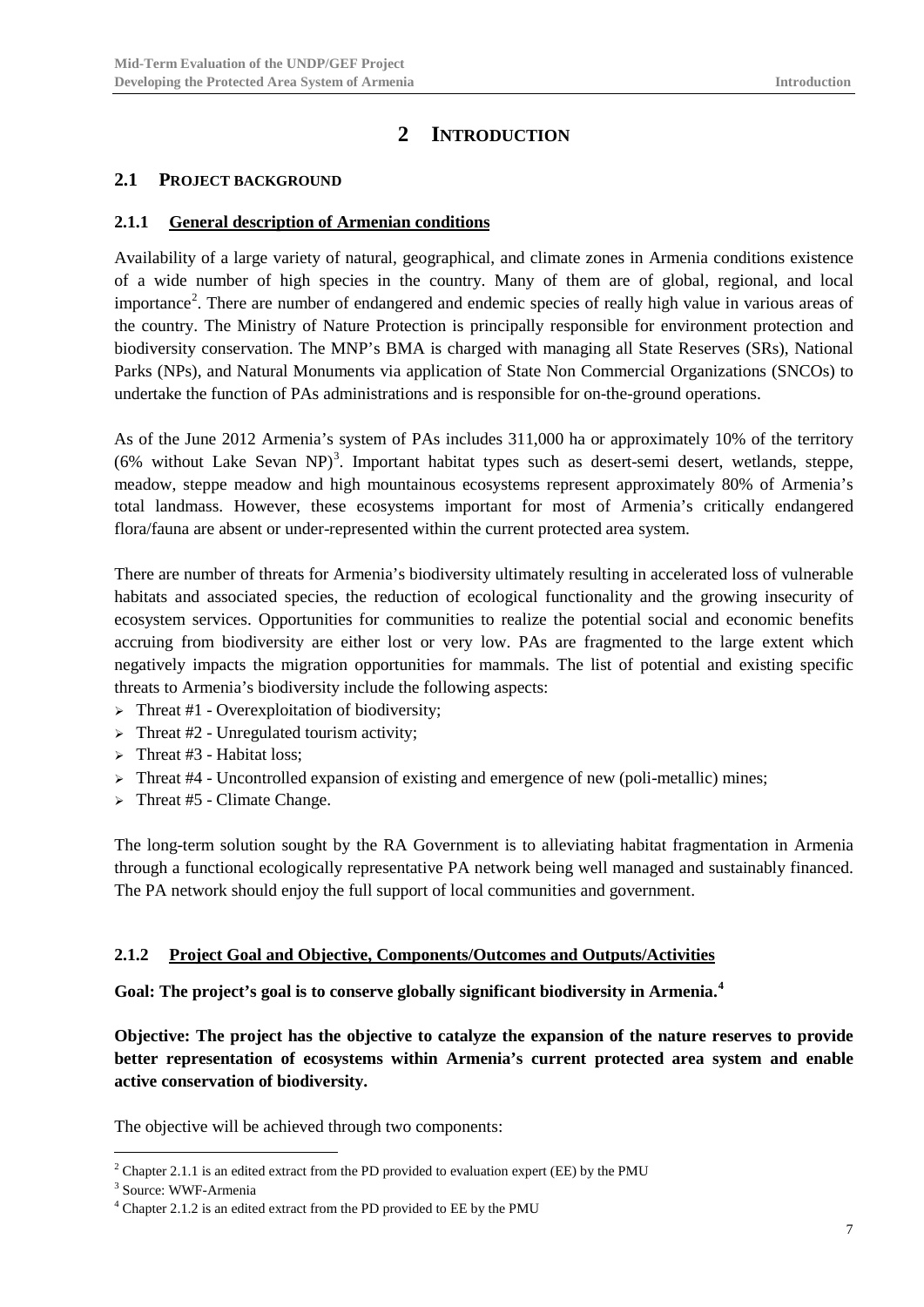- 3. Rationalization of the protected area system, and
- 4. Institutional capacity building for protected area management.

Component 1: Rationalization of the protected areas system:

- $\triangleright$  Output 1.1 Set of by-laws developed to operationalize the 2006 PA Law;
- $\geq$  Output 1.2 Institutional links re-configured to clarify roles and responsibilities for governance and management of sanctuaries.
- Output 1.3 Three new sanctuaries of Gnishik (Vayots Dzor Region), Khustup Mountain Area (Syunik Region), and Zangezur (Syunik Region) established at underrepresented habitats.
- $\triangleright$  Output 1.4 A new PA management model developed for sanctuaries and put into policy.

### Component II. Institutional capacity building for PA management

- $\triangleright$  Output 2.1 National and local training programs for sanctuary managers and local communities;
- $\triangleright$  Output 2.2 Management and business plans at three sanctuaries developed;
- $\geq$  Output 2.3 Management and business plan implementation supported on the ground;
- $\triangleright$  Output 2.4 Lessons learned documented and experience set to replication.

Further in the document specific activities and outputs to achieve each output are analyzed and presented in a form of indicators.

### <span id="page-9-0"></span>**2.2 PURPOSE OF THE EVALUATION AND ISSUES TO BE ADDRESSED**

Purpose of the current MTE is best defined by the Terms of Reference (ToR) developed and provided by UNDP GEF<sup>[5](#page-9-1)</sup>. The evaluation is initiated and commissioned jointly by UNDP Armenia Country Office (CO) and by the UNDP/GEF regional coordination unit in Bratislava. MTEs are intended to identify potential project design problems, assess progress towards the achievement of objectives, identify and document lessons learned, and to make recommendations regarding specific actions that might be taken to improve the project. It is expected to serve as a means of validating or filling the gaps in the initial assessment of relevance, effectiveness and efficiency obtained from monitoring. The MTE provides the opportunity to assess early signs of project success or failure and prompt necessary adjustments. To this end, the MTE will serve to:

- 1. Strengthen the adaptive management and monitoring functions of the project;
- 2. Enhance the likelihood of achievement of the project and GEF objectives ;
- 3. Enhance organizational and development learning;
- 4. Enable informed decision-making;
- 5. Create the basis of replication of successful project outcomes achieved so far.

Particular emphasis was put on the current project results and the possibility of achieving all the objectives in the given timeframe, taking into consideration the speed, at which the project is proceeding. More specifically, the evaluation assessed the following:

- $\triangleright$  Project concept and design;
- > Implementation;
- $\triangleright$  Project outputs, outcomes, and impact.

<span id="page-9-1"></span> $<sup>5</sup>$  Chapter 2.2 is a citation from the MTE ToR</sup>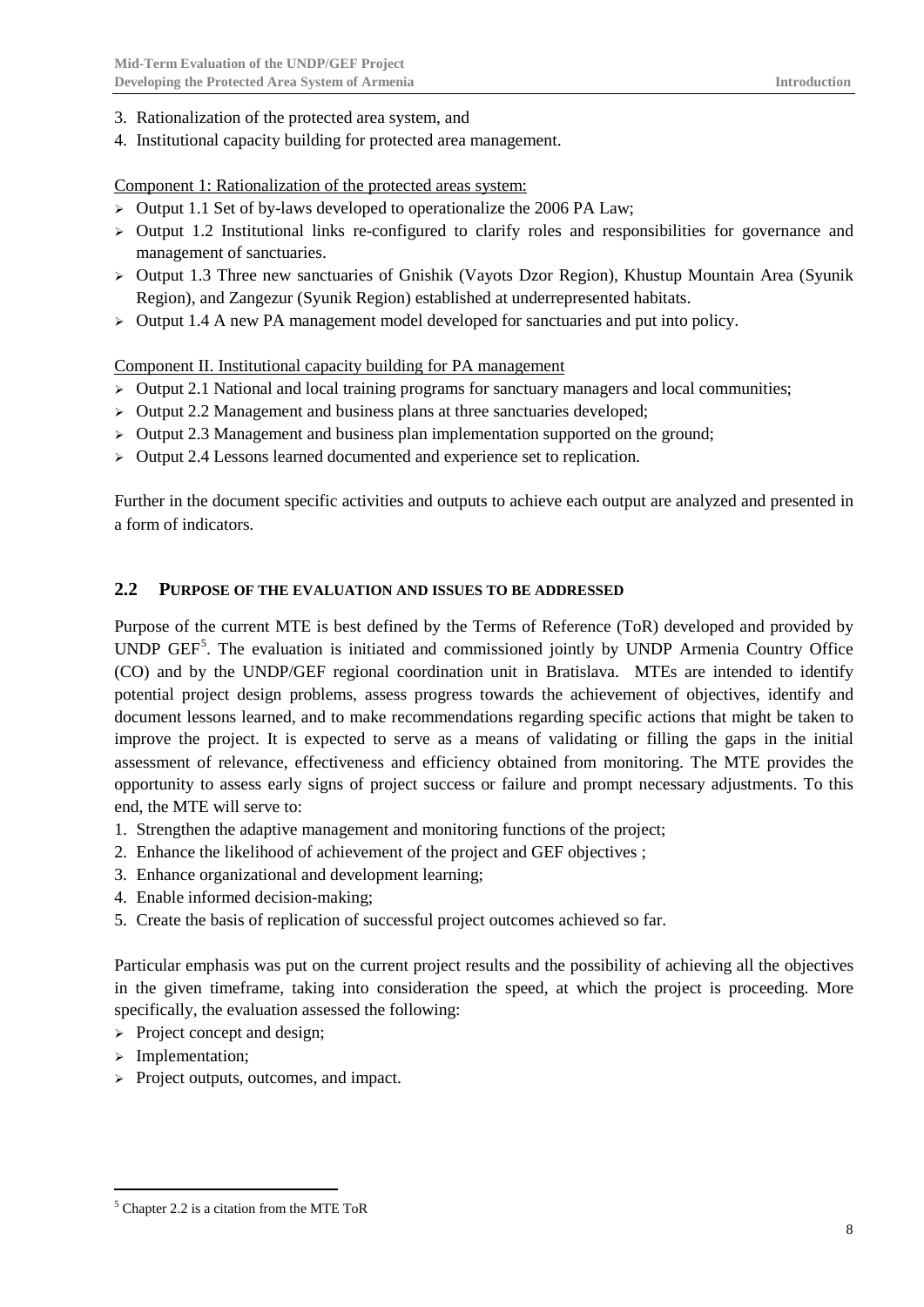### <span id="page-10-0"></span>**2.3 METHODOLOGY OF THE EVALUATION**

While getting prepared towards the implementation of the MTE it was assigned to the external evaluator to apply the evaluation methodology adopted by UNDP GEF. These evaluation principles are outlined in *UNDP Evaluation Guidance for GEF-Financed Projects* and in *GEF Monitoring and Evaluation Policy[6](#page-10-3)* , as well as in the ToR of the current assignment. The project progress and achievements were tested and evaluated against following GEF evaluation criteria (see **[Table 2](#page-10-1)**):

| N  | Criteria                 | Explanation                                                                                                                                                                                                                                                                                                                        |
|----|--------------------------|------------------------------------------------------------------------------------------------------------------------------------------------------------------------------------------------------------------------------------------------------------------------------------------------------------------------------------|
|    | Relevance                | $\triangleright$ The extent to which the activity (intervention of the project) is suited to local and national<br>development priorities and organizational policies, including changes over time.                                                                                                                                |
|    | Effectiveness (efficacy) | $\triangleright$ The extent to which an objective has been achieved or how likely it is to be achieved.                                                                                                                                                                                                                            |
| 3. | (Cost) Efficiency        | $\triangleright$ The extent to which results have been delivered with the least costly resources possible.                                                                                                                                                                                                                         |
| 4. | Results/impacts          | The positive and negative, and foreseen and unforeseen, changes to and effects produced by a<br>development intervention. In GEF terms, results include direct project outputs, short-to<br>medium term outcomes, and longer-term impact including global environmental benefits,<br>replication effects and other, local effects. |
|    | Sustainability           | The likely ability of an intervention to continue to deliver benefits for an extended period of<br>time after completion. Projects need to be environmentally as well as financially and socially<br>sustainable.                                                                                                                  |

#### <span id="page-10-1"></span>**Table 2 – Evaluation criteria and assessment benchmarks**

The evaluation criteria presented above have been defined and assessed via the large volume of secondary materials review, discussions with UNDP/GEF PMU and implementing partners of 2 separate components<sup>[7](#page-10-4)</sup> of the project, i.e. the RA MoNP Environmental Projects Implementation Unit State Agency (EPIU SA) and WWF-Armenia. Additionally, series of semi-structured qualitative interviews with different stakeholders and beneficiaries of the project conducted during the project sites' visit. The collected information after the initial analysis and classification is presented in 3 main sections of 1) **Project formulation**; 2) Project **implementation**, and 3) Project **results** as it is requested by UNDP GEF Monitoring and Evaluation Policy.

The project has been rated against individual criterion of *relevance, effectiveness, efficiency and impact/results based* on the following scale (see **[Table 3](#page-10-2)**).

| Scale                        | <b>Quantification</b> | Scaling bases                                                                                          |
|------------------------------|-----------------------|--------------------------------------------------------------------------------------------------------|
| <b>Highly Satisfactory</b>   | $(HS=6)$              | $\triangleright$ The project has <i>no shortcomings</i> in the achievement of its objectives.          |
| Satisfactory                 | $(S=5)$               | $\triangleright$ The project has <i>minor shortcomings</i> in the achievement of its objectives.       |
| Moderately Satisfactory      | $(MS=4)$              | $\triangleright$ The project has <i>moderate shortcomings</i> in the achievement of its objectives.    |
| Moderately Unsatisfactory    | $(MU=3)$              | $\triangleright$ The project has <i>significant shortcomings</i> in the achievement of its objectives. |
| Unsatisfactory               | $(U=2)$               | $\triangleright$ The project has <i>major shortcomings</i> in the achievement of its objectives.       |
| <b>Highly Unsatisfactory</b> | $(HU=1)$              | $\triangleright$ The project has <i>severe shortcomings</i> in the achievement of its objectives.      |

#### <span id="page-10-2"></span>**Table 3 – Evaluation criteria (except of sustainability) scaling**

Scaling presented above has been applied against each indicator taken from the project design documents (or developed as necessary) regarding the above-mentioned criteria. The suggested scaling of the indicators

<span id="page-10-3"></span> $6$  http://www.thegef.org/gef/sites/thegef.org/files/documents/Policies and Guidelines-M\_and\_E\_Policy-english.pdf

<span id="page-10-4"></span> $<sup>7</sup>$  Although components fulfill each other; moreover, Implementing Agencies share some parts of each component</sup>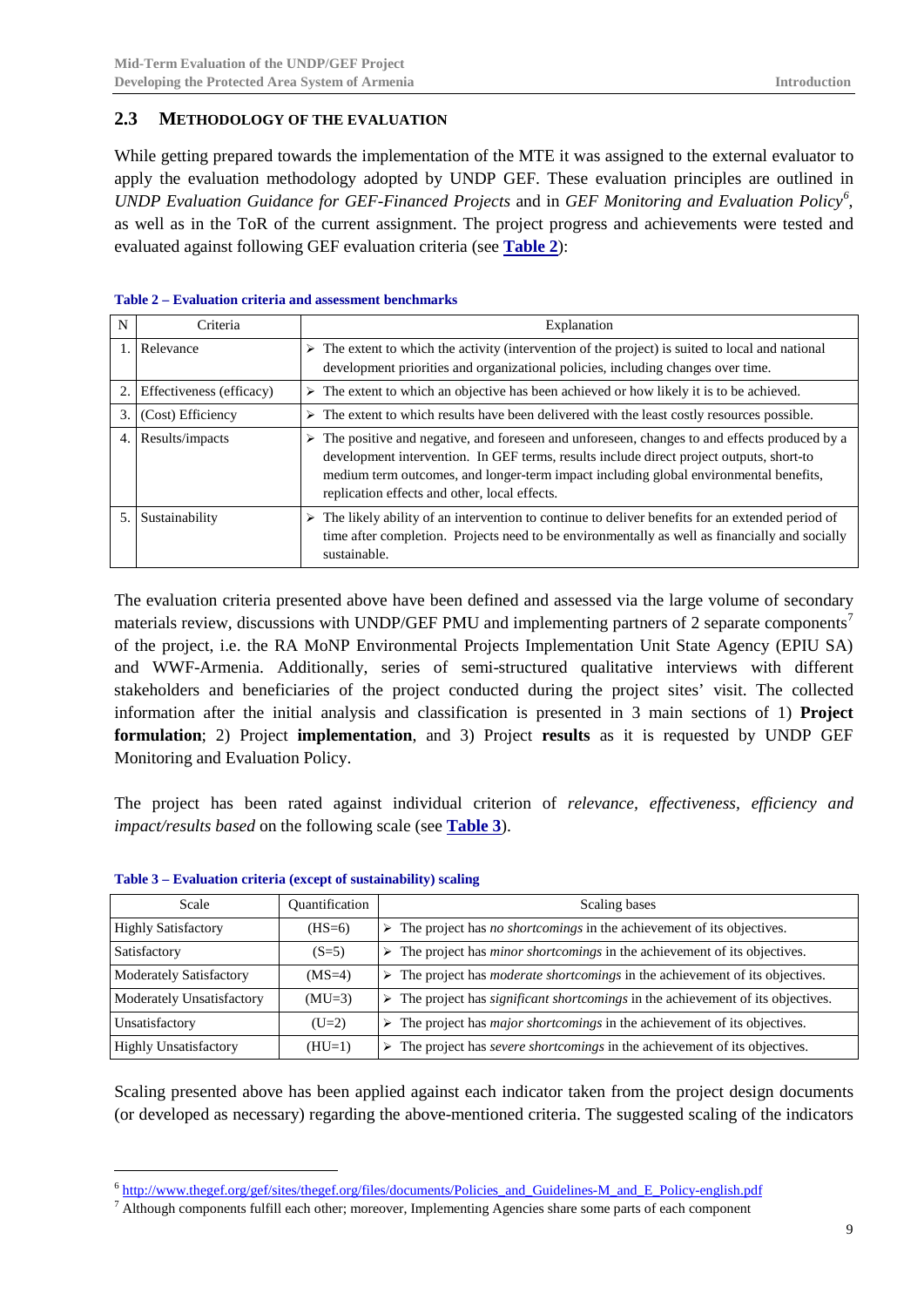was quantified in order to make it easy the further calculations of ratings for each and all indicators of each and all criteria.

As for *sustainability criteria* the evaluator should at the minimum evaluate the *likelihood of sustainability of outcomes at project termination* and provide a rating for this. The following four sustainability risks should be addressed: Financial resources, socio-political, institutional framework and governance, and environmental. On each of these dimensions of sustainability of the project outcomes were rated as presented in the table below. Note: *all the risk dimensions of sustainability were taken as critical*.

| Scale                      | Quantification | Scaling bases                                                                           |  |  |
|----------------------------|----------------|-----------------------------------------------------------------------------------------|--|--|
| Likely                     | $(L=4)$        | $\triangleright$ There are no or negligible risks that affect this dimension.           |  |  |
| <b>Moderately Likely</b>   | $(ML=3)$       | $\triangleright$ There are moderate risks that affect this dimension of sustainability. |  |  |
| <b>Moderately Unlikely</b> | $(MU=2)$       | there are significant risks that affect this dimension of sustainability<br>⋗           |  |  |
| Unlikely                   | $(U=1)$        | $\triangleright$ There are severe risks that affect this dimension of sustainability.   |  |  |

#### <span id="page-11-0"></span>**Table 4 – Sustainability evaluation scaling**

Various monitoring and evaluation tools have been applied in the course of MTE. In particular they are:

- **Review of project documents** (see the list of relevant documents at **Annexes:** *Chapter [6.6](#page-53-1)*). Project documents were reviewed with the purpose of uncovering the background and objectives of the project, implementation status, and achievements so far, problems identified, managerial arrangements, etc. Respective comparison of project design vs. implementation/reporting stage papers was conducted.
- **Desk research of strategy documents** (see the list of relevant documents at Annexes: *Chapter [6.6](#page-53-1)*). The purpose of this exercise was the assessment of the appropriateness of the project to national and global priorities and policies.
- **Discussions with UNDP GEF.** Discussion with UNDP Armenia Environmental Governance Program Analyst and Policy Adviser was conducted during which the project design and novelty, implementation approach and major achievements, shortcomings and major challenges have been addressed.
- **Discussions with implementing partners** (the RA MoNP EPIU SA for the Component 1 and WWF-Armenia for the Component  $2)^8$  $2)^8$ . Implementing partners have been asked to provide first-hand information on progress, express their attitude towards project design, content, implementation, adaptive management, and other important issues.
- **Development of semi-structured questionnaires** that were applied for qualitative interviews with different stakeholders defined by the project PMU and/or identified in the course of MTE. Individual approach was applied, i.e. respective stakeholders were interviewed on topics they are at least informed about. Otherwise, non-informed stakeholders responses might create bias and negatively affect on the quality of the current MTE report.
- **Qualitative interviews with project stakeholders.** Initial list of stakeholders was defined in the ToR, which was amended during the MTE. Snowball method of the identification of relevant stakeholders was applied by the external evaluator. Stakeholders were met and interviewed in Yerevan, as well as at target areas of the project.
- $\triangleright$  **Site visits.** One visit to each of three project target areas in Vayots Dzor and Syunik regions were organized and successfully conducted (see the brief summary of those visits at Annexes: *Chapter [6.5](#page-53-0)*).

<span id="page-11-1"></span><sup>&</sup>lt;sup>8</sup> Later the EPIU SA for the Component 1 with exception of mapping works under Output 1.3 plus Output 2.1 and WWF-Armenia for the Component 2 with exception of Output 2.1 plus mapping works under Output 1.3 This is reflected below in Chapter 3.1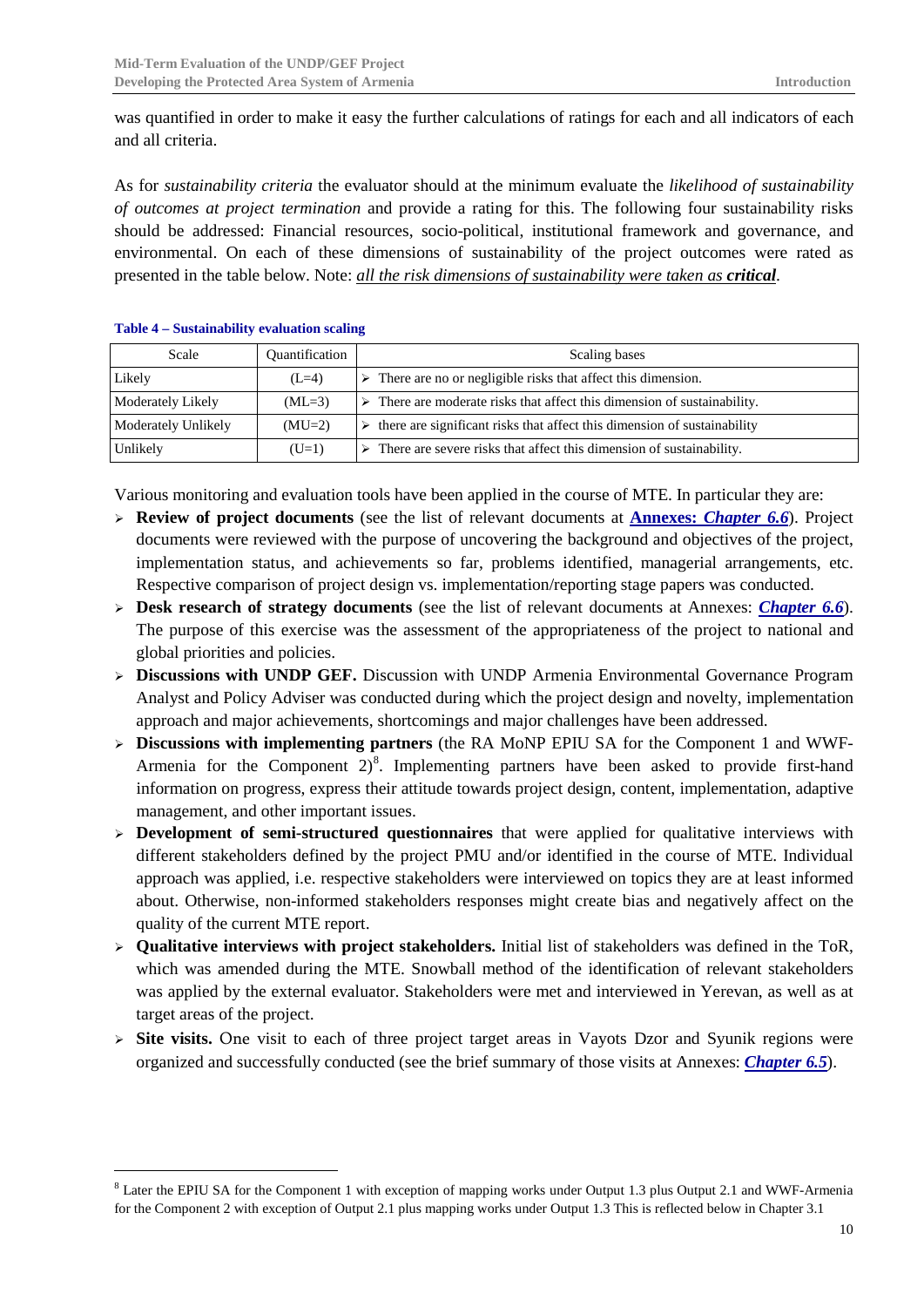## **3 PROJECT AND ITS DEVELOPMENT CONTEXT**

### <span id="page-12-1"></span><span id="page-12-0"></span>**3.1 PROJECT START AND ITS DURATION**

UNDP/GEF Project: *PIMS 3986 – Developing the Protected Area System of Armenia* was launched in the beginning of 2010. The project lifecycle is designed to be 4 years. Total designed budget of the project implementation amounts to \$2,950,000 of which \$950,000 is the UNDP/GEF Contribution. The project started in the beginning of 2010 with the Inception Workshop participated by the project SC, representatives of various RA ministries and other State agencies, officials from Syunik and Vayots Dzor regions Governorates, UNDP-Armenia, and others. Project SC approved the project Inception Report and work plan for the 2010.

Later in the process of the implementation the work plans have been amended and redesigned many times conditioned by the implementation process peculiarities and delays in implementation/completion of certain components/activities. Logically, this means application of adaptive management principles, since otherwise quite serious issues would have not been properly addressed. On the other hand, changes applied too often substantially affect the whole implementation process and sometimes quite negatively. Some elements of those negative influences can be observed here, too. Lack of coordination, mix in responsibilities, delays of certain activities and results conditioned by low effectiveness and efficiency of other activities are not the full list of such shortcomings. The best proof of the necessity of changes applied to the work plans is the ultimate achievement of results and objectives (even with notable delays). To this extent, the MTE stayed quite loyal to those changes that finally resulted in desired outputs.

The project is designed to be implemented in the course of 4 years through 2010-2013. The initial financial implementation of the project is presented below (see **[Table 5](#page-12-2)**). Meantime, it should be mentioned that changes applied to the presented financial plan have been substantial.

|                    | Year 1  | Year 2  | Year 3  | Year 4  | Total, \$ |
|--------------------|---------|---------|---------|---------|-----------|
| UNDP GEF           | 216,750 | 190.750 | 226,250 | 316,250 | 950,000   |
| Component 1        | 121.000 | 77,000  | 108.500 | 163.500 | 470,000   |
| Component 2        | 72,000  | 90,000  | 94.000  | 129.000 | 385,000   |
| Project Management | 23.750  | 23.750  | 23.750  | 23.750  | 95,000    |
| <b>RA MONP</b>     | 200,000 | 350,000 | 400,000 | 550,000 | 1,500,000 |
| <b>WWF</b>         | 150.000 | 150,000 | 100.000 | 100.000 | 500,000   |
| <b>Total</b>       | 566,750 | 690,750 | 726,250 | 966,250 | 2,950,000 |

<span id="page-12-2"></span>**Table 5 – Project's initial financial work plan, \$**

As of the moment of the MTE a little less than 2.5 years of implementation is completed. All activities within the frame of the project are implemented by 2 implementing partners – the RA MoNP EPIU SA (Component 1 with exception of mapping works under Output 1.3 plus Output 2.1) and WWF-Armenia (Component 2 with exception of Output 2.1 plus mapping works under Output 1.3). Specific achievements of the project are analyzed further in this report.

#### *Side comment:*

Project design addresses significant contributions by the RA MoNP and WWF-Armenia. Meantime, this approach is slightly questionable. The project traces certain results that are to the certain extent in line with general objectives of the RA MoNP and WWF. Both entities are engaged in PA development specific activities that may contribute to the project objectives, but proper implementation of regular activities in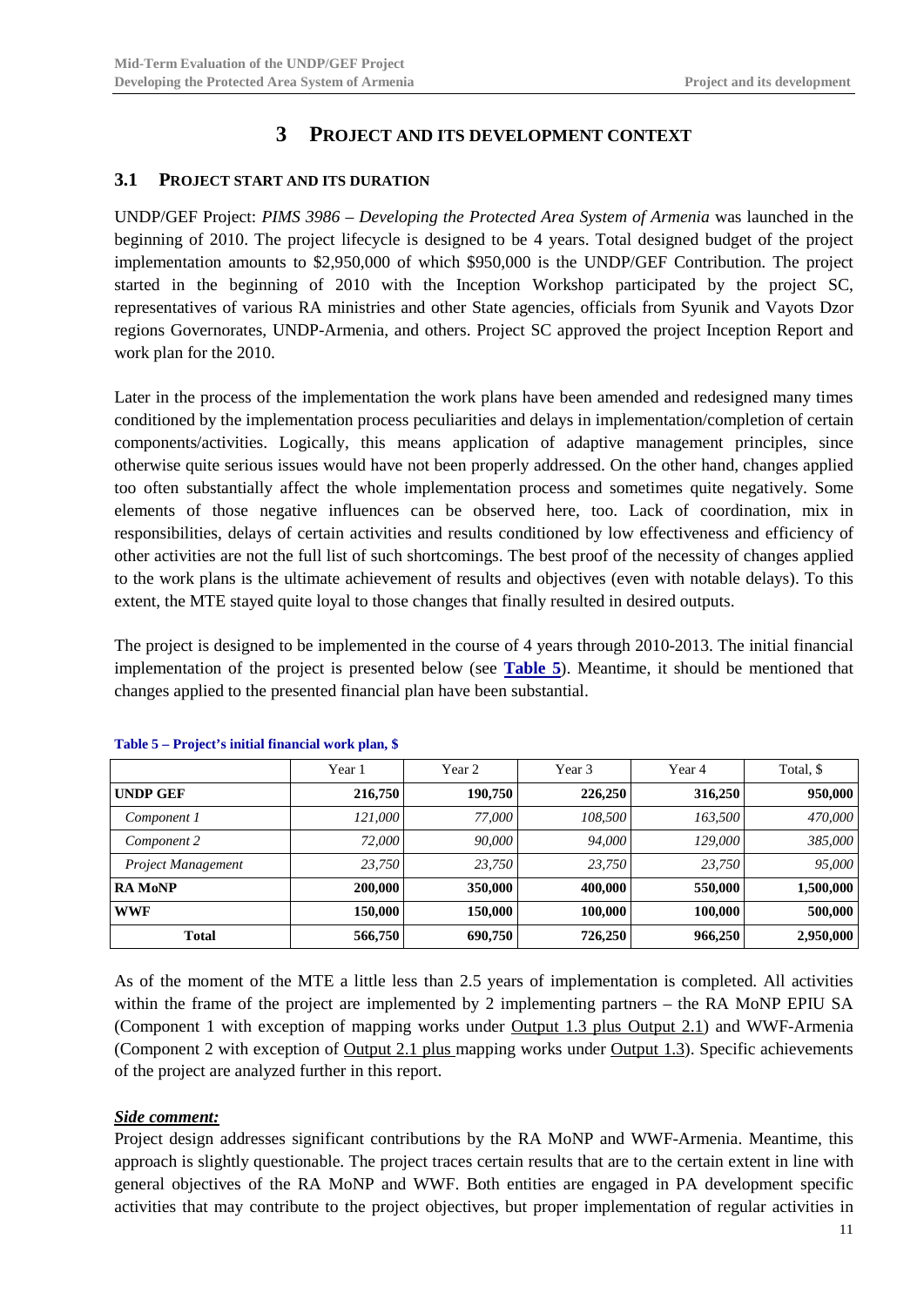exact terms does not yet mean direct contribution to the project. Inter alia, it is almost impossible to attribute certain activities and funds to the activities of the project; thus it is extremely difficult to trace the amounts of investments by the MoNP and WWF-Armenia within the frame of the project. However, according to GEF approach the associated funding is also considered to be a contribution and this contribution definitely took place in the project. It is suggested to apply strict and clearly operating *tracking tool* that will *monitor* and *attribute* the investments made by the country and implementing partners.

### <span id="page-13-0"></span>**3.2 RESULTS EXPECTED**

The first column of the **[Table 34](#page-57-1)** defines main expected results of the project implementation. These results largely derive from assigned components of the project and contribute to the achievement of the project goal. Although some minor shortcomings may be observed, in general these results are clearly defined and formulated, structured, and thoroughly explained in the PD. They are building on assumptions made during the project design and come to overcome development barriers of development of the PAs in Armenia that were identified again during the project design stage. These results will be again addressed during the actual evaluation of the effectiveness of the project, i.e. extent of achievement of expected results.

### <span id="page-13-1"></span>**3.3 MANAGEMENT ARRANGEMENTS AND IMPLEMENTATION STATUS**

The MoNP is responsible for environmental policy and management in the country $\degree$ . The MNP serves as the Executing Agency/Implementing Partner. The MoNP is responsible for: (i) directly overseeing project implementation, and (ii) attainment of the planned project Activities/Outputs. The UNDP CO supports project implementation activities in accordance with UNDP rules and procedures. The UNDP Project Manager coordinates project activities and serves as the financial authorizing officer. Management of project funds including budget revisions, disbursements, record keeping, accounting, reporting, and auditing will follow UNDP rules and procedures. A small PMU headed by Project Manager (PM) was established and placed at the RA MoNP.

The project is being implemented by 2 implementing partners. EPIU SA (national executing agency) implements the major part of the Component 1 and training activities from the Component 2. WWF-Armenia is responsible for the majority of the Component 2 and for mapping works from the Component 1. So far, the project is operational for already 2.5 years, although at least one of implementers joined the project with a significant delay of almost a year.

<span id="page-13-2"></span><sup>&</sup>lt;sup>9</sup> Sources of the information: PM, responsible officers of the RA MoNP and UNDP-Armenia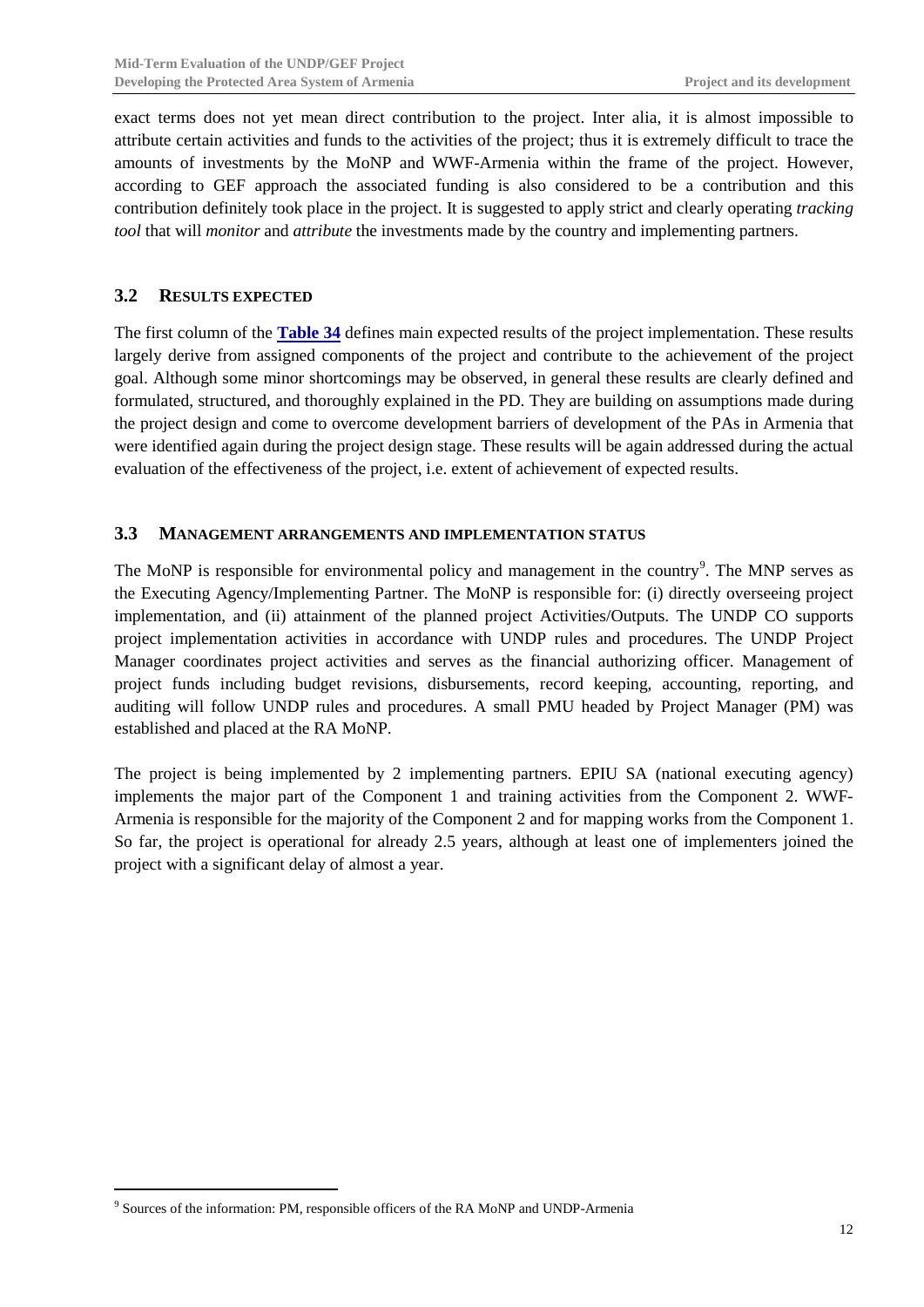## **4 KEY FINDINGS**

### <span id="page-14-1"></span><span id="page-14-0"></span>**4.1 PROJECT FORMULATION**

### <span id="page-14-2"></span>**4.1.1 Project relevance**

UNDP GEF Monitoring and Evaluation policy defines the project *relevance* as the extent to which the activity (intervention of the project) is suited to local and national development priorities and organizational policies, including changes over time. In order to assess and evaluate the project relevance the appropriateness of the project goal to the national and global priorities and policies, project design and concept, stakeholders' involvement and participation, and other issues have been addressed.

The project's goal is to conserve globally significant biodiversity in Armenia and for this it plans to contribute to the expansion of PAs in the country. This section addresses the issues of the relevance of the project to existing conservation priorities and policies in order to ensure the right vector of the intervention. The relevance of the project was assessed against its appropriateness to *1) national priorities and policies*, *2) international conventions,* and *2) UNDP GEF policies in Armenia* (see **[Table 6](#page-14-4)**). This separation was applied in order to better highlight the strengths and weaknesses of the project in global and national context.

#### <span id="page-14-4"></span>**Table 6 – Project relevance indicators and rating – relevance to priorities and policies**

| Indicators                                                            | Rating              |
|-----------------------------------------------------------------------|---------------------|
| R 1. Project relevance to national and global priorities and policies |                     |
| R 1.1. Project relevance to national priorities and policies          | $\triangleright$ HS |
| R 1.2. Project relevance to international conventions                 | $\triangleright$ HS |
| R 1.3. Project relevance to UNDP GEF policies                         | $\triangleright$ HS |

The project relevance to global and national priorities and policies is evaluated as *Highly Satisfactory*. Deatalization of the bases for the ratings presented in **[Table 6](#page-14-4)** is presented below.

### <span id="page-14-3"></span>*4.1.1.1 Relevance to national priorities and policies*

Armenian *national conservation priorities and policies* are widely defined by the following strategic documents:

- $\triangleright$  The Second National Environmental Action Programme (SNEAP) of the Republic of Armenia approved by the Protocol Decision of the Government of the Republic of Armenia N 33 on August 14, 2008;
- Strategy on Developing Specially Protected Areas and National Action Plan (SDSPA NAP) of Armenia adopted in 2002;
- Biodiversity Strategy and Action Plan of Armenia (BSAP) approved in 1999;
- Sustainable Development Program (SDP) of Armenia adopted by the RA Government Decree N1207-N on October 30, 2008;
- National Forest Policy and Program of Armenia adopted by the RA Government Decree N1232-N on 21 July, 2005;

Assessment of the relevance of the Project to SNEAP and justification of the rating provided above is presented below (see **[Table 7](#page-15-0)**).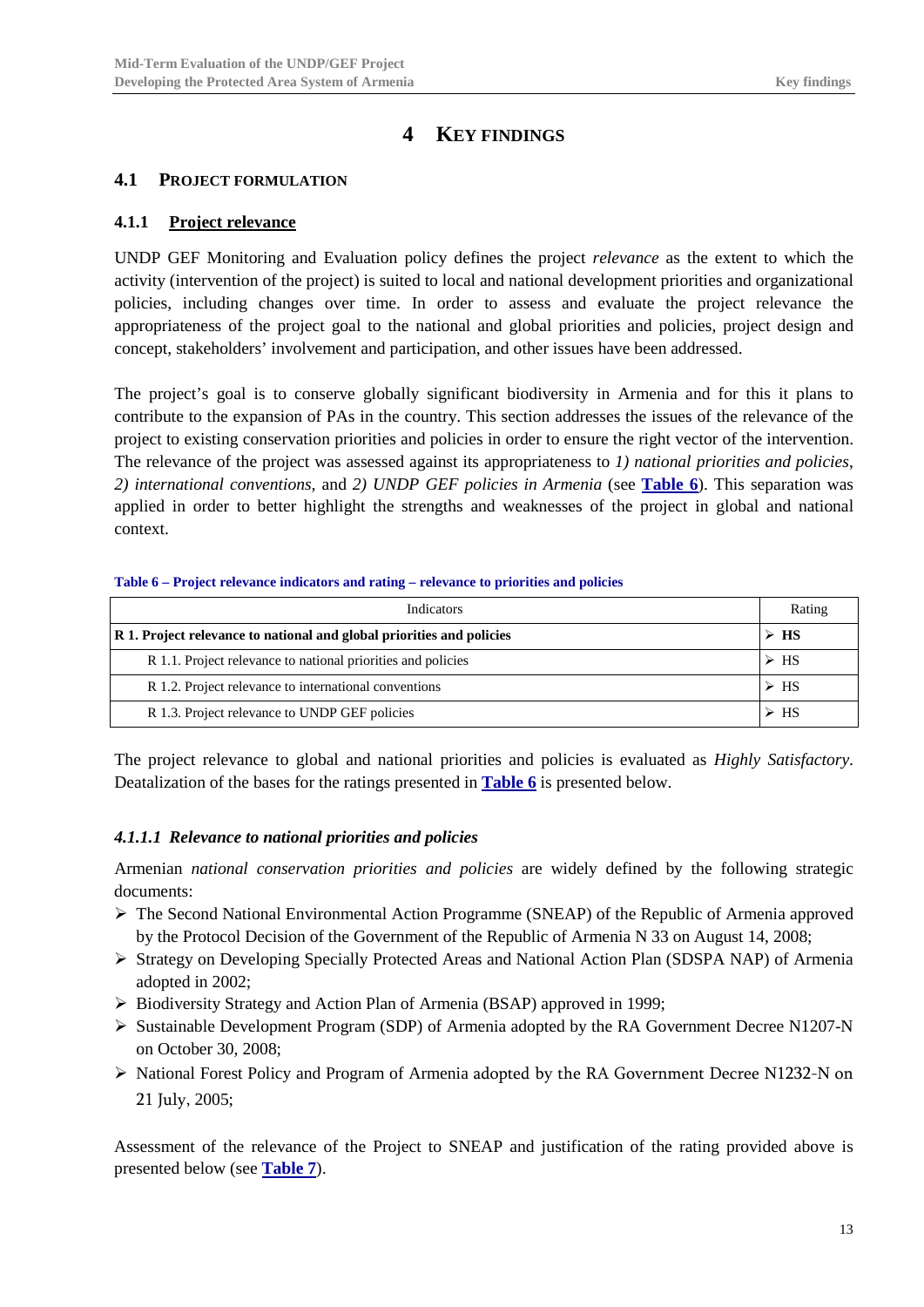#### <span id="page-15-0"></span>**Table 7 – Project relevance to SNEAP aspects**

| N              | Major SNEAP Aspects <sup>10</sup>                                                                                                                                                                                                                                                                                          | DPASA Project planned outputs (POs) <sup>11</sup>                                                                                                                                                                                                                                                                                                                                                                                                                           |
|----------------|----------------------------------------------------------------------------------------------------------------------------------------------------------------------------------------------------------------------------------------------------------------------------------------------------------------------------|-----------------------------------------------------------------------------------------------------------------------------------------------------------------------------------------------------------------------------------------------------------------------------------------------------------------------------------------------------------------------------------------------------------------------------------------------------------------------------|
| 1.             | Inventory of more valuable areas of Armenia from the<br>biodiversity perspective, determination of biodiversity<br>protection mechanisms for those areas.                                                                                                                                                                  | PO.1.3.I. Finalizing biodiversity inventories in three new<br>sanctuaries<br>PO.2.2. Management and business plans at three sanctuaries<br>developed                                                                                                                                                                                                                                                                                                                        |
| 2.             | Implementation of state accounting of biodiversity and<br>creation of state cadastre according to the marzes of<br>Armenia, including preparation of the annotated lists of flora<br>and fauna species and basic ecosystems.                                                                                               | PO 2.3.B. Support the implementation of habitat monitoring<br>programs.                                                                                                                                                                                                                                                                                                                                                                                                     |
| 3.             | Establishment of biodiversity monitoring system and<br>database.                                                                                                                                                                                                                                                           | PO 2.3.B. Support the implementation of habitat monitoring<br>programs.                                                                                                                                                                                                                                                                                                                                                                                                     |
| $\overline{4}$ | Analysis of the PAs, elaboration of proposals on the system<br>improvement from the prospective of biodiversity and<br>valuable ecosystems representation, creation of new PAs,<br>including protected biosphere areas and ecological corridors.                                                                           | PO 1.1.I. Development of National operational guidelines and<br>norms to guide the process of establishment, management and<br>business planning of sanctuaries.                                                                                                                                                                                                                                                                                                            |
| 5.             | Inventory and situation assessment for rare and endangered<br>species of flora and fauna, amendment and publication of the<br>Red Book of Armenia.                                                                                                                                                                         | PO 2.3.B. Support the implementation of habitat monitoring<br>programs.                                                                                                                                                                                                                                                                                                                                                                                                     |
| 6.             | Identification of the most used and useful species of plants<br>and species of hunted animals in the regions of the country,<br>assessment of the resources of the most significant flora and<br>fauna species, development of norms/quotas for<br>collection/hunting of the most important plants and animals<br>species. | PO 1.2.A. Implementation of a series of dedicated round-tables<br>and forums, with a participation of diverse government<br>authorities and communities brought together<br>PO 2.3.A. Communities and Sanctuary managers will develop<br>and implement tools for anti-poaching.                                                                                                                                                                                             |
| 7.             | Examination and analysis of international experience in the<br>assessment of impact of various sectors and natural factors<br>of the economy on the natural ecosystems, localization and<br>piloting of impact assessment methodologies, development<br>of methodological guide-lines applicable for Armenia.              | PO 1.1.G. Application of international best principles and<br>practices in development of legal bases<br>PO 1.1.I. Development of National operational guidelines and<br>norms to guide the process of establishment, management and<br>business planning of sanctuaries.<br>PO 1.4.B. The policy paper on governance models for<br>sanctuaries, resulting from these discussions, will propose two<br>particular models - full community management and co-<br>management. |
| 8.             | Development and introduction of mechanisms for fair<br>distribution of the benefits obtained from the use of genetic<br>resources and their availability.                                                                                                                                                                  | PO 1.2.A. Implementation of a series of dedicated round-tables<br>and forums, with a participation of diverse government<br>authorities and communities brought together                                                                                                                                                                                                                                                                                                    |
| 9.             | To implement the development and introduction of pilot<br>project on the fight against pests and fire prevention in the<br>most vulnerable forests as a result of climate change.                                                                                                                                          |                                                                                                                                                                                                                                                                                                                                                                                                                                                                             |

Assessment of the relevance of the Project to SDSPA NAP and justification of the rating provided above is presented below (see **[Table 8](#page-15-1)**).

| Major SDSPA NAP Aspects                   | DPASA Project planned outputs (POs)                                                                                                                                                                                                                                                                                                              |
|-------------------------------------------|--------------------------------------------------------------------------------------------------------------------------------------------------------------------------------------------------------------------------------------------------------------------------------------------------------------------------------------------------|
| Improvement of legal<br>field/legislation | PO 1.1.A. Comprehensive legal review<br>PO 1.1.H. At least one (1) set of by-law s clarifying community participation,<br>institutional responsibilities, financing mechanisms.<br>PO 1.1.I. Development of National operational guidelines and norms to guide the<br>process of establishment, management and business planning of sanctuaries. |

#### <span id="page-15-1"></span>**Table 8 – Project relevance to SDSPA NAP aspects**

<span id="page-15-2"></span> $10$  Edited extract from the RA  $4<sup>th</sup>$  CBD Report

<span id="page-15-3"></span><sup>&</sup>lt;sup>11</sup> Edited extract from the MTE ToR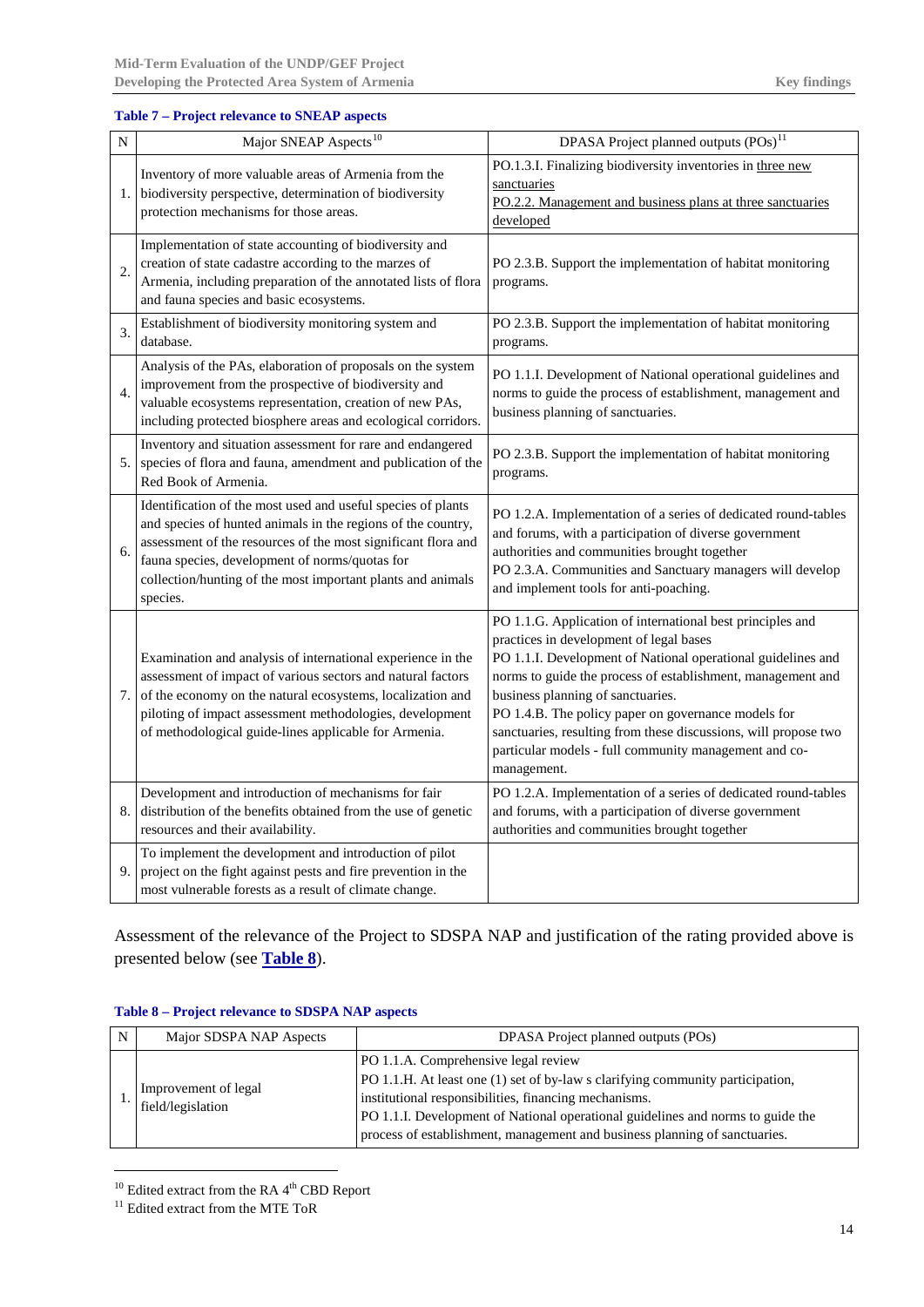| 2.             | Improvement of management system                 | PO 1.1.F. Provision of financial support to improve the existing charters of PAs<br>PO 1.1.I. Development of National operational guidelines and norms to guide the<br>process of establishment, management and business planning of sanctuaries.<br>PO 1.4.A. Organization of seminars where professionals and community members will<br>be given the opportunity to learn the benefits and shortcomings of various international<br>models for community participation and management.<br>PO 1.4.B. The policy paper on governance models for sanctuaries, resulting from these<br>discussions, will propose two particular models - full community management and co-<br>management.<br>PO 2.2.A. Design and putting into implementation combined management and business<br>plans for Gnishik Sanctuary<br>PO 2.2.B. The same as above for Khustup<br>PO 2.2.C. The same as above for Zangezur |
|----------------|--------------------------------------------------|----------------------------------------------------------------------------------------------------------------------------------------------------------------------------------------------------------------------------------------------------------------------------------------------------------------------------------------------------------------------------------------------------------------------------------------------------------------------------------------------------------------------------------------------------------------------------------------------------------------------------------------------------------------------------------------------------------------------------------------------------------------------------------------------------------------------------------------------------------------------------------------------------|
| 3.             | Enlargement of PAs network                       | PO 1.3.A. Establishment of Gnishik Sanctuary on the area of about 20,000 ha in Vayots<br>Dzor region.<br>PO 1.3.B. Establishment of Khustup Mountain Area sanctuary on the area of about<br>12,000 ha in Syunik region.<br>PO 1.3.C. Establishment of Zangezur sanctuary on the area of about 16,000 ha in<br>Syunik region.                                                                                                                                                                                                                                                                                                                                                                                                                                                                                                                                                                       |
| $\overline{4}$ | Improvement of financial-technical<br>mechanisms |                                                                                                                                                                                                                                                                                                                                                                                                                                                                                                                                                                                                                                                                                                                                                                                                                                                                                                    |
| 5.             | Improvement of staffing                          | PO 2.1.A. Support for the national vocational training course                                                                                                                                                                                                                                                                                                                                                                                                                                                                                                                                                                                                                                                                                                                                                                                                                                      |

Assessment of the relevance of the Project to BSAP and justification of the rating provided above is presented below (see **[Table 9](#page-16-0)**).

<span id="page-16-0"></span>

| N                     | Major BSAP Aspects <sup>12</sup>                                                                                                                                | DPASA Project planned outputs (POs) <sup>13</sup>                                                                                                                                                                                                                                                                                                                                                                                                                                                                                                                                                                                                    |
|-----------------------|-----------------------------------------------------------------------------------------------------------------------------------------------------------------|------------------------------------------------------------------------------------------------------------------------------------------------------------------------------------------------------------------------------------------------------------------------------------------------------------------------------------------------------------------------------------------------------------------------------------------------------------------------------------------------------------------------------------------------------------------------------------------------------------------------------------------------------|
|                       | To increase internal and external investments in<br>order to conserve and regenerate landscapes and<br>biodiversity.                                            |                                                                                                                                                                                                                                                                                                                                                                                                                                                                                                                                                                                                                                                      |
| 2.                    | To conserve, regenerate and sustainably use forest<br>resources, with a resulting increase in healthy<br>forested areas.                                        | PO 2.3.A. Communities and Sanctuary managers will develop and<br>implement tools for anti-poaching.<br>PO 2.3.C. Community members and protected area managers will be<br>provided with the support necessary to develop a comprehensive<br>livestock-grazing program in at least one of the pilot areas as an important<br>extension of the management planning process.                                                                                                                                                                                                                                                                            |
| 3.                    | To support and extend the capacity to use science<br>as a vital tool in guiding conservation management<br>(including both research and monitoring).            | PO 1.2.B. Specification of how to coordinate, develop and capitalize upon<br>existing institutional expertise (i.e., Academy of Sciences, academic<br>institutions, Ministries, development agencies, and NGO's) in order to<br>promote efficient, cost-effective and strategic Sanctuary management                                                                                                                                                                                                                                                                                                                                                 |
| $\boldsymbol{\Delta}$ | To improve management systems relating to<br>biodiversity conservation (including protected<br>areas management) with the result of increased<br>effectiveness. | PO 1.1.F. Provision of financial support to improve the existing charters<br>of PAs<br>PO 1.1.I. Development of National operational guidelines and norms to<br>guide the process of establishment, management and business planning of<br>sanctuaries.<br>PO 1.4.A. Organization of seminars where professionals and community<br>members will be given the opportunity to learn the benefits and<br>shortcomings of various international models for community participation<br>and management.<br>PO 1.4.B. The policy paper on governance models for sanctuaries,<br>resulting from these discussions, will propose two particular models - full |

<span id="page-16-1"></span><sup>12</sup> Edited extract from the RA  $4<sup>th</sup>$  Convention on Biological Diversity (CBD) Report

<span id="page-16-2"></span><sup>&</sup>lt;sup>13</sup> Edited extract from the MTE ToR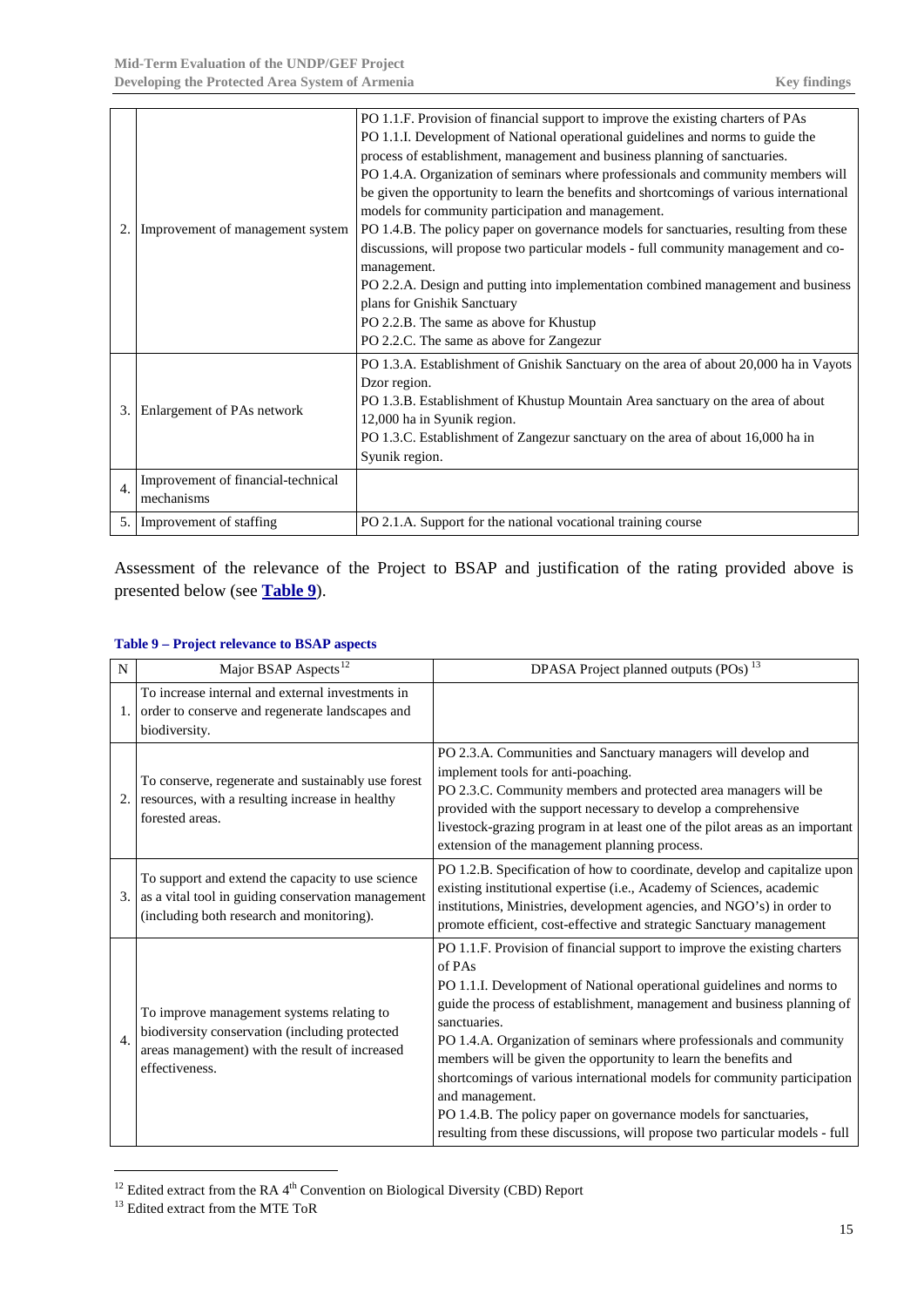|    |                                                                                                                                                                                                                               | community management and co-management.<br>PO 2.2.A. Design and putting into implementation combined management<br>and business plans for Gnishik Sanctuary                                                                                                                                                                                                            |
|----|-------------------------------------------------------------------------------------------------------------------------------------------------------------------------------------------------------------------------------|------------------------------------------------------------------------------------------------------------------------------------------------------------------------------------------------------------------------------------------------------------------------------------------------------------------------------------------------------------------------|
|    |                                                                                                                                                                                                                               | PO 2.2.B. The same as above for Khustup<br>PO 2.2.C. The same as above for Zangezur                                                                                                                                                                                                                                                                                    |
| 5. | To improve legislation and economic mechanisms<br>for the conservation and sustainable use of<br>biological and landscape diversity.                                                                                          | PO 1.1.A. Comprehensive legal review<br>PO 1.1.H. At least one (1) set of by-law s clarifying community<br>participation, institutional responsibilities, financing mechanisms.<br>PO 1.1.I. Development of National operational guidelines and norms to<br>guide the process of establishment, management and business planning of<br>sanctuaries.                    |
| 6. | To improve and strengthen the ecological<br>education and training system, along with<br>increasing public awareness of biodiversity                                                                                          | PO 2.1.A. Support for the national vocational training course                                                                                                                                                                                                                                                                                                          |
| 7. | To ensure the use of appropriate ecologically-<br>friendly technologies in support of biodiversity<br>conservation.                                                                                                           | PO 2.3.3. Develop a comprehensive livestock-grazing program in at least<br>one of the pilot areas<br>PO 2.3.4. Tourism management model appropriately scaled to protect<br>biodiversity integrity                                                                                                                                                                      |
| 8. | To ensure the participation of NGOs and other<br>relevant stakeholders in all stages of project<br>development and implementation, and improve<br>their opportunities to take a direct role in<br>conservation management.    | PO 1.1.D. Participatory discussion of the abovementioned documents at<br>the community level<br>PO 1.1.E. Participatory discussion of the abovementioned documents with<br><b>NGOs</b>                                                                                                                                                                                 |
| 9. | To preserve and regenerate most threatened<br>landscapes, ecosystems and plant and animal<br>species.                                                                                                                         | PO 2.2.I. Law enforcement protocols and processes (including anti-<br>poaching measures)                                                                                                                                                                                                                                                                               |
| 10 | To enlarge the network of specially protected areas<br>and to raise their efficiency.                                                                                                                                         | PO 1.3.A. Establishment of Gnishik Sanctuary on the area of about<br>20,000 ha in Vayots Dzor region.<br>PO 1.3.B. Establishment of Khustup Mountain Area sanctuary on the area<br>of about 12,000 ha in Syunik region.<br>PO 1.3.C. Establishment of Zangezur sanctuary on the area of about<br>16,000 ha in Syunik region.                                           |
|    | To ensure the sustainable use and further<br>11. regeneration of biological resources, including<br>agro biodiversity.                                                                                                        | PO 2.2.B. Combined sanctuary management-and-business plans as a basis<br>for sustainable resource use                                                                                                                                                                                                                                                                  |
|    | To support and contribute to sustainable<br>development, including the further integration of<br>12. biological resource management into the<br>development of rural communities, to help to<br>reduce the levels of poverty. | PO 1.2.A. Implementation of a series of dedicated round-tables and<br>forums, with a participation of diverse government authorities and<br>communities brought together<br>PO 1.4.B. The policy paper on governance models for sanctuaries,<br>resulting from these discussions, will propose two particular models - full<br>community management and co-management. |

Sustainable Development Program of Armenia was developed back in 2008 and continued the policy identified by previous strategic document titled as Poverty Reduction Strategic Program (PRSP) developed and adopted in 2003. Nature (forests) conservation is one of the key issues addressed by this strategic development plan of the Armenian Government<sup>14</sup>. To this end the project significantly contributes to the nature conservation objectives addressed by the strategic document.

The *National Forest Program* (NFP) of Armenia was approved by the Government on July, 2005, considering the legal, institutional, management, environmental, social, economic, science, capacity building and international cooperation aspects. The document covers 10-year-period and divided into shortterm (2006-2008), mid-term (2008-2010) and long-term (2010-2015) measures. NFP defines strategic,

<span id="page-17-0"></span><sup>&</sup>lt;sup>14</sup> See Chapter 12.5 of the SDP of Armenia available at  $\frac{http://www.gov.am/am/prsp/}{$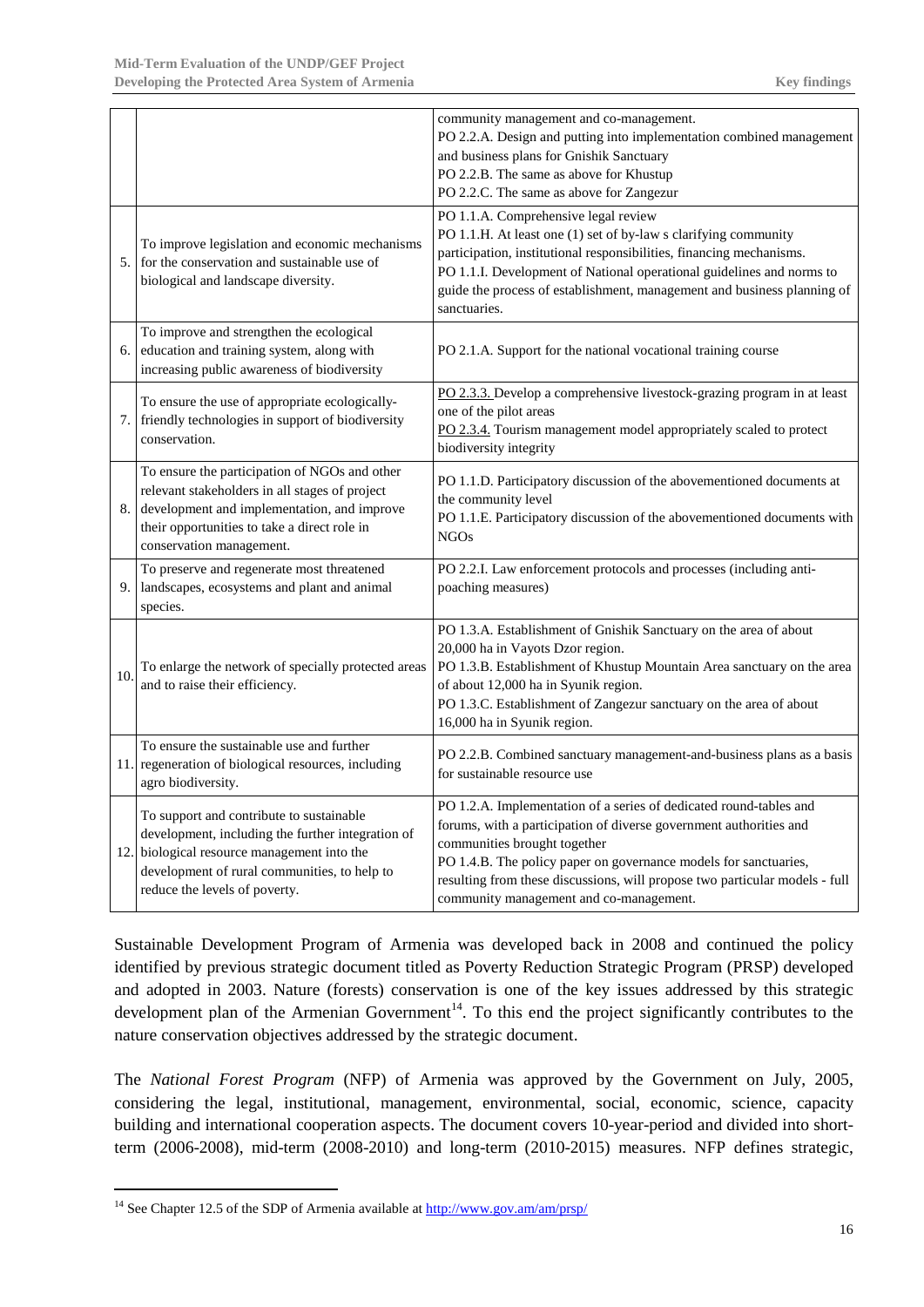tactical and operational forest planning in Armenia. The policy defines prospective of the forest sector development in Armenia, identifying major gaps and shortcomings and the UNDP GEF project notably contributes to the fulfillment of those gaps.

Relevance of the project to national and global priorities and policies is largely confirmed by various stakeholders of the project including representatives of the UNDP, RA MoNP, RA MoA, NGOs, etc. In fact, the project was designed strictly in line with existing strategic objectives. At the same time, some remarks have been made that reasonable balance should be kept between national priorities and global policies.

### <span id="page-18-0"></span>*4.1.1.2 Relevance to international conventions ratified by Armenia*

As of June 2012 (when the project MTE was commenced) Armenia ratified a number of international conventions that somehow relate to the essence of the project. Brief snapshot to those conventions is presented in Annexes (see **Chapter [6.8](#page-55-5)**).

Official texts of the abovementioned conventions are widely available via web and there is no need for detalization of their objectives and activity aspects. Objectives and expected outputs of the project, i.e. improvement of legal framework of PAs establishment, further institutionalization of the PA network system, improved governance and management (including development of combined management and business plans), establishment of new sanctuaries, introduction of more effective management models, provision of better training opportunities, and other activities significantly contribute to the various aspects of the international conventions adopted by Armenia. To this end the MTE concluded the relevance of the project to international conventions as *Highly Satisfactory*. Respective stakeholders' opinions (implementing partners, SC members, RA MoNP representatives) come to confirm this statement.

### <span id="page-18-1"></span>*4.1.1.3 Relevance to UNDP GEF priorities and policies*

UNDP operates in Armenia based on the Country Programme Document. UNDP activities in the environment sector contributed to the development of regulatory frameworks for strengthening environmental management to ensure adherence to sustainable development practices.<sup>[15](#page-18-2)</sup> Policy papers, analytical studies, recommendations and pilot activities were developed and conducted to: (a) improve legislative frameworks to increase energy efficiency; (b) introduce new technologies for renewable energy; (c) rehabilitate municipal heat and water supply systems, (d) enhance national capacity to meet global climate change commitments, and (e) elaborate climate change adaptation programs in vulnerable sectors, as well as mainstream adequate climate change response measures into national development activities.

One of the key areas of the UNDP Country Office operation in Armenia is *the Managing energy and environment for sustainable development*. Issues of particular importance for UNDP are the Climate Change and Sustainable Use of Nature Resources.

- $\triangleright$  Climate Change: UNDP works with the Global Environmental Facility (GEF) to address Climate Change Impacts in Mountain Forest Ecosystems in Armenia, and continues current activities to increase access to sustainable energy services.
- Sustainable Use of Natural Resources: UNDP addresses local environmental issues through the integration of environmental issues into local level participatory planning. In addition, sustainable management of PAs will be incorporated within national and local policy and planning frameworks, to make sure that local communities have the capacity to access, develop and implement them. UNDP also

<span id="page-18-2"></span> $15$  Information source for the editing of the chapter was  $\frac{www.undp.am}{m}$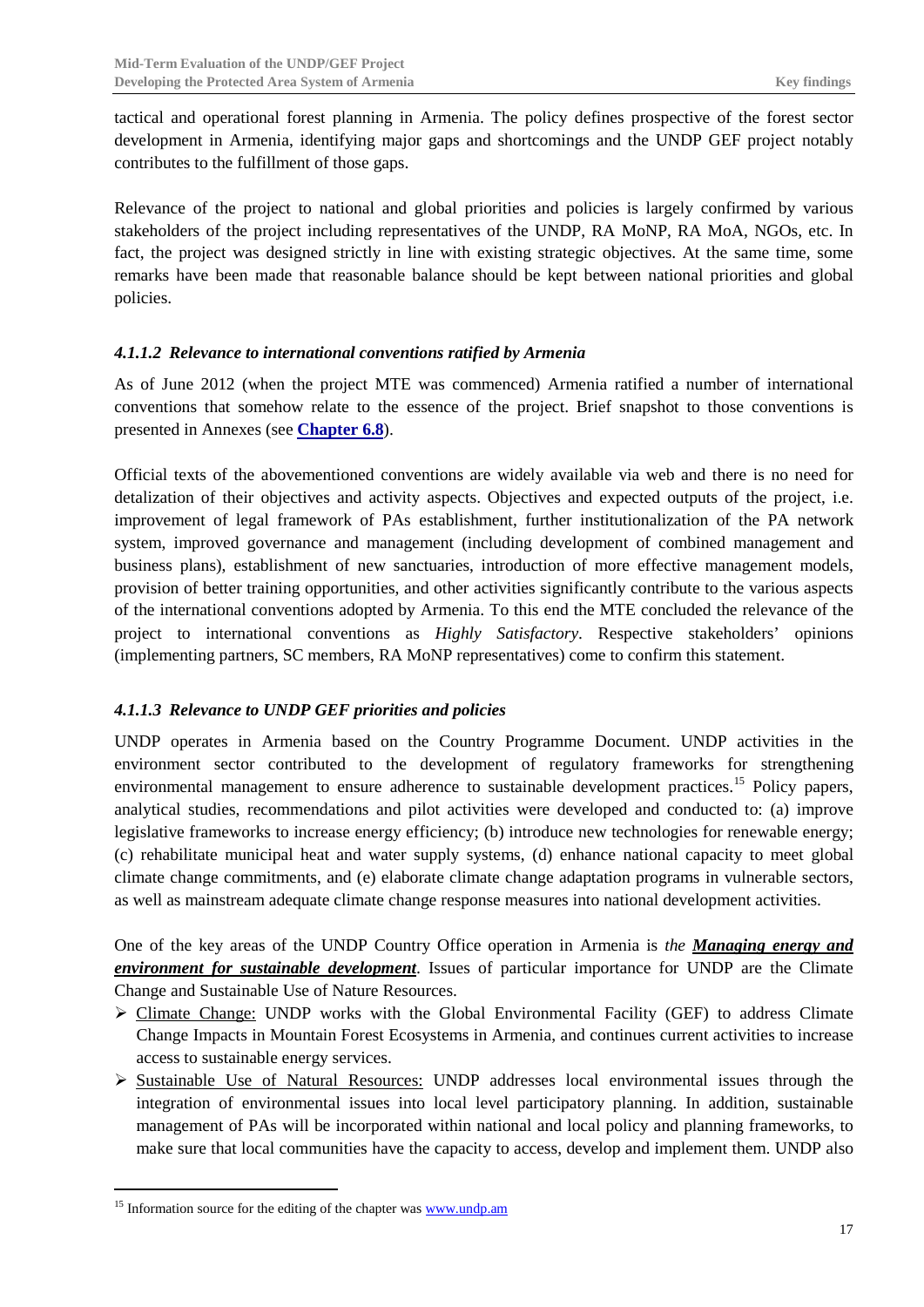will help to develop institutional and legal capacities of Protected Areas and strengthen an environmental monitoring system.

To this extent, the project contributes to the following strategic objective: *UNDAF Outcome 4 – Armenia is better able to address key environmental challenges including climate change and natural resource*  management<sup>[16](#page-19-1)</sup>.

The project is completely appropriate to the GEF's Strategic Objective 1 of the Biodiversity focal area, Catalyzing Sustainability of Protected Areas Systems. According to this, the project concentrates its efforts on expansion of protected landscapes, in particular those of administrative property of local communities, on improved spatial management contributing to alleviation of poverty. The project has an aim to support the establishment and expansion (as well as qualitative improvement) of PAs and their management resulting in involvement of currently under-represented ecosystems in the PA network.

Providing the abovementioned arguments the project's relevance to UNDP GEF priorities and policies is evaluated as *Highly Satisfactory*.

### <span id="page-19-0"></span>**4.1.2 Problems addressed**

In the following chapter it was assessed the relevance of the project to national and global priorities and policies at the moment of the project design. Meantime, that design has been made for the changing environment, where significant shifts are always possible or even unavoidable. That is why; any project design is a subject for revision and adaptation.

To this end, the revision of the project's Goal, Objective, Activities, and expected outputs revealed the following. Current situation of the PA system in Armenia still seeks serious changes and requires further support for improvement. On the Goal and Objective level nothing substantial has changed in the country. Problems are the same; the biodiversity in Armenia is seriously threatened and the problem is even deepening largely conditioned by anthropogenic influence – expansion of mining industry, uncontrolled recreation and tourism, unsustainable use of nature resources, etc. On the level of Objective the country still traces establishment of PAs widely lobbied by nature conservationists, civic society institutions and the Government. Meantime, the major hindering factor is the lack of State funding required to fulfill the Objective.

Required changes appear mainly on the level of Activities. Here, there is a need for certain revisions, but they mainly refer to the way of the implementation rather than to the definition of activities. Some revisions are required especially for the project management hub and implementation of the Component 1, since they largely condition the effectiveness of the Component 2. The very root of the problem traced by the project is institutional situation and the lack of legal framework which is addressed mainly by the Component 1. Changes in subordinated legal framework turned to be not the best action for the solution of existing problems, and larger intervention is needed. The activity of the PA establishment in Zangezur turned to be belated from the very beginning, since it was legally established even before the launch of the project

Similarly, continuous awareness raising and partnership building activities did not really result in notable changes in perception and attitude on the regional and local levels, which proves the comparatively low

<span id="page-19-1"></span><sup>&</sup>lt;sup>16</sup> Back in 2011 this outcome was defined to be "Promoting environmentally sound technologies and effective management of natural resources in accordance with MDGs and PRSP"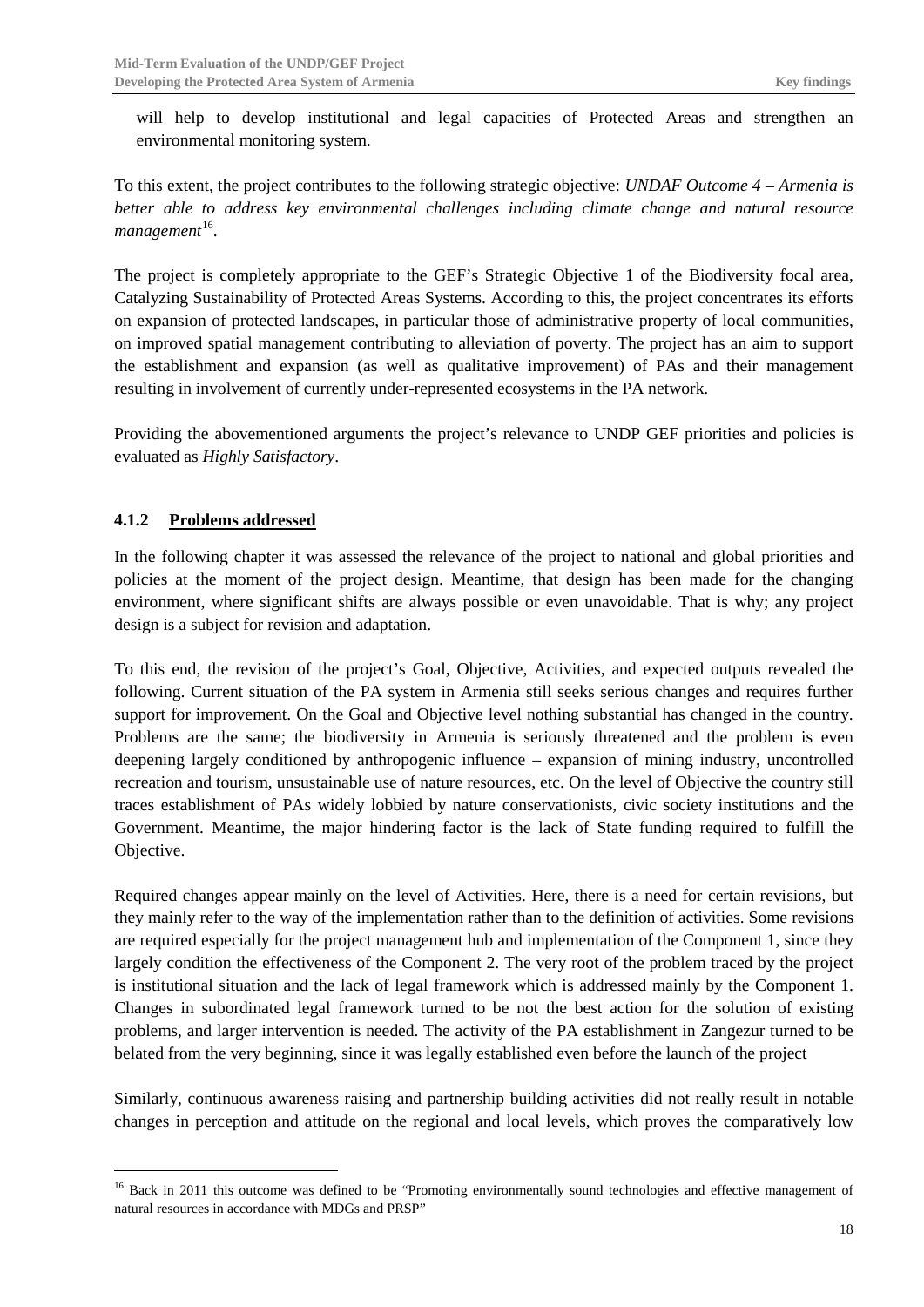efficiency of these tools. Compilation of the presented justifications gives bases for the evaluation of the current relevance of the project's Goal, Objective, and activities as follows (see **[Table 10\)](#page-20-1)**:

<span id="page-20-1"></span>

| Indicators                                                            | Rating |
|-----------------------------------------------------------------------|--------|
| R 2. Current relevance of the project Goal, Objective, and Activities |        |

### <span id="page-20-0"></span>**4.1.3 Implementation approach**

Having started on January2010 the project concluded its first implementation agreement with the implementing agency of the Component 1: Rationalization of the PA system – the RA MoNP EPIU SA. Thereby, the EPIU SA undertook its responsibilities under the Component 1 after the project inception<sup>[17](#page-20-2)</sup>. Prior to conclusion of this cooperation agreement a series of negotiations between UNDP GEF and the RA MoNP (EPIU SA) took place, during which particular aspects of the availability of respective resources (institutional, human, etc.) of the future implementing agency were discussed and assessed. A comprehensive document titled as Letter of Agreement was prepared and concluded in order to formalize the relations between the UNDP CO and EPIU SA. This document defines the responsibilities of the EPIU SA concerning the activities to be implemented, resources needed, reporting requirements (activities completed, financing), etc.

According to the Progress Reports provided by the Project Management Unit involvement of the second implementing agency, i.e. WWF-Armenia took place in 10 months after the commencement of the project. On October 4<sup>th</sup>, 2010 Project Cooperation Agreement was concluded between UNDP-Armenia and WWF-Armenia formalizing the involvement of the latter into the project as an implementing agency of the Component 2: Improving capacity building and management regime.<sup>[18](#page-20-3)</sup> This document is even more comprehensive and addresses more aspects than the one with EPIU SA.

At the same time, 9 full months are rather lengthy period for an ongoing project for selecting the implementing agency. Although activities of the Component 2 significantly depend on outputs of the Component 1 such a delay must have had hindering influence on the progress of the whole project. Number of activities could have been prepared and completed much earlier if the formalization of the WWF-Armenia's involvement has been completed more efficiently.

The annual Progress Report of the PMU for the 2011 states about lack of cooperation between two implementing partners. EPIU SA criticizes some aspects of the project design mentioning that already at the design stage their concerns have been uncovered to the UNDP GEF. In particular, EPIU SA highlights the following aspects:

- $\triangleright$  the project lacks clear explanation of specific measures to be conducted towards achievement of outputs;
- $\triangleright$  envisaged results presented in the PD SRF were referred as extremely hard to achieve;
- $\triangleright$  Some baseline data (PA areas) of the same SRF are blamed to be not so accurate, which makes it improper to judge on progress towards project results.

<span id="page-20-2"></span><sup>&</sup>lt;sup>17</sup> Agreement was signed on January  $22^{nd}$ ; official launch (Inception Workshop) was held on February 8; first allocation of funds – in March 2010

<span id="page-20-3"></span><sup>&</sup>lt;sup>18</sup> In Project Document the title of the Component 2 is different. The reason is that UNDP commissioned this work to WWF-Armenia as a separate project and name it as complementary to the main project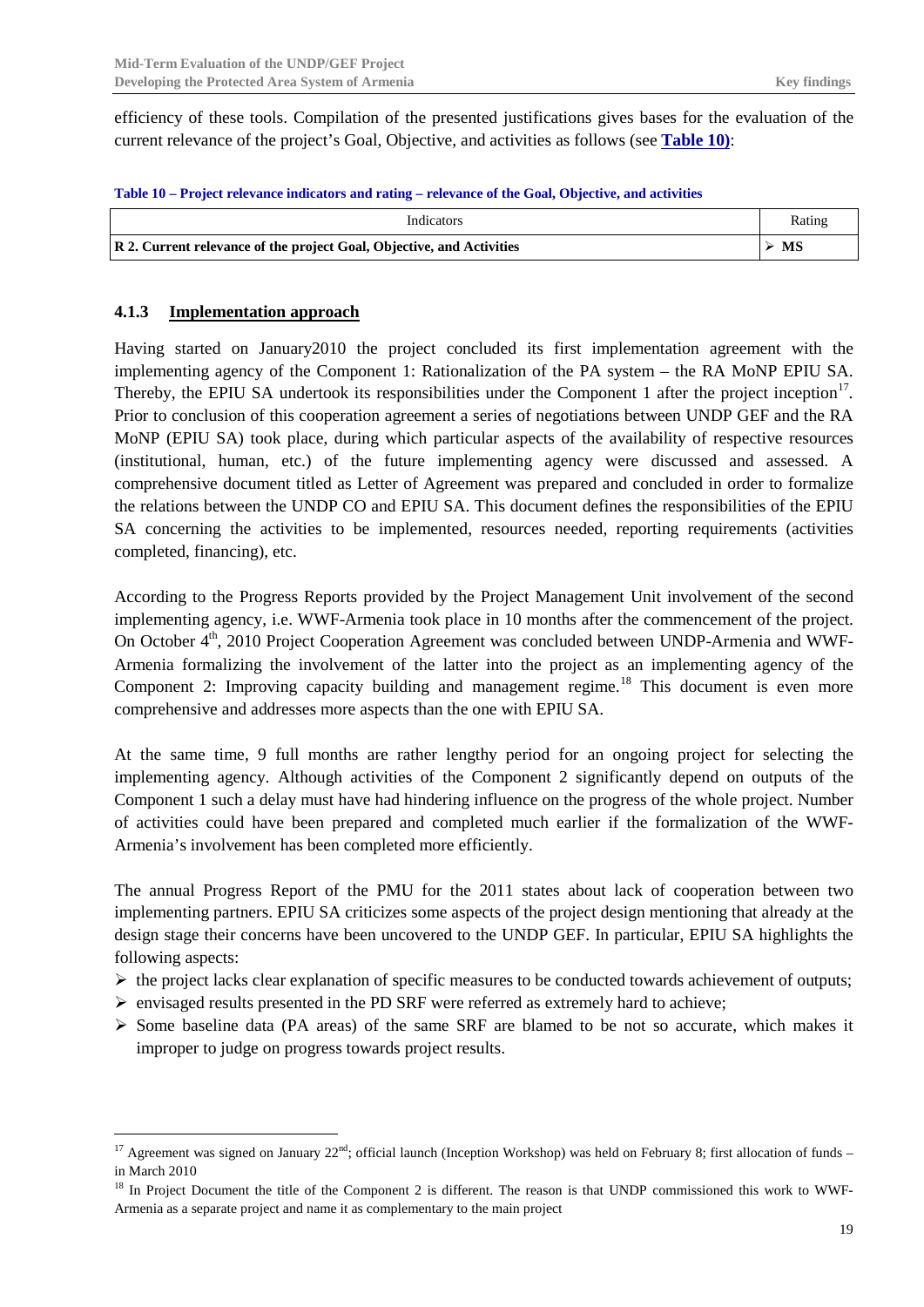Providing the bases for such a criticism are solid it becomes a little unclear when exactly those problems were uncovered by the EPIU. If it happened from the very beginning (which may be derived from their statements) it is hard to understand why the SA undertook these responsibilities. WWF-Armenia explains existing shortcomings with significant delay of their involvement into the project and respective miscoordination. In many aspects two implementing partners are simply not able to coordinate their activities due to differences in working schedules.

In order to overcome the existing shortcomings at rather early stage it is suggested to the PMU to undertake the following measures:

- $\triangleright$  Once again review the requirements of the PD and activities assigned under each component;
- $\triangleright$  Significant changes in project work plan (including revision of activities, their re-allocation to components, etc.) that already appeared and still may be revealed should be suggested to the SC extra meeting and approved;
- $\triangleright$  Specific activities that are pending to be implemented in the last year and half of the project should be very clearly and unambiguously designated to each implementing agency;
- $\triangleright$  Time-bound results tracing tools should be applied to monitor exact and real progress achieved by implementing partners.

Having in mind the relations between two implementing partners of the project, existing fact of the lack of cooperation somehow conditioned also by shortcomings of general management of the project provided by the PMU the implementation approach of the project is evaluated as follows (see **[Table 11](#page-21-1)**):

#### <span id="page-21-1"></span>**Table 11 – Project relevance indicators and rating – implementation approach**

| Indicators                           | Rating |
|--------------------------------------|--------|
| R 3. Project implementation approach |        |

### <span id="page-21-0"></span>**4.1.4 Country ownership**

The country ownership of the project is Satisfactory. The project is in line with the state strategic objectives and development programs. Moreover, this approach addresses not only the 2 targeted areas of Syunik and Vayots Dzor regions but also a number of other PAs throughout the country.

The day-to-day management of project implemented by the PMU is overseen by the assigned focal point who used to be the Deputy Head of the Administration of the RA MoNP. Moreover, the project progress is under the strict interest and control of the Deputy Minister of the RA MoNP. The overall strategy of the project and necessary amendments are applied by the project SC comprising of representatives of variopous entities and State agencies. Project SC has been held several times and approved necessary changes in the implementation process.

#### <span id="page-21-2"></span>**Table 12 - Investments in PAs of Armenia in 2010-2011**

| do-financing ' | $\Lambda$ own financing $^{20}$ | Government                                    | $\Omega$ ther <sup>22</sup>         | Total         |
|----------------|---------------------------------|-----------------------------------------------|-------------------------------------|---------------|
| (Type/Source)  | (million USD)                   | (million $\text{USD}^{\scriptscriptstyle 21}$ | (million $\text{USD}^{\text{23}}$ ) | (million USD) |

<span id="page-21-6"></span><span id="page-21-3"></span><sup>&</sup>lt;sup>19</sup> In fact, only direct funding from the State budget and grant financing from international donor/development organizations took place

<span id="page-21-4"></span> $^{20}$  Source: UNDP Combined Delivery Reports for 2010 and 2011 provided by PMU

<span id="page-21-5"></span><sup>&</sup>lt;sup>21</sup> Including financing of water PAs such as Sevan Lake NP ( $\approx$ USD 990,000) and Arpi Lich NP ( $\approx$ USD 40,000)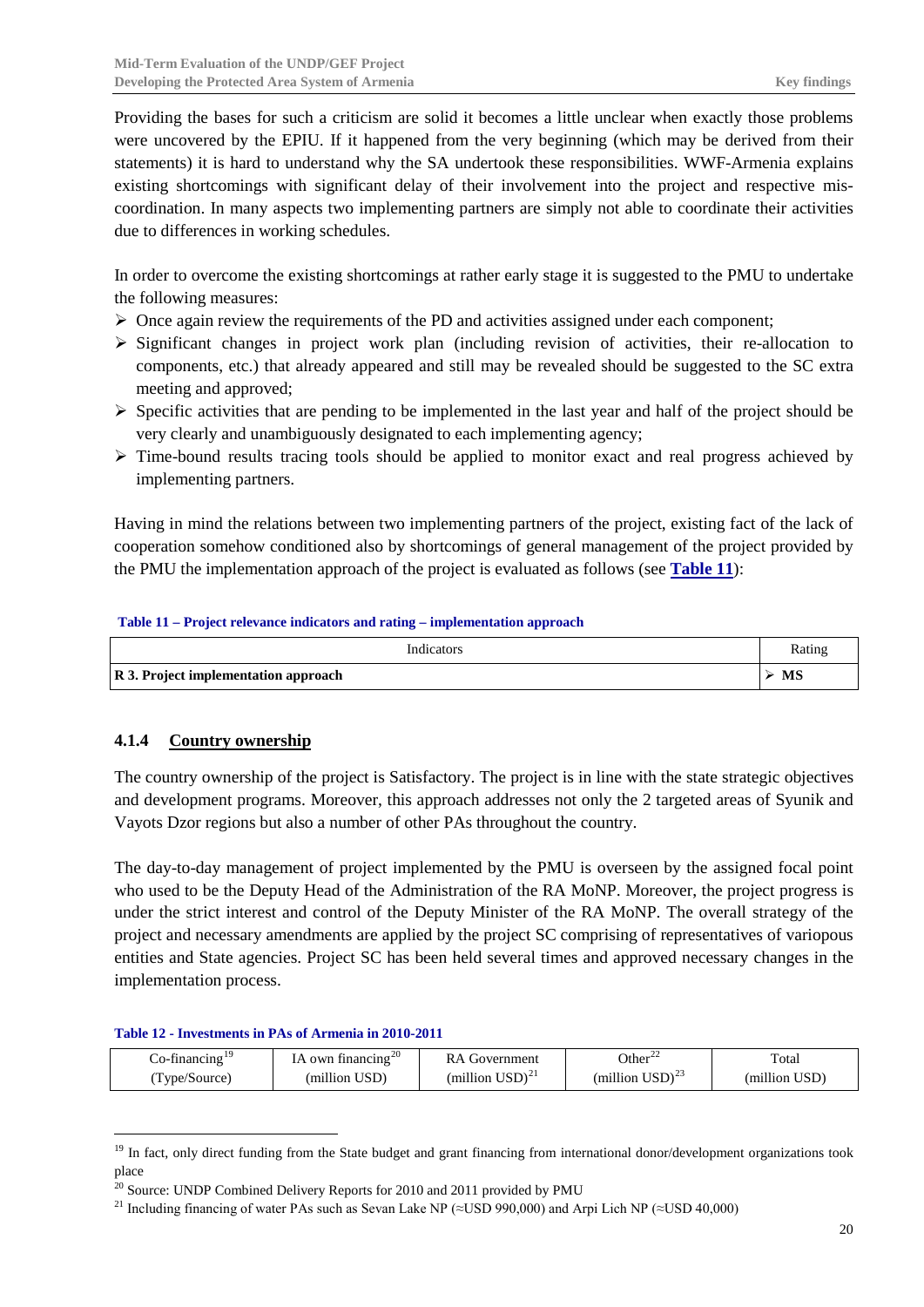|                                | Planned <sup>24</sup> | Actual | Planned | Actual | Planned | Actual | Planned | Actual |
|--------------------------------|-----------------------|--------|---------|--------|---------|--------|---------|--------|
| <b>Grants / Direct funding</b> | 0.4                   | 0.4    | 2.7     | 2.7    | 1.6     | 1.6    | 4.7     | 4.7    |
| Loans / Credits                |                       |        |         |        |         |        |         |        |
| Equity investments             |                       |        |         |        |         |        |         |        |
| Other                          |                       |        |         |        |         |        |         |        |
| <b>Total</b>                   | 0.4                   | 0.4    | 2.7     | 2.7    | 1.6     | 1.6    | 4.7     | 4.7    |

Approximate exchange rates: USD  $1 = 360$  AMD, Euro  $1 =$  USD  $1.25$ 

In addition to financing presented in the table above the Hayantar SNCO (acting under the RA MoA) also allocated substantial funds for the operation of 17 sanctuaries. Unfortunately, Hayantar has no separated accounting for these expenses, and they cannot undertake such a task of separation of funds allocated for protection purposes. Thus, it was impossible to highlight the exact amount of investments.

Providing the information presented above, it can be concluded and justified the strong and satisfactory country ownership towards the Armenian PAs. The Government and other entities confirmed that they will be continuing the regular financing of Armenian PA networks for at least the mid-term horizon.

| N  | Protected Area              | Website link                  |
|----|-----------------------------|-------------------------------|
| 1. | <b>Reserve Park Complex</b> | www.reservepark.mnp.am        |
| 2. | Shikahogh SR SNCO           | www.shikahogh.am              |
| 3. | Khosrov SR SNCO             | www.khosrov.am                |
| 4. | Dilijan NP SNCO             | www.dilijanpark.am            |
| 5. | Sevan Lake NP SNCO          | www.sevanpark.am              |
| 6. | Arpi Lake NP SNCO           | www.lakearpi-nationalpark.com |

#### <span id="page-22-1"></span>**Table 13 - Websites of Armenian PAs**

Use of modern technologies also took part in project implementation although not in a substantial volume. It is limited by application of websites for existing PAs. Links to webpages of main PAs are presented below (see **[Table 13](#page-22-1)**): Although quite informative, all these websites need regular revision, update, and wider communication with various stakeholders, media, and wider public.

Recently, the PMU agreed with the RA MoNP on the issue of representing the project (main features, achievements, reporting, etc.) on the main webpage of the MoNP. The PMU will contribute to the improvement of the existing website, and will find its place there instead, which is the better and mutually beneficial measure for both entities.

### <span id="page-22-0"></span>**4.1.5 Stakeholder participation**

Involvement of the stakeholders in the project design/preparation stage has been ensured. Thorough discussions were organized with a number of stakeholders on national, regional and local levels. Stakeholders have been given a stage to express their opinion, concerns and suggestions.

The list of stakeholders consisted of national and regional government agencies, NGO's, donor organizations and, most importantly, local stakeholders. Continuing the positive experience in cooperation

<sup>&</sup>lt;sup>22</sup> Other is referred to contributions mobilized for the project from other multilateral agencies, bilateral development cooperation agencies, NGOs, the private sector and beneficiaries

<sup>&</sup>lt;sup>23</sup> Consisting of financing provided by BMZ/KfW, CNF, EU, WWF-Armenia, Austrian PAs (co-financiang of experience exchange event), etc.

<span id="page-22-2"></span><sup>&</sup>lt;sup>24</sup> From the very beginning (at the Project Design and Inception Stage) it was planned to absorb approximately USD 436,000. Actually, it has been absorbed USD 425,000 which is an achievement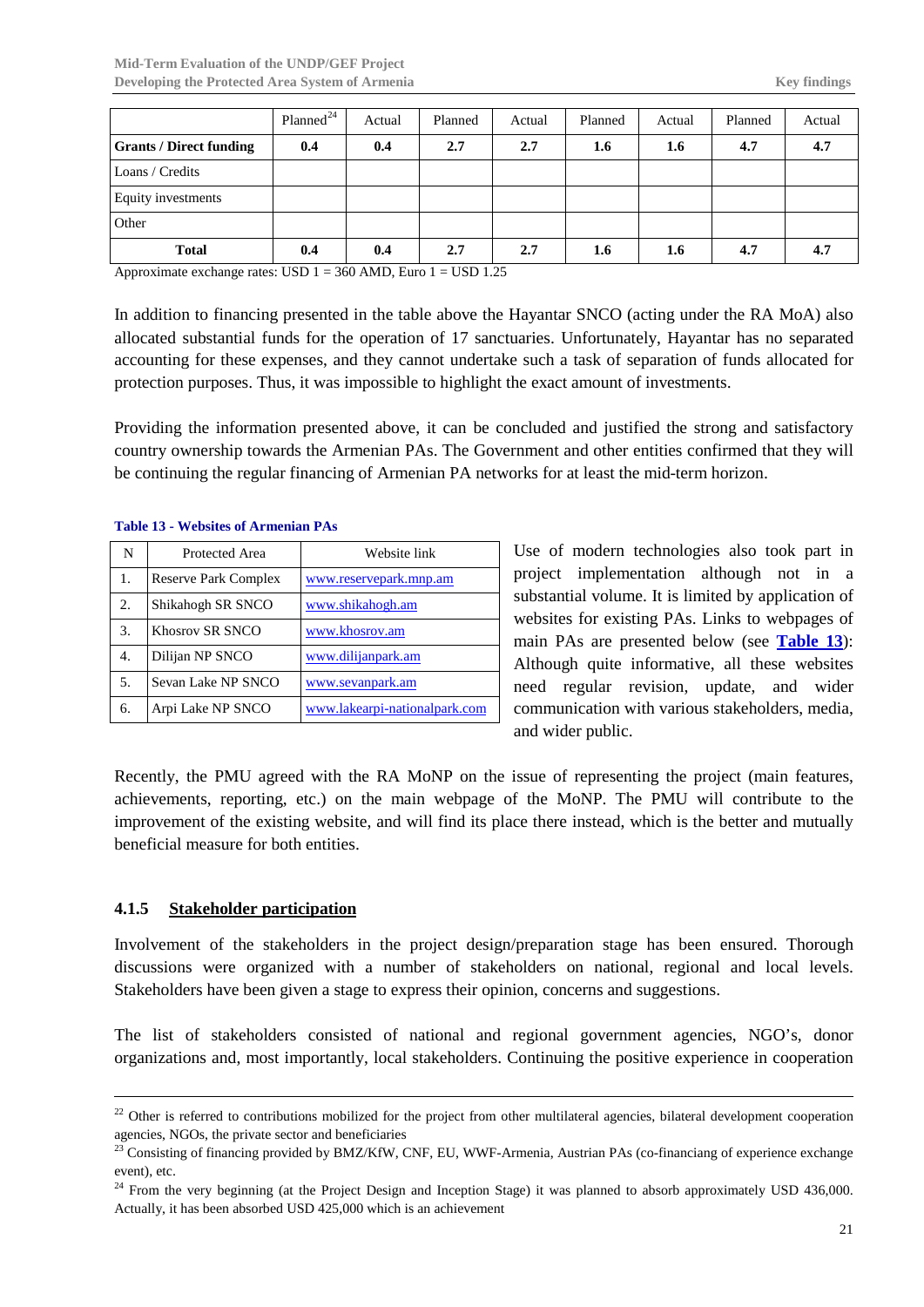with stakeholders of different level in Armenia the project addressed and involved various stakeholders in implementation of the project. In some aspects the project addressed new stakeholders (such as GIZ Sustainable Management of Biodiversity (SMB) in Caucasus project, advisory organizations involved in biosphere reserve feasibility study, local communities, although the intensiveness of consultations is assessed to be low. Involvement of civic society institutions somehow weakened and it is recommended to intensify the cooperation with national and regional/local NGOs, funds, unions and other entities conducting valuable work towards civic society development. This will allow to ensure higher participation and transparency of activities.

The relevance of the project concerning the involvement of stakeholders is evaluated as in **[Table 14](#page-23-1)**:

#### <span id="page-23-1"></span>**Table 14 – Project relevance indicators and rating – stakeholders' participation**

| Indicators                      | Rating |
|---------------------------------|--------|
| R 4. Stakeholders participation | ້      |

Notable achievements were recorded in setting-up participatory schemes and involving local communities. Number of events towards training of local inhabitants, workshops regarding the future PAs, and other important topics were conducted and this path is to be continued. During the MTE special attention was paid to meetings with various stakeholders, especially mayors of local communities that are planned to be involved in new models of PA management. In particular, meetings were organized with the mayors of Kajaran town, Lernadzor, Geghi, Chakaten, Tsav rural communities in Syunik, and Areni, Agarakadzor, Gnishik, and Khachik rural communities in Vayots Dzor. **Some conclusions have been made from those meetings that should be forwarded to the project implementing partners**:

- $\triangleright$  Communities generally welcome the idea of PA establishment;
- $\triangleright$  Communities are ready to provide lands for the PA establishment unless those lands are not already rented by other entities and individuals and generate inflows for the community;
- $\triangleright$  Communities will be able to mobilize any resources for the PA establishment and co-management except of financial means;
- $\triangleright$  Communities will not follow the idea of PA establishment if it is considered to be funded from the allocations from existing community budget without any additional funding by the State budget and/or other sources;
- $\triangleright$  Communities stress the importance of the awareness raising and knowledge dissemination activities (trainings, seminars, experience exchange) especially targeting children and youth;
- $\triangleright$  Communities' members request strong support for fighting against the poaching conducted by high officials;
- Although appreciating "soft" measures conducted by the project communities tend to criticize the project for the absence of actual tangible investments. They argue that without improvement of socioeconomic situation it will be impossible to achieve effective nature conservation. Understanding the mandate of the project they request from the implementers to establish operational and leveraging links and relations with other projects that provide also investments.

### <span id="page-23-0"></span>**4.1.6 Linkages between project and other interventions within the sector**

At the design stage the project took into consideration lessons learnt from other projects within the nature conservation sector of Armenia. In particular, experience of the following projects has been leveraged:

- $\triangleright$  Programme of Work on Protected Areas (PoWPA) as a requirement under the UN CBD;
- $\triangleright$  PIMS 4258 Catalyzing Financial Sustainability of the Armenia's Protected Area System;
- $\triangleright$  Natural Resources Management and Poverty Reduction Project funded by World Bank- GEF;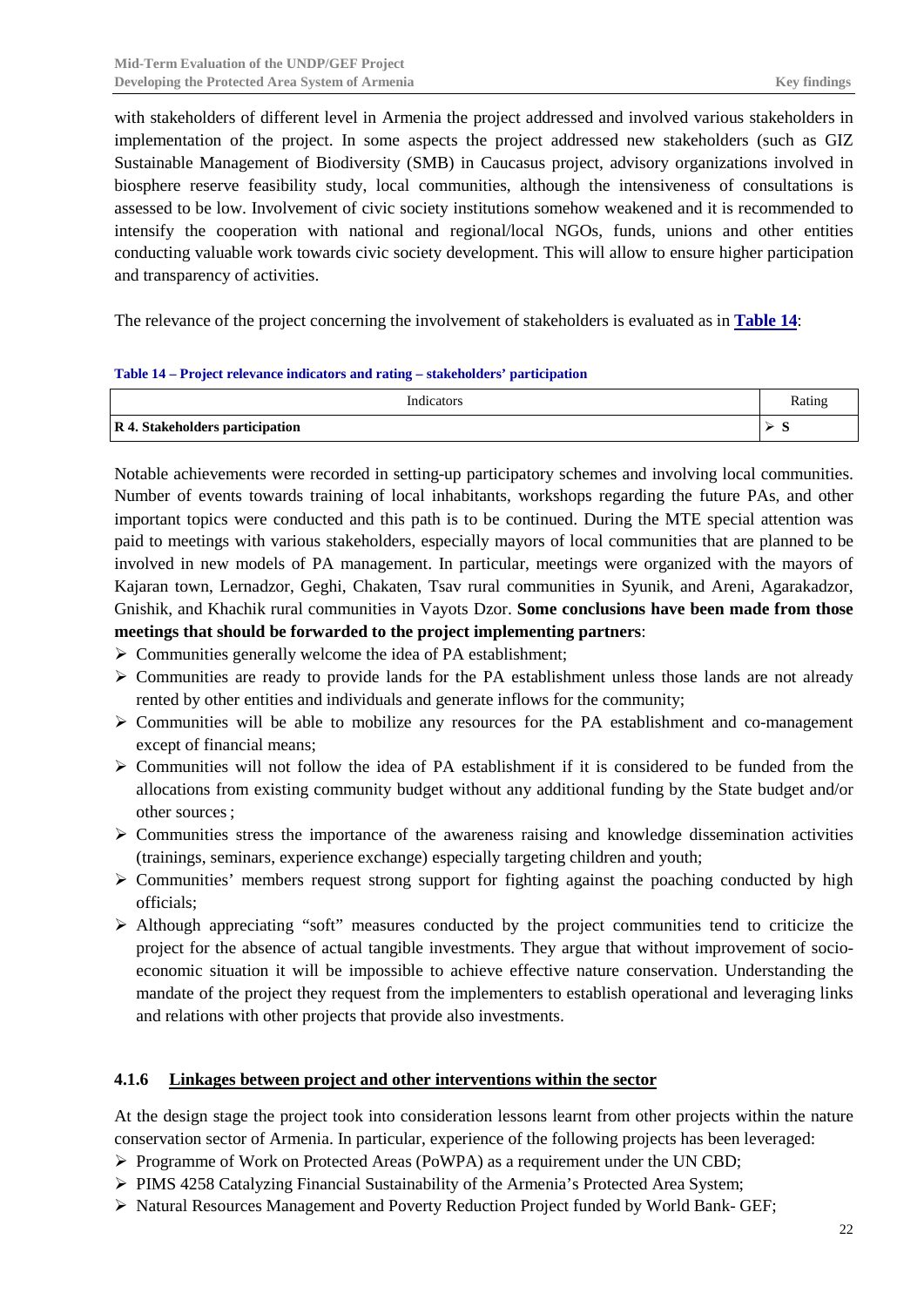- $\triangleright$  Implementing Ecoregional Conservation Plan Targets in South Armenia funded by Norwegian Government (MFA) and implemented by WWF;
- $\triangleright$  Development of an IBA Caretaker Network in the Priority Corridors projects, also both funded by CEPF and coordinated by WWF and implemented by BirdLife International,
- $\triangleright$  Conservation of Caucasian Leopard in the Caucasus Project implemented by WWF-Armenia,
- $\triangleright$  Assistance to Establishment of Zangezur PA in the Southern Armenia funded by CEPF and coordinated by WWF and implemented by Khustup NGO,
- Assistance to Establishment of Arevik PA in the Southern Armenia funded by CEPF and coordinated by WWF and implemented by Ecotourism Association NGO.

Later in the implementation stage the project continued its close cooperation with other programs funded by various donor organizations. Inter alia, the following cooperating programs can be mentioned:

- $\triangleright$  Trans-boundary Joint Secretariat Phase I and Phase II funded by the BMA/KfW Development Bank;
- $\triangleright$  Sustainable Biodiversity Management project funded by GIZ;
- $\triangleright$  Assessment and feasibility study of the open support program to Armenia (former Shikahogh program) for the establishment of a biosphere reserve in the South Syunik region;
- $\triangleright$  Caucasus Nature Fund started its project of supporting the PAs administrations in Armenia providing complementary funding of operational costs. The project coordinates its activities with CNF in order to avoid duplication and dilution of funds;
- $\triangleright$  The project substantially contributed also to the fulfillment of commitments to the Ramsar Convention. Following the responsibilities undertaken by the RA Government in the frame of this convention special set of documents have been prepared on designation of Khow Virap State Sanctuary as wetland of international importance and submitted to and approved by the Ramsar Secretariat.

The project succeeded to coordinate activities and thus leverage the results with mentioned programs in the sector of nature conservation in Armenia. In fact, the successful cooperation became reality mainly due to involvement of both implementing partners of the project. EPIU SA and WWF-Armenia are among the most active entities in Armenia implementing various programs in the sector and it is obvious that they would coordinate and direct activities in the most proper manner. For example, EPIU SA was the implementation agency for the World Bank funded project, and is the focal point for KfW bank in Armenia. WWF-Armenia is the major founder of the PAs in the country implementing various projects funded by WWF, World Bank, EU, KfW, IUCN, MAVA, Norwegian Government, etc. Being involved in all these projects both agencies expressed wise approach to coordinate and cooperate with all of them for avoiding duplications and staying on the complementary level. Thus, the evaluation of this aspect of the project relevance is the following (see **[Table 15](#page-24-1)**):

<span id="page-24-1"></span>**Table 15 – Project relevance indicators and rating – cooperation with other projects**

| Indicators                           | Rating |
|--------------------------------------|--------|
| R 5. Cooperation with other projects | ້      |

### <span id="page-24-0"></span>**4.1.7 Indicators: shortcomings identified**

Assignment and attribution of indicators for various aspects<sup>[25](#page-24-2)</sup> of the project implementation is among the most important requirements for the project design. Key issue in this regard is that indicators must be SMART<sup>[26](#page-24-3)</sup>. Only the availability of properly designed (i.e. meeting SMART requirements) set of indicators

<span id="page-24-2"></span> <sup>25</sup> Meaning *Relevance, Effectiveness, Efficiency, Impact*, and *Sustainability*

<span id="page-24-3"></span><sup>26</sup> Abbreviation for *Specific, Measurable, Achievable, Relevant, and Time-bound*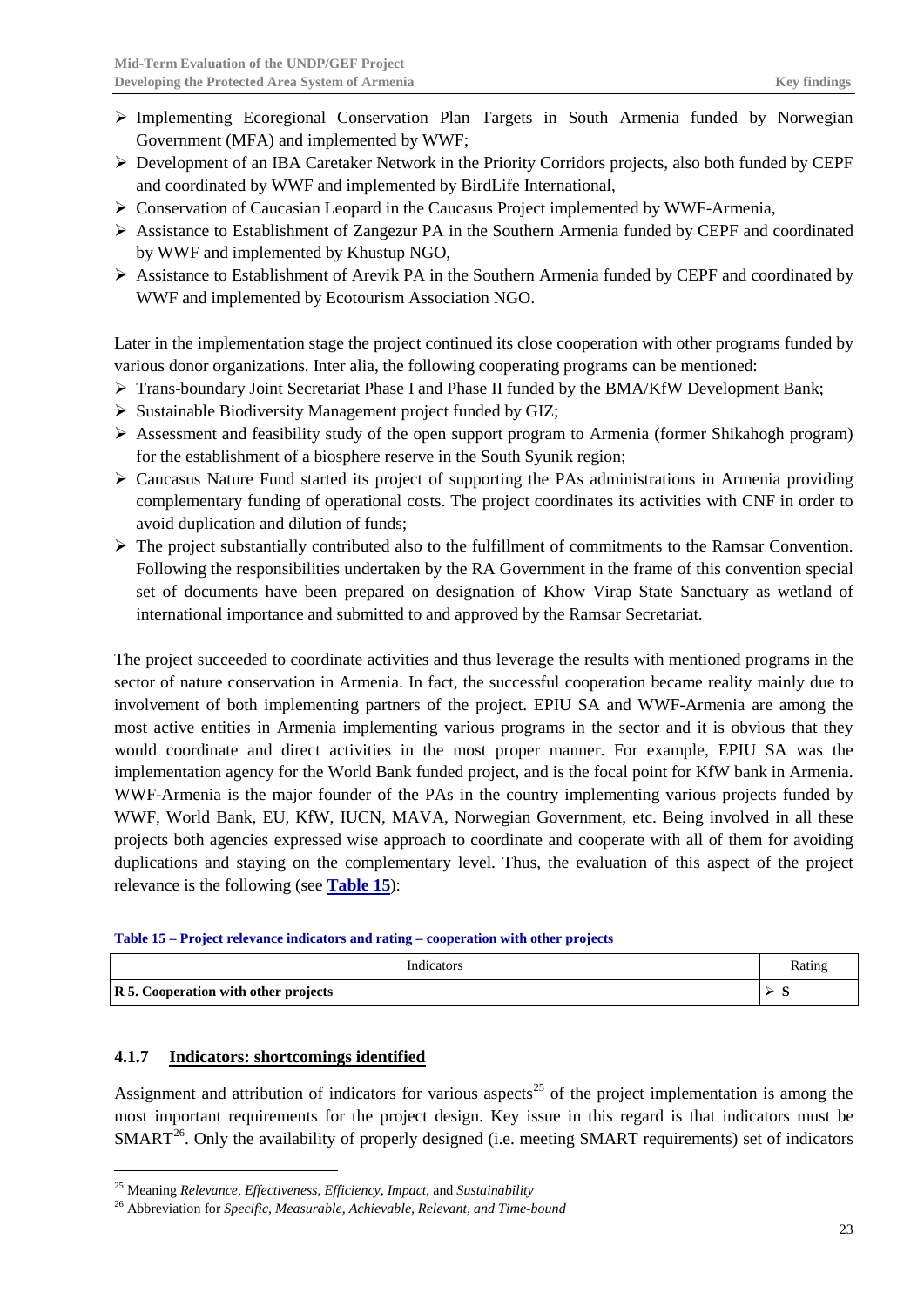from the very beginning (i.e. from the project design stage) allows appropriate implementation of the midterm or final evaluations. Otherwise, evaluators face the need to introduce new indicators which may not completely coincide with the whole logic put in the basic logic of the project implementation from the very beginning. Another strict requirement to be followed at the design stage is the identification of the verification sources (at least of the primary ones). Evaluators are bound to address those sources primarily to ensure objectiveness and to follow the logic of the project designers.

The current project design relies on set of indicators applied for two levels: indicators of the achievement of the project objective and indicators measuring the implementation of specific components and activities. On the project objective level it is suggested to apply the following indicators (see **[Table 16](#page-25-0)**):

| <b>Indicators</b>                                                                                                                                                                                  | Sources of verification                                                            |
|----------------------------------------------------------------------------------------------------------------------------------------------------------------------------------------------------|------------------------------------------------------------------------------------|
| Coverage (ha) of sustainably operating sanctuaries                                                                                                                                                 | $\triangleright$ METT scorecards, government reports, project reports, site visits |
| Representation levels of habitats in the PA estate:<br>(a) low mountain dry steppe<br>(b) mountain meadow steppes<br>(c) high mountain subalpine ecosystems<br>(d) high mountain alpine ecosystems | Biodiversity monitoring reports<br>⋗                                               |
| METT scores for sanctuaries                                                                                                                                                                        | Annual METT reviews                                                                |
| % of habitat of (a) Caucasian leopard, (b) Armenian<br>mouflon, and (c) Bezoar goat included in protected area<br>system                                                                           | On-going species monitoring programs<br>➤                                          |

<span id="page-25-0"></span>**Table 16 – Objective-level indicators**

In general the strategic level indicators are SMART. The project SRF provides quantified baseline situation and defines the expected quantified result as of the end of the project. The major problem appears when the sources of verification are addressed. Among those sources the project mentions METT reviews and ongoing species monitoring programs. These two instruments are not widely applied in Armenia due to various reasons having the lack of financial resources as the main conditioning factor. The only entity that currently (as of June 2012) prepares such documents is WWF-Armenia, which is one of the implementing partners of the project and is responsible for the assigned results. To this extent the evaluation faces a serious problem of the conflict of interests.

On the other hand, the UNDP GEF does not define that METTs cannot be prepared by the project implementation team*[27](#page-25-2)*. This means, facing the lack of alternatives using the METTs prepared by WWF-Armenia is affordable. Besides, the issue has been consulted with other stakeholders of the project including the representatives of the SC, NGOs, etc., and no negative references were received. Thus, it was decided to rely on the reports and scorecards prepared by WWF-Armenia experts as a verification source for certain indicators for measuring the results of the project implementation.

Indicators suggested for measuring the achievements of the Component 1 implementation are presented below (see **[Table 17](#page-25-1)**).

<span id="page-25-1"></span>**Table 17 – Component 1 implementation indicators**

| verification<br>Indicators<br>Sources of |
|------------------------------------------|
|------------------------------------------|

<span id="page-25-2"></span><sup>&</sup>lt;sup>27</sup> Source: GEF-5 Tracking Tool for Biodiversity Focal Area. *Staff from the lead project executing agencyconsultants and project evaluators will likely be the most appropriate individuals to complete the tracking Tool.*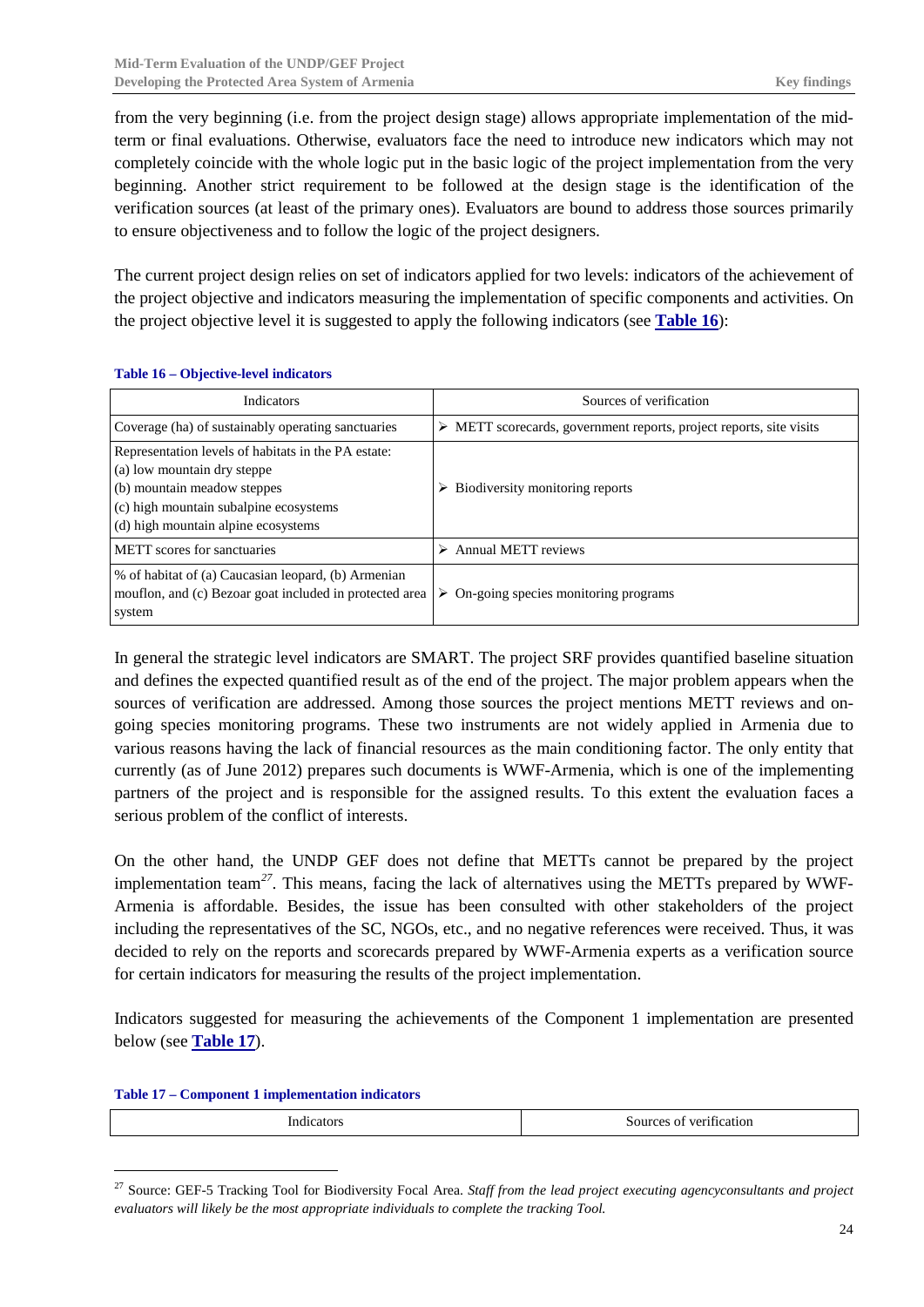| Number of bylaws rationalizing operation of sanctuaries                                                                             | $\triangleright$ Project reports, Government gazette |
|-------------------------------------------------------------------------------------------------------------------------------------|------------------------------------------------------|
| Number of sanctuaries with Government-endorsed charters and<br>management/business plans ( <i>later replicated by Component 2</i> ) | $\triangleright$ Project reports                     |
| Number of sanctuaries with formally designated management bodies<br>(later replicated by Component 2)                               | $\triangleright$ Project reports                     |
| Additional - Number of sanctuary managers involved in training<br>courses                                                           | $\triangleright$ Project reports                     |

Indicators suggested for the implementation of Component 2 are SMART. Meantime, attention should be paid to the very essence of those indicators. The first three indicators consider **officiality** of achievements, i.e. expected achievements should be officially approved and announced by relevant State agencies. In other words, for example draft set of law, or drafted charters without the official endorsement is not the target of the project implementation. Availability of the mentioned (i.e. draft) documents may maximum serve as an evidence of the likelihood (i.e. towards the target), but never as proof for the achievement.

Some criticism should be forwarded towards the appearance of some indicators in both components. According to so called Annual Work Program (AWP) budgets approved by UNDP and implementing partners of the project in November-December 2011, the same indicators are applied for the measurement of some achievements of both implementing partners. Here we may face the following types of asymmetric information: 1) they may have some mistakes in AWPs, 2) some reallocations of activities were made among implementing partners, but they were not properly reflected in activity plans, 3) activities were mixed and now some activities are conducted by both implementing partners. All 3 reasons are to be urgently addressed and work plans, expected achievements and responsibilities of both implementing partners should be clarified, specified and clearly assigned. Duplications are not affordable since they will cause misunderstandings, ineffective distribution of roles and responsibilities, sourcing notable risks for the whole project implementation and results achievement. Indicators suggested for measuring the achievements of the Component 2 implementation are presented below (see **[Table 18](#page-26-0)**).

| Indicators                                                                                            | Sources of verification                                                       |
|-------------------------------------------------------------------------------------------------------|-------------------------------------------------------------------------------|
| Capacity scores for three demonstration sanctuaries                                                   | $\triangleright$ Annual capacity review and scorecards                        |
| Number of sanctuaries with active community engagement                                                | $\triangleright$ Project reports, MNP reports, sanctuary reports, site visits |
| Number of local entrepreneurs involved in businesses supporting<br>sanctuaries                        | $\triangleright$ Project reports, MNP reports, sanctuary reports, site visits |
| Additional – Number of sanctuaries officially gazetted, and<br>boundaries marked                      | <i>Project reports</i>                                                        |
| Additional - Number of sanctuaries with Government-endorsed<br>charters and management/business plans | $\triangleright$ Project reports                                              |
| Additional - Number of sanctuaries with formally designated<br><i>management bodies</i>               | <i>Project reports</i>                                                        |

<span id="page-26-0"></span>

| <b>Table 18 – Component 2 implementation indicators</b> |  |  |  |  |
|---------------------------------------------------------|--|--|--|--|
|---------------------------------------------------------|--|--|--|--|

Indicators of the achievements of the Component 2 are again SMART, although the comments to Objective and Component 1 indicators are relevant also here. Concerns regarding the scorecards and additional indicators are still valid. The conclusions on applied indicators are unambiguous. Even being applied, these indicators should be treated cautiously. Sources of verification contain certain elements of the conflict of interests, particular attribution of activities and respective indicators to exact components and implementing partners is to be clearly revised and clarified. Before then these indicators should be treated with reservations.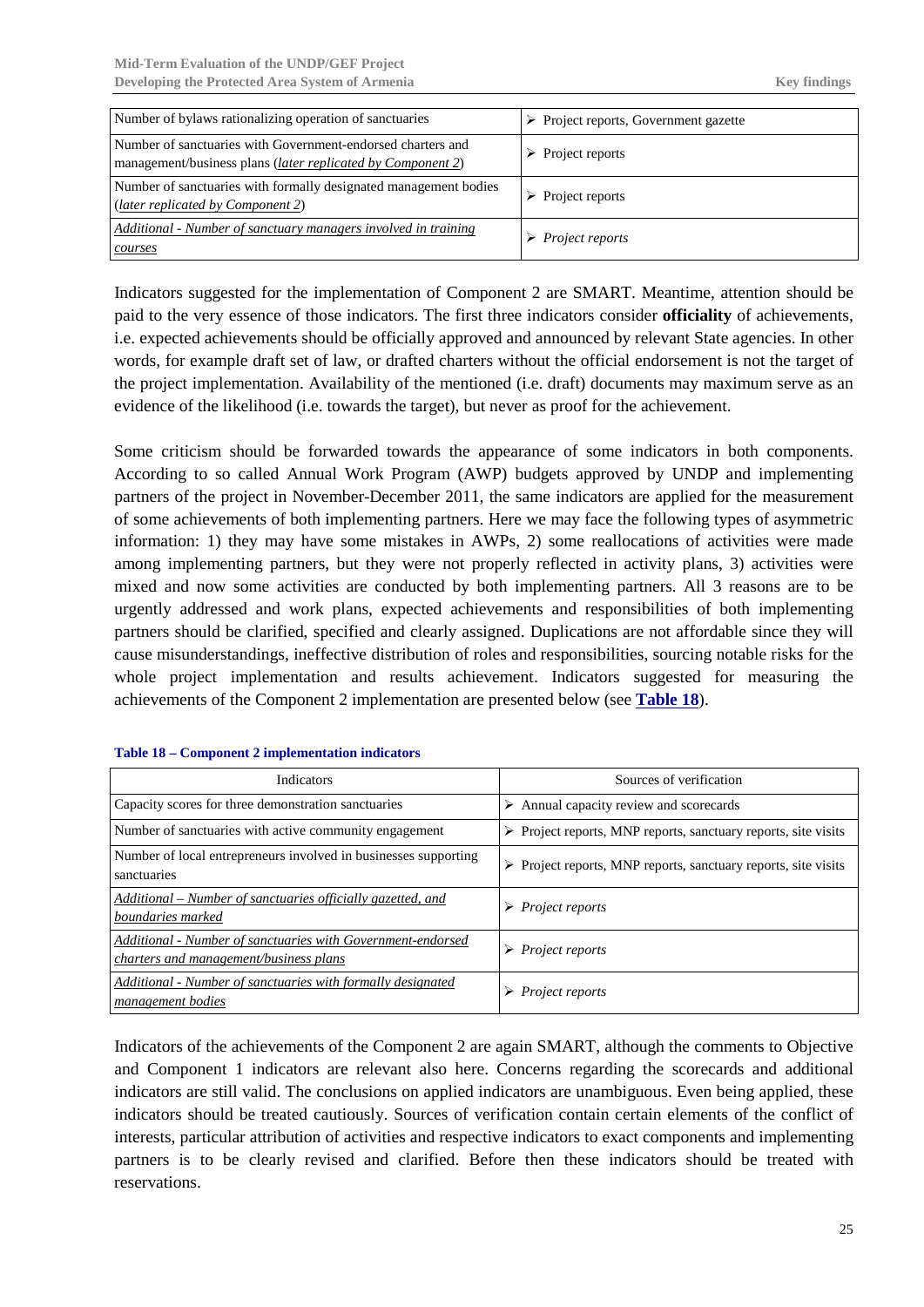### <span id="page-27-0"></span>**4.2 IMPLEMENTATION**

### <span id="page-27-1"></span>**4.2.1 Project effectiveness**

UNDP GEF Monitoring and Evaluation policy defines the project implementation *effectiveness* aspect as the extent to which results have been delivered. In order to assess and evaluate the project implementation effectiveness it is necessary to make a comparison of initially envisaged and completed activities. To implement this, set of project documents comprising annual working plans and programs, as well as progress reports (for the assignment of justified ratings) have been reviewed. The suggested methodology for the quantification of the evaluation of the effectiveness of each output is the following. Conditionally, each activity under output is given equal weight, which means that simple average calculation will be applied. Effectiveness of each activity will be quantified in accordance with the scale suggested in [Table 3](#page-10-2) and their average figure will be assigned to measure the effectiveness of respective output.

Activity 1.1.1. (see **[Table 19](#page-28-0)**) assigned by the PD has been conducted properly and timely. Respective report has been prepared, which revealed major problems and designated how the process should go ahead. In particular, the whole legislation starting from the constitution, contributed by 20 Laws (among which the international conventions and agreements, Civic, Land, Water, and Forest Codes, Laws on PAs, Self-Governance, Flora and Fauna, etc.), as well as 8 regulations have been analyzed.

Initially, it was planned to complete the Activity 1.1.2. as of March 2011, then it was extended to May 2011, September 2011, December 2011, May 2012, and most likely will be submitted in July 2012. Implementing agency provides explanations for such delays. The previous activity revealed that simple revision of by-laws is not enough to really improve the PA legislation and substantial amendment of the Law on PAs should be developed followed by changes in a number of other laws. For this purpose even a special committee was established by a decree of the RA MoNP chaired by the Head of EPIU SA. All these conditioned quite a long delay until the moment of the MTE. In the beginning of the MTE it was told that the set of legal amendments will be ready as of the end of June 2012, but later it became obvious that this was another non-realistic designation of the timetable for this activity.

So far, intensive discussions of the legal amendments (see **[Table 19](#page-28-0)** Activity 1.1.3.) took place within the various divisions of the MoNP and some ministries, but the intensity of the dialogue is yet to be achieved. As to involvement of other stakeholders, such as communities in targeted areas and NGOs, it was introduced that they will be involved only after finalization of legal amendments, which is again a questionable approach.

Activities 1.1.4. to 1.1.6 are conditioned by the completion of Activity 1.1.2. Implementers mentioned that international best practice and experience has been considered in the envisaged Law on PAs; in particular IUCN PA categories V and VI, community management model basics, etc. Activity 1.1.7. is planned to be started after the finalization of the Law on PAs, although it was mentioned that national guidelines are available in the country. On strategic level such a document has been prepared by the order of the Minister of Nature Protection in-house back in 2009 and on operational level a supplementary Guide was prepared with the funding of the TJS-Armenia. It was even mentioned that this activity was removed in accordance with the UNDP GEF decision. Anyhow, this activity did not contribute to the evaluation of the effectiveness of the Output 1.1. Detailed evaluation of the effectiveness of Output 1.1. Activities are presented below (see **[Table 19](#page-28-0)**).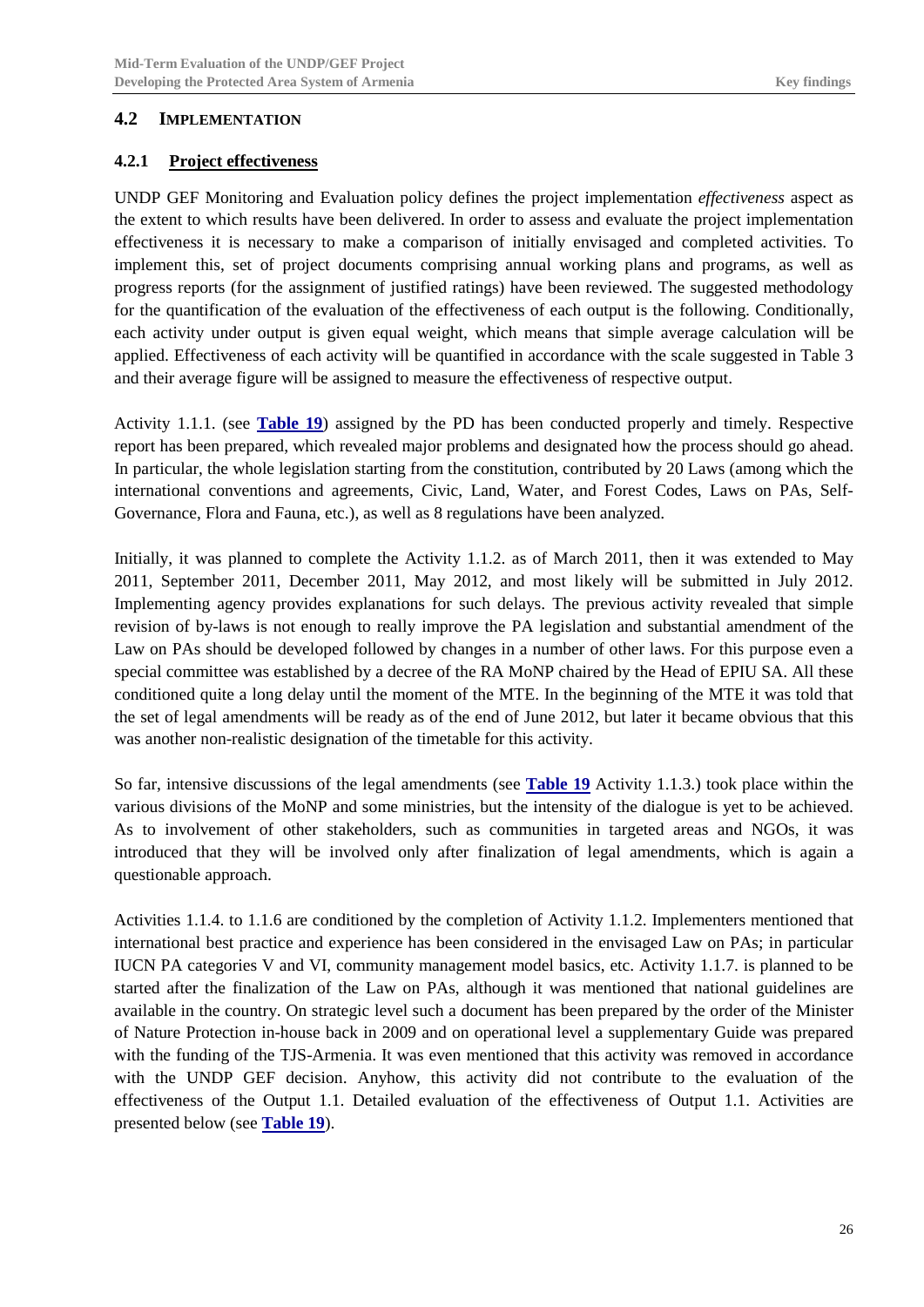#### <span id="page-28-5"></span><span id="page-28-4"></span><span id="page-28-3"></span>**Table 19 – Component 1: Output 1.1. - Project implementation activity plan for 2010-2013[28](#page-28-3)**

| Years of project implementation $\rightarrow$                                                                     | 2010                                                                   |  |              |    |  |              |            |  |  |   | 2011           |    |              |                |    | 2012      |  | 2013 |  |  | $R^{29}$ |
|-------------------------------------------------------------------------------------------------------------------|------------------------------------------------------------------------|--|--------------|----|--|--------------|------------|--|--|---|----------------|----|--------------|----------------|----|-----------|--|------|--|--|----------|
| Quarters in respective years $\rightarrow$                                                                        |                                                                        |  | $\mathbf{m}$ | IV |  | $\mathbf{I}$ | $III$ $IV$ |  |  | П | $\mathbf{III}$ | IV | $\mathbf{I}$ | $\mathbf{III}$ | IV |           |  |      |  |  |          |
| Project Component Activities / Outputs                                                                            |                                                                        |  |              |    |  |              |            |  |  |   |                |    |              |                |    |           |  |      |  |  |          |
| Component 1: Rationalization of the protected areas system                                                        |                                                                        |  |              |    |  |              |            |  |  |   |                |    |              |                |    |           |  |      |  |  |          |
| Output 1.1. Set of by-laws developed to operationalize the 2006 Protected Area Law, of which:                     | <b>Implementation effectiveness indicator - <math>IE 1 = MS</math></b> |  |              |    |  |              |            |  |  |   |                |    |              |                |    |           |  |      |  |  |          |
| 1.1.1. Comprehensive review of the PA management legal framework and participatory discussions (Technical Report) |                                                                        |  |              |    |  |              |            |  |  |   |                |    |              |                |    | S         |  |      |  |  |          |
| 1.1.2. Drafting of regulations (Draft Law on PAs)                                                                 |                                                                        |  |              |    |  |              |            |  |  |   |                |    |              |                |    | MU        |  |      |  |  |          |
| 1.1.3. Participatory discussion of regulations across ministries, on the community level, and with NGOs           |                                                                        |  |              |    |  |              |            |  |  |   |                |    |              |                |    | MU        |  |      |  |  |          |
| .1.4. Submission of the draft law to the MoNP                                                                     |                                                                        |  |              |    |  |              |            |  |  |   |                |    |              |                |    | MU        |  |      |  |  |          |
| 1.1.5. Provision of financial support to improve the existing charters of PAs                                     |                                                                        |  |              |    |  |              |            |  |  |   |                |    |              |                |    | MU        |  |      |  |  |          |
| 1.1.6. Application of international best principles and practices                                                 |                                                                        |  |              |    |  |              |            |  |  |   |                |    |              |                |    | <b>MS</b> |  |      |  |  |          |
| 1.1.7. Development of national operational guidelines and norms                                                   |                                                                        |  |              |    |  |              |            |  |  |   |                |    |              |                |    | $\sim$    |  |      |  |  |          |

Long delays in achievement of assigned outputs largely conditioned low rating of the Output 1.1. Calculation of the simple average for the effectiveness of activities shows that **Output 1.1. effectiveness indicator**  $I<sub>E</sub>$  **1 equals to MS (Moderately Satisfactory)<sup>[30](#page-28-5)</sup>.** 

<span id="page-28-0"></span>Detailed evaluation of the effectiveness of Output 1.2. Activities are presented below (see **[Table 20](#page-28-2)**).

#### <span id="page-28-2"></span>**Table 20 – Component 1: Output 1.2. - Project implementation activity plan for 2010-2013**

| Years of project implementation $\rightarrow$                                                                                                                           | 2010<br>2011                                                             |              |                |    |  |              |               |  | 2012  |      |           |  | 2013 | R        |                         |
|-------------------------------------------------------------------------------------------------------------------------------------------------------------------------|--------------------------------------------------------------------------|--------------|----------------|----|--|--------------|---------------|--|-------|------|-----------|--|------|----------|-------------------------|
| Quarters in respective years $\rightarrow$                                                                                                                              |                                                                          | $\mathbf{I}$ | $\mathbf{III}$ | IV |  | $\mathbf{I}$ | <b>III</b> IV |  | $\Pi$ | TH 1 | <b>IV</b> |  |      | $III$ IV |                         |
| Project Component Activities / Outputs                                                                                                                                  |                                                                          |              |                |    |  |              |               |  |       |      |           |  |      |          |                         |
| Output 1.2. Institutional links re-configured to clarify roles and responsibilities for governance and management of sanctuaries, of<br>which:                          | <b>Implementation effectiveness indicator - I<sub>E</sub> 2 =   MS  </b> |              |                |    |  |              |               |  |       |      |           |  |      |          |                         |
| 1.2.1. Revealing the management peculiarities of state sanctuaries managed by different state administrative authorities and discussions<br>with different stakeholders |                                                                          |              |                |    |  |              |               |  |       |      |           |  |      |          | <b>MS</b>               |
| 1.2.2. Assessment of the communities awareness on state sanctuaries                                                                                                     |                                                                          |              |                |    |  |              |               |  |       |      |           |  |      |          | $\mathbf{C}$<br>$\cdot$ |
| 1.2.3. Design of institutional links of management of state sanctuaries, discussions and recommendations                                                                |                                                                          |              |                |    |  |              |               |  |       |      |           |  |      |          | <b>MS</b>               |

 <sup>28</sup> The workplans schedule has been confirmed by the PM

 $29$  Evaluation ratings are generalized for the whole Activity/Output

<span id="page-28-1"></span> $30$  Actually, the quantification of the rating is 3.5 which is the exact medium between MU and MS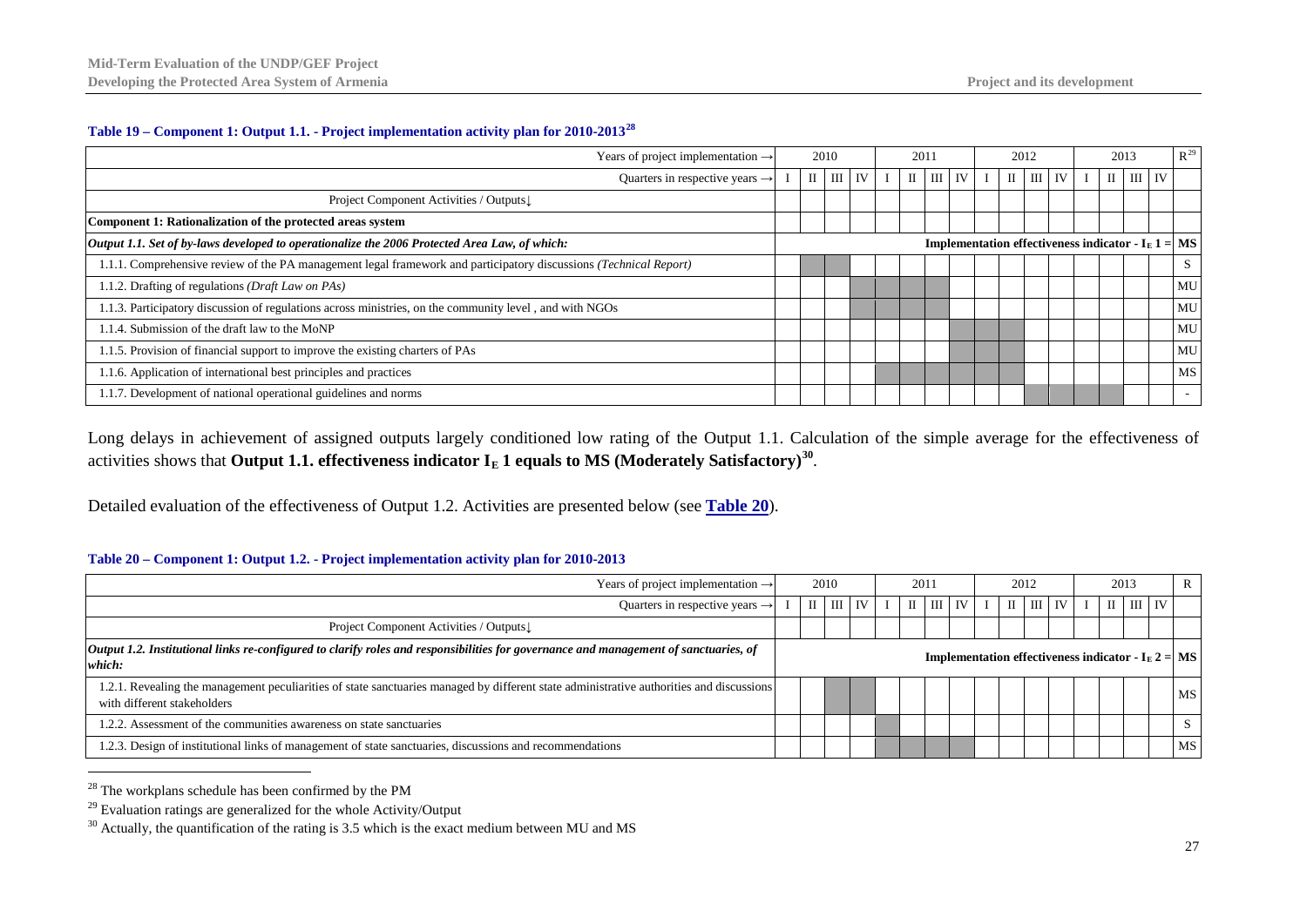| 1.2.4. Implementation of a series of dedicated round-tables and forums, with a participation of diverse government authorities and<br>communities brought together                                                      |  |  |  |  |  |  |  | MS |
|-------------------------------------------------------------------------------------------------------------------------------------------------------------------------------------------------------------------------|--|--|--|--|--|--|--|----|
| 1.2.5. Specification of how to coordinate, develop and capitalize upon existing institutional expertise in order to promote efficient,<br>cost-effective and strategic Sanctuary management ( <i>Technical report</i> ) |  |  |  |  |  |  |  |    |
| 1.2.6. Finalization of a by-law on the institutional roles and responsibilities in sanctuary management.                                                                                                                |  |  |  |  |  |  |  |    |

Activities 1.2.1. to 1.2.3. have been conducted in technical reports submitted to the PMU by an implementing agency. Although some initial discussions with various governmental agencies regarding the roles and responsibilities for governance and management of sanctuaries (Activity 1.2.4.) took place in the course of implementation *they are far for being sufficient*. Again number of reasons was brought forward and among them the most important one is the absence of the amended Law on PAs. Visits paid by the external evaluator to some of communities revealed that implementers will yet face quite significant problems in convincing communities to join and provide substantial parts of their lands for the sake of the PAs establishment. Hard negotiations with some rural communities (namely Tsav, Lernadzor, etc.) should be expected that may take a lot of time and other resources. Activities 1.2.5. and 1.2.6. are pending; especially the last one is closely related to the legal amendments. Besides, some implementers and stakeholders question the importance of such by-law. They do not see its effectiveness in case if there are no State financial commitments. However, the last two activities have not been evaluated in the frame of the MTE due to being out of the reviewed period. As of the moment of the MTE, there are not significant problems in achievement of the Output 1.2. Calculation of the effectiveness of activities shows that **Output 1.2. effectiveness indicator**  $I<sub>E</sub>$  **2 equals to MS (Moderately Satisfactory).** 

Detailed evaluation of the effectiveness of Output 1.3. Activities are presented below (see **[Table 21](#page-29-1)**).

<span id="page-29-0"></span>

| Years of project implementation $\rightarrow$                                                                    | 2010 |  |                 |  |  |              |          |  |  |  |                          |    |  |  |  |                                                                     |              |  |  |  |  |  |  | 2011 |  |  |  | 2012 |  |  |  |  | 2013 |  |  |  |
|------------------------------------------------------------------------------------------------------------------|------|--|-----------------|--|--|--------------|----------|--|--|--|--------------------------|----|--|--|--|---------------------------------------------------------------------|--------------|--|--|--|--|--|--|------|--|--|--|------|--|--|--|--|------|--|--|--|
| Quarters in respective years $\rightarrow$                                                                       |      |  | $II$ $III$ $IV$ |  |  | $\mathbf{I}$ | $III$ IV |  |  |  | $\text{II}$ $\text{III}$ | IV |  |  |  | $II$ $III$ $IV$                                                     |              |  |  |  |  |  |  |      |  |  |  |      |  |  |  |  |      |  |  |  |
| Project Component Activities / Outputs                                                                           |      |  |                 |  |  |              |          |  |  |  |                          |    |  |  |  |                                                                     |              |  |  |  |  |  |  |      |  |  |  |      |  |  |  |  |      |  |  |  |
| Output 1.3 Three new sanctuaries established at underrepresented habitats, of which:                             |      |  |                 |  |  |              |          |  |  |  |                          |    |  |  |  | <b>Implementation effectiveness indicator - I<sub>E</sub> 3 =  </b> |              |  |  |  |  |  |  |      |  |  |  |      |  |  |  |  |      |  |  |  |
| 1.3.1. Finalizing the existing biodiversity inventories (Technical Reports, lists, and maps completed), of which |      |  |                 |  |  |              |          |  |  |  |                          |    |  |  |  |                                                                     | <b>MS</b>    |  |  |  |  |  |  |      |  |  |  |      |  |  |  |  |      |  |  |  |
| 1.3.2. Mapping                                                                                                   |      |  |                 |  |  |              |          |  |  |  |                          |    |  |  |  |                                                                     | S.           |  |  |  |  |  |  |      |  |  |  |      |  |  |  |  |      |  |  |  |
| 1.3.3. Development of Government Decree projects for the establishment of Gnishik and Khustup sanctuaries        |      |  |                 |  |  |              |          |  |  |  |                          |    |  |  |  |                                                                     | $\sim$       |  |  |  |  |  |  |      |  |  |  |      |  |  |  |  |      |  |  |  |
| 1.3.4. Defining the management unit and model for engagement of communities in the management of the sanctuaries |      |  |                 |  |  |              |          |  |  |  |                          |    |  |  |  |                                                                     | <sup>S</sup> |  |  |  |  |  |  |      |  |  |  |      |  |  |  |  |      |  |  |  |
| 1.3.5. Development of charters for each site, discussion with communities and approved by local governments      |      |  |                 |  |  |              |          |  |  |  |                          |    |  |  |  |                                                                     | $\sim$       |  |  |  |  |  |  |      |  |  |  |      |  |  |  |  |      |  |  |  |
| 1.3.6. Setting up the management units and reaching collaborating management agreements                          |      |  |                 |  |  |              |          |  |  |  |                          |    |  |  |  |                                                                     | $\sim$       |  |  |  |  |  |  |      |  |  |  |      |  |  |  |  |      |  |  |  |

#### <span id="page-29-1"></span>**Table 21 – Component 1: Output 1.3. - Project implementation activity plan for 2010-2013**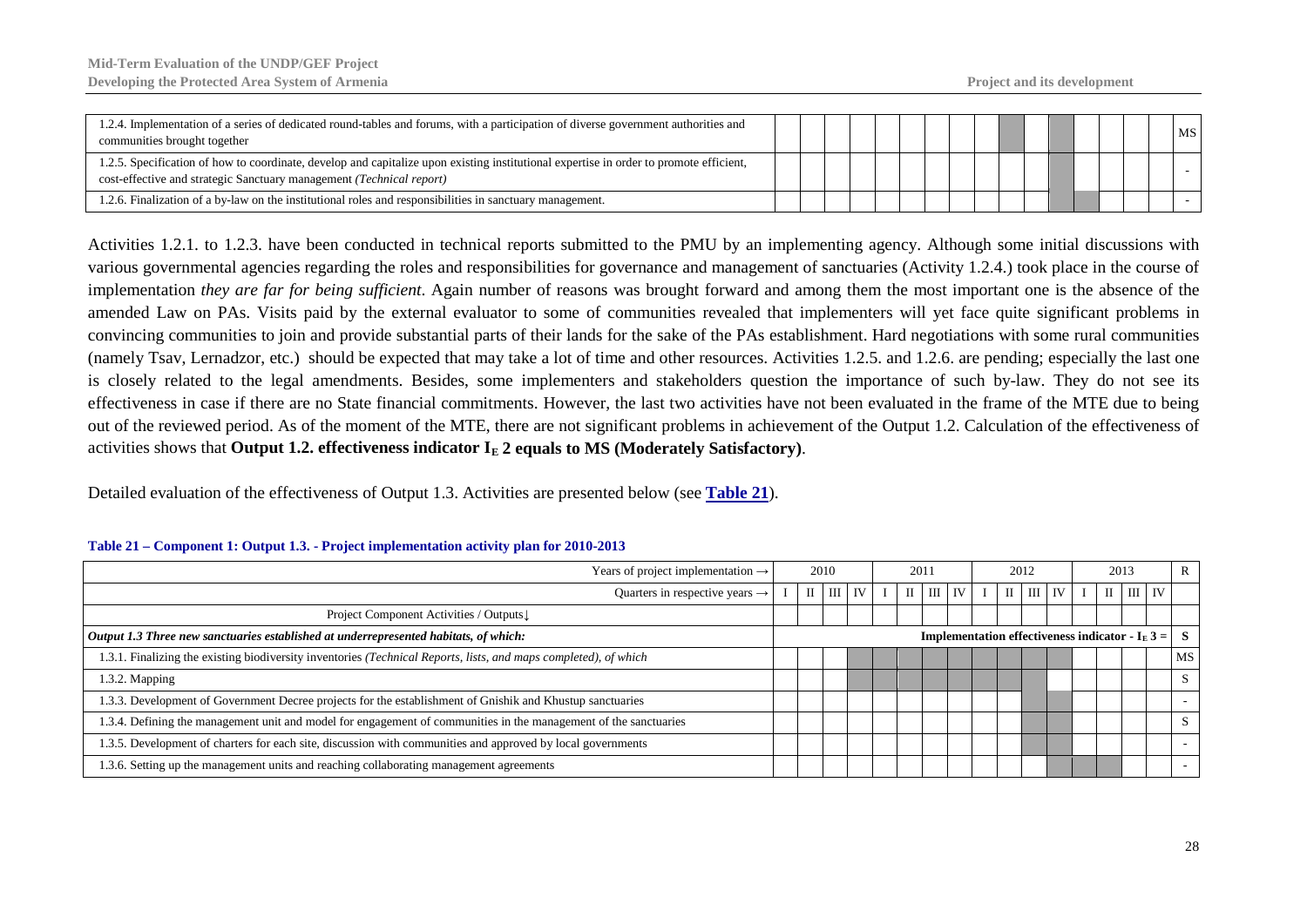Activity 1.3.1. includes such sub-activities and measures as summarization of existing data on biodiversity, biodiversity inventory fieldwork, presentation of endemic and Red Book listed species locations, etc. Significant portion of the work has been already implemented: respective data was collected and analyzed from the archived materials, initial reports were drafted, and fieldwork has started. There are limited concerns regarding the completion of these activities as of the end of 2012. Similarly, significant achievements have been recorded also for the implementation of the Activity 1.3.2. Draft maps are ready and final elaboration is pending. The most important piece of work will be the finalization of the boundaries of future PAs in cooperation with local communities. Activity 1.3.3. may and will be implemented only after the completion of the preparation of maps of the envisaged PAs; it was not evaluated. Instead, Activity 1.3.4. has been partially addressed already in parallel with other measures conducted by implementers. In particular the topic is addressed in respective report on technical reports. Calculation of the effectiveness of activities under the Output 1.3. shows that **Output 1.3. effectiveness indicator**  $I<sub>E</sub>$  **3 equals to S (Satisfactory).** 

Detailed evaluation of the effectiveness of Output 1.4 Activities is presented below (see **[Table 22](#page-30-1)**).

| Years of project implementation $\rightarrow$                                                                                                                   | 2010 |              |  |          |  |              |        |  |              | 2012 |    | 2013 |                 |                                                                        | $\mathbb{R}$ |
|-----------------------------------------------------------------------------------------------------------------------------------------------------------------|------|--------------|--|----------|--|--------------|--------|--|--------------|------|----|------|-----------------|------------------------------------------------------------------------|--------------|
| Quarters in respective years $\rightarrow$                                                                                                                      |      | $\mathbf{I}$ |  | $III$ IV |  | $\mathbf{I}$ | III IV |  | $\mathbf{H}$ | Ш    | IV |      | $II$ $III$ $IV$ |                                                                        |              |
| Project Component Activities / Outputs                                                                                                                          |      |              |  |          |  |              |        |  |              |      |    |      |                 |                                                                        |              |
| Output 1.4 Development of new PA management models for sanctuaries and putting into policy, of which:                                                           |      |              |  |          |  |              |        |  |              |      |    |      |                 | <b>Implementation effectiveness indicator - I<sub>E</sub> 4 =   MS</b> |              |
| 1.4.1 Discussions by project team with stakeholders on principles of two new management models for sanctuaries (full community<br>management and co-management) |      |              |  |          |  |              |        |  |              |      |    |      |                 |                                                                        | <b>MS</b>    |
| 1.4.2 Development of new management models for sanctuaries                                                                                                      |      |              |  |          |  |              |        |  |              |      |    |      |                 |                                                                        | S.           |
| 1.4.3 Discussions of new management models with stakeholders                                                                                                    |      |              |  |          |  |              |        |  |              |      |    |      |                 |                                                                        | <b>MS</b>    |
| 1.4.4 Submission of policy paper on new management models to the MoNP                                                                                           |      |              |  |          |  |              |        |  |              |      |    |      |                 |                                                                        | <b>MS</b>    |
| 1.4.5 Development, discussions and submission to stakeholders of the text of MoU or agreement on temporary management of<br>sanctuaries                         |      |              |  |          |  |              |        |  |              |      |    |      |                 |                                                                        | MU           |

#### <span id="page-30-1"></span>**Table 22 – Component 1: Output 1.4. - Project implementation activity plan for 2010-2013**

<span id="page-30-0"></span>Implementation of Activities 1.4.1. through 1.4.3. were implemented by the implementing agency rather satisfactorily. The topic of new management models were addressed in technical reports prepared by EPIU SA, as well as discussed during the awareness raising and training sessions implemented quite successfully in communities. But the issue still lacks clarity and deeper discussion. Almost all stakeholders, especially local communities express their readiness to be involved and to undertake responsibilities, but they really lack knowledge on exact specific measures and mechanisms to be implemented and applied. At the same time, some members of the Project SC are rather cautious towards the community management models. They mention that Armenia faced significant problems (or even fail) in introduction of community based management models (although that time the project targeted forest management and not PA establishment) in the frame of other development project and now certain lessons should be taken into account. Concerned stakeholders do not reject the idea but demand more consciousness in this issue.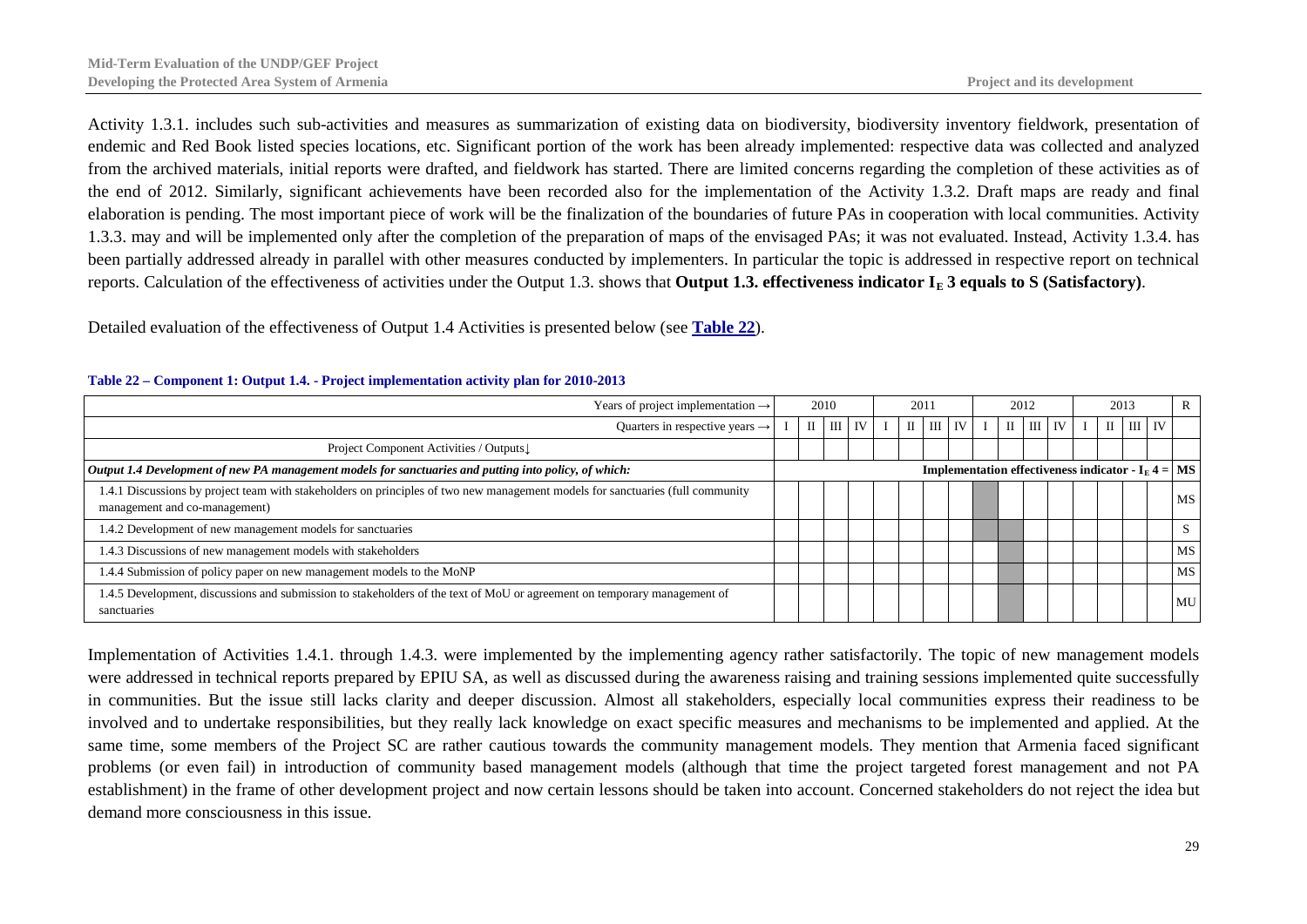Activity 1.4.4. has been conducted properly in general. Internal discussions took place within the RA MoNP and draft documents on new management models have been submitted to the PMU. Meantime, it seems that the process has not been completed, yet. Deeper and analytical approach to the topic has been requested by the PMU and UNDP Armenia program experts. Besides, a number of arguments have been brought by various stakeholders, who wonder whether it is right to address this issue before completion of the task of the amendment of PA Law. There is a room for some additional work here. Activity 1.4.5. has not been addressed, so far. Calculation of the effectiveness of activities under the Output 1.4. shows that **Output 1.4. effectiveness indicator I<sub>E</sub> 4 equals to MS (Moderately Satisfactory)**. Overall effectiveness of the implementation of the Component 1 is calculated to be **Moderately Satisfactory.**

Achievement of outputs assigned to the Component 2 of the project and evaluation of the effectiveness of the implementation of respective activities is presented below (see **[Table 23](#page-31-1)**).

| Years of project implementation $\rightarrow$                                                                                                                                                          | 2010 |  |  |               |  |                                      |                    |  |            |              |        |                                                                        | 2011                     |  |  | 2012 |  | 2013 |  |  | $\mathbb{R}$ |
|--------------------------------------------------------------------------------------------------------------------------------------------------------------------------------------------------------|------|--|--|---------------|--|--------------------------------------|--------------------|--|------------|--------------|--------|------------------------------------------------------------------------|--------------------------|--|--|------|--|------|--|--|--------------|
| Quarters in respective years $\rightarrow$                                                                                                                                                             |      |  |  | $I$ II III IV |  | $\text{II}$ $\text{III}$ $\text{IV}$ | $\vert$ II $\vert$ |  | $III$ $IV$ | $\mathbf{I}$ | III IV |                                                                        |                          |  |  |      |  |      |  |  |              |
| Project Component Activities / Outputs ↓                                                                                                                                                               |      |  |  |               |  |                                      |                    |  |            |              |        |                                                                        |                          |  |  |      |  |      |  |  |              |
| Component 2: Institutional capacity building for PA management                                                                                                                                         |      |  |  |               |  |                                      |                    |  |            |              |        |                                                                        |                          |  |  |      |  |      |  |  |              |
| 2.1. National and local training programs for sanctuary managers and local communities, of which:                                                                                                      |      |  |  |               |  |                                      |                    |  |            |              |        | <b>Implementation effectiveness indicator - I<sub>E</sub> 5 =   MS</b> |                          |  |  |      |  |      |  |  |              |
| 2.1.1. Development of corresponding training materials                                                                                                                                                 |      |  |  |               |  |                                      |                    |  |            |              |        |                                                                        | S                        |  |  |      |  |      |  |  |              |
| 2.1.2. Capacitation of 2 centers to undertake public awareness and outreach programs that will provide communities<br>with knowledge of biodiversity and tools for engaging in sanctuary co-management |      |  |  |               |  |                                      |                    |  |            |              |        |                                                                        | <b>MS</b>                |  |  |      |  |      |  |  |              |
| 2.1.3. Equipping the training host agency with necessary educational means                                                                                                                             |      |  |  |               |  |                                      |                    |  |            |              |        |                                                                        | <b>MS</b>                |  |  |      |  |      |  |  |              |
| 2.1.4. Actual training courses during each year of the project implementation                                                                                                                          |      |  |  |               |  |                                      |                    |  |            |              |        |                                                                        | MS                       |  |  |      |  |      |  |  |              |
| 2.1.5. Agreement with the MoNP on sustainable funding of the course beyond the project                                                                                                                 |      |  |  |               |  |                                      |                    |  |            |              |        |                                                                        | $\overline{\phantom{a}}$ |  |  |      |  |      |  |  |              |
| 2.1.6. Assessment of lessons learned on trainings                                                                                                                                                      |      |  |  |               |  |                                      |                    |  |            |              |        |                                                                        | MU                       |  |  |      |  |      |  |  |              |

#### <span id="page-31-1"></span>**Table 23 - Component 2: Output 2.1. - Project implementation activity plan for 2010-2013**

<span id="page-31-0"></span>Activity 2.1.1. has been implemented properly. Respective training materials have been prepared on various aspects of the PA establishment and management including legal framework, PA management issues, ecotourism, awareness raising, etc. Participants appreciated the knowledge they gained and topics that were selected by implementing agency. Side activities were also conducted - Provision of educational and scientific literature to "Shikahogh" State Forest" SNCO, responsible for management of "Zangezur" State Sanctuary. A wide array of Gnishik information was made available along with tools such as information posters. Certain information services offered by the Visitor Center were developed: (a) on historic and cultural monuments; (b) on landscapes and natural conditions; (c) on flora and fauna thereof.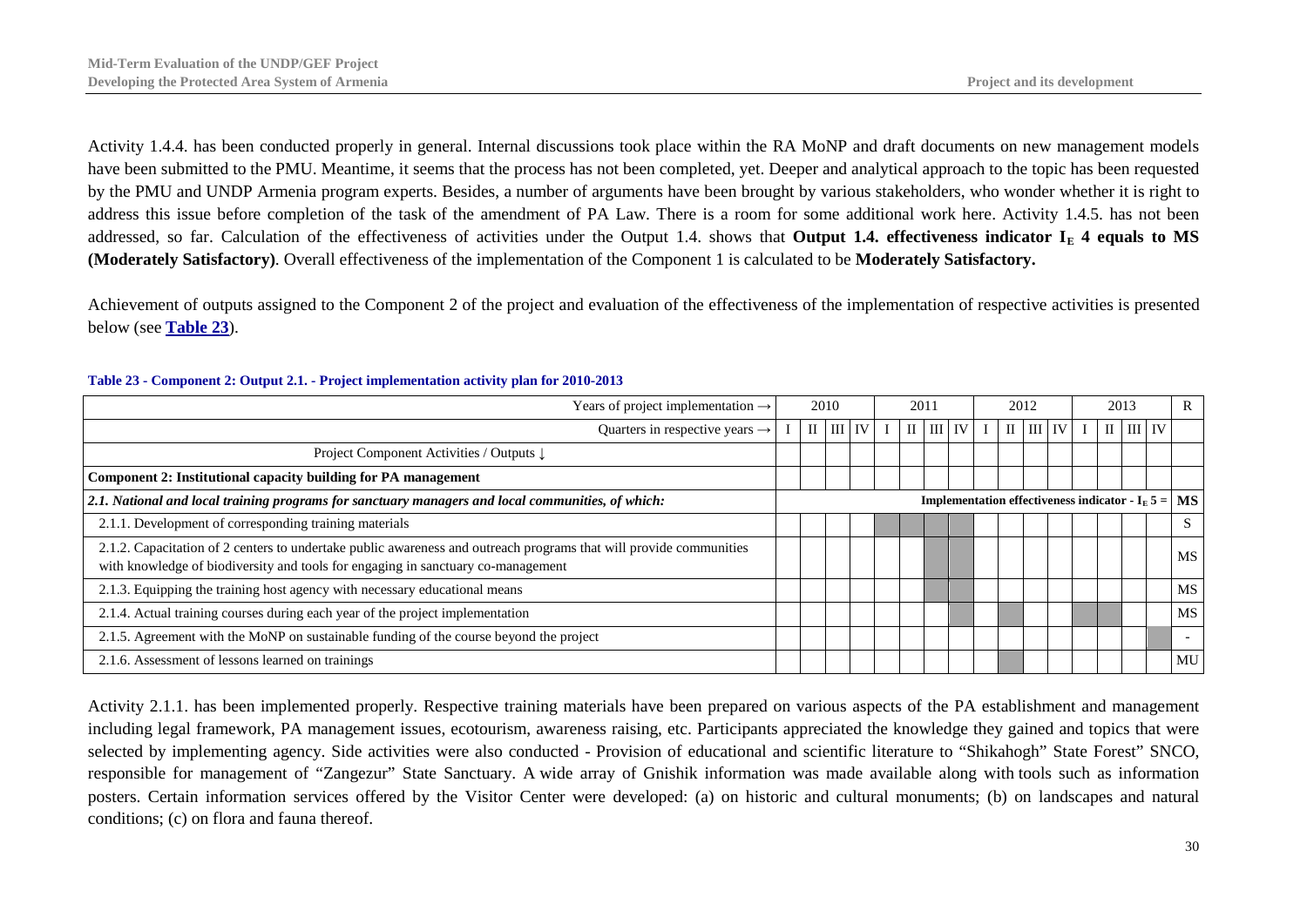<span id="page-32-2"></span>Meantime, *shortcomings are also obvious*. All activities under PO 2.1 so far targeted *local communities* but not *sanctuary managers* and are presented in form of public awareness seminars, which indeed are very successful. Anyway, these are not the real trainings that are expected by the project to be completed. Training themes are mentioned in PD and aimed on provision of knowledge to PA staff and community members involved in management and co-management of new PAs (and Zangezur). Thus, quite a large portion of training activities is still pending.

Activity 2.1.2. and 2.1.3. have been implemented only partially. A Visitor Center (trailer facility) has been procured for Gnishik and equipped. The bad thing is that the facility is not properly installedanywhere. In 2011 the implementing agency applied to the RA Ministry of Culture<sup>[31](#page-32-2)</sup> for getting approval to allocate the facility in Noravank Gorge but got no answer, so far. Besides, the facility is rather an information dissemination point than educational center for the provision of trainings. On the other hand, it is recommended to re-think the necessity of regular training facilities. The abovementioned Visitor Centers may quite sufficiently serve for that purpose and additionally deliver services also to visitors and tourist, which is another important task and achievement.

One training session in each region has been delivered by the implementing agency. In total 92 local inhabitants from Syunik and Vayots Dzor regions participated in 4 training sessions. Most importantly, **gender balance was ensured – almost 40% were women**. Some stakeholders requested further implementation of trainings in other regions of Armenia. This will allow the participants to get more involved into the topic, conduct an experience exchange, etc. Sustainability of delivering such trainings is of significant importance for participants. They requested regularity of these events, which is considered to ensure via implementation of Activity 2.1.5. Most of regional stakeholders are somewhat doubtful on this issue, since they are not sure that the State budget would like and will be able to undertake such a financial responsibility.

There are certain unclear situation for the further implementation of trainings and application of lessons learned. In the process of the project implementation the PMU allowed implementing partners to "exchange activities"; e.g. mapping and training activities were exchanged between implementing partners. Currently, the situation lacks certainty especially regarding the activities assigned under the Output 2.1. Uncertain situation and mis-coordination between implementing partners conditioned the lower rating of the effectiveness of the last Activity 2.1.6. Calculation of the effectiveness of activities under the Output 2.1. shows that **Output 2.1. effectiveness indicator**  $I<sub>E</sub>$  **5 equals to MS (Moderately Satisfactory).** 

Detailed evaluation of the effectiveness of Output 2.2 Activities is presented below (see **[Table 24](#page-32-1)**).

<span id="page-32-1"></span>

|  |  | Table 24 - Component 2: Output 2.2. - Project implementation activity plan for 2010-2013 |  |
|--|--|------------------------------------------------------------------------------------------|--|
|  |  |                                                                                          |  |

| mplementation<br>$\sim$ ears.<br>.<br>١r<br><b>vui</b> | 2010 | $\sim$<br>20<br>$\overline{\phantom{a}}$ | 201. | 201 |  |
|--------------------------------------------------------|------|------------------------------------------|------|-----|--|
|--------------------------------------------------------|------|------------------------------------------|------|-----|--|

<span id="page-32-0"></span> $31$  This Ministry is responsible for the Noravank Reserve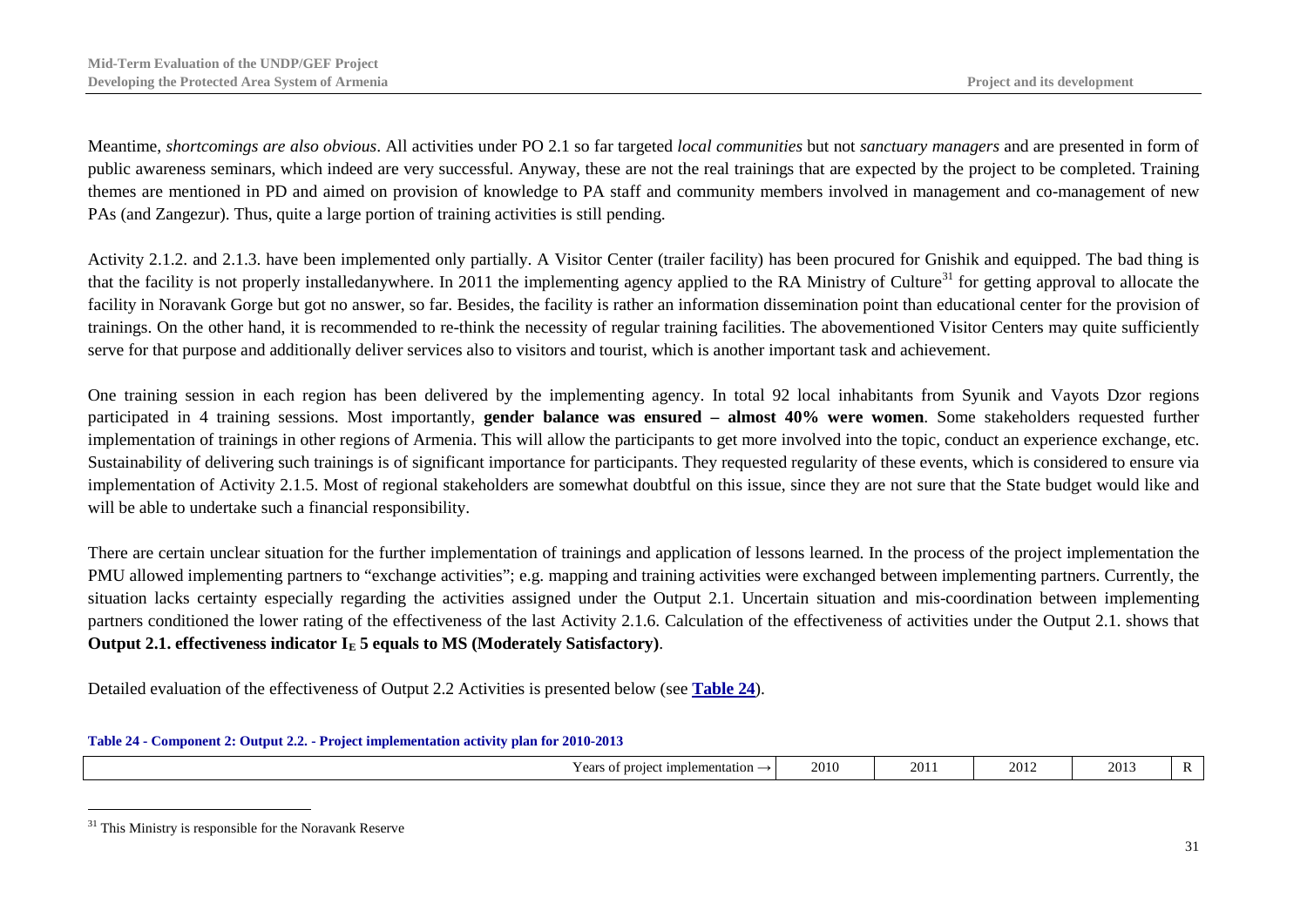| Quarters in respective years $\rightarrow$                                                                                                                                       |  | $\mathbf{I}$ | $III$ $IV$ $I$ |  | $\begin{array}{c c c c c c c} \hline \text{II} & \text{III} & \text{IV} & \text{I} & \text{III} & \text{IV} & \text{I} \end{array}$ |  |  |  | $\mathbf{II}$ $\mathbf{III}$ $\mathbf{IV}$ |  |                                                                        |
|----------------------------------------------------------------------------------------------------------------------------------------------------------------------------------|--|--------------|----------------|--|-------------------------------------------------------------------------------------------------------------------------------------|--|--|--|--------------------------------------------|--|------------------------------------------------------------------------|
| Project Component Activities / Outputs $\downarrow$                                                                                                                              |  |              |                |  |                                                                                                                                     |  |  |  |                                            |  |                                                                        |
| Output 2.2 Management and business plans at three sanctuaries developed, of which:                                                                                               |  |              |                |  |                                                                                                                                     |  |  |  |                                            |  | <b>Implementation effectiveness indicator - I<sub>E</sub> 6 =   MS</b> |
| 2.2.1. Establishment of working groups comprising site managers, community leaders, and project experts                                                                          |  |              |                |  |                                                                                                                                     |  |  |  |                                            |  | MU                                                                     |
| 2.2.2. Development of draft elements of the management plans by working groups                                                                                                   |  |              |                |  |                                                                                                                                     |  |  |  |                                            |  | <sub>S</sub>                                                           |
| 2.2.3. Series of workshops within and proximate to each pilot site to solicit opinions from stakeholders regarding<br>conservation management challenges and potential responses |  |              |                |  |                                                                                                                                     |  |  |  |                                            |  |                                                                        |
| 2.2.4. Development of the business plans:                                                                                                                                        |  |              |                |  |                                                                                                                                     |  |  |  |                                            |  | <b>MS</b>                                                              |
| 2.2.5. Final consultations, finalizing integrated management and business plans and submitting them for adoption to<br>local authorities                                         |  |              |                |  |                                                                                                                                     |  |  |  |                                            |  |                                                                        |
| 2.2.6. At least 5 local entrepreneurs / community groups will be engaged in sanctuary co-management                                                                              |  |              |                |  |                                                                                                                                     |  |  |  |                                            |  |                                                                        |

Activity 2.2.1. has been considered with the purpose of ensuring the participation of as more stakeholders in the preparation of the Management and Business Plans for 3 envisaged sanctuaries as possible. So far, working groups have not been established and the implementing agency used internal resources for conducting this work. Meantime, the importance of this measure is fully recognized by it and, moreover, there is an experience. The activity will be completed in the second half of 2012.

A decision was made to combine the Management and Business Plans of sanctuaries in a comprehensive document. This can be a reasonable and affordable decision, since it will allow to get an overall picture of the current situation and objectives traced. As of the moment of the MTE the path of implementing Activities 2.2.2. and 2.2.4. is more or less satisfactory. Draft combined management and business plans for Zangezur and Gnishik have been prepared and presented. Currently the work is in process and will be completed within the year of 2012. Activities 2.2.3., 2.2.5. and 2.2.6 are scheduled to be started from the third quarter of the 2012 which is out of the reviewed period. Calculation of the effectiveness of activities under the Output 2.2. shows that **Output 2.2.**  effectiveness indicator  $I<sub>E</sub>$  6equals to MS (Moderately Satisfactory).

Evaluation of the effectiveness of the achievement of Outputs 2.3. and 2.4. was not conducted. Activities assigned to these outputs are planned to be started in 2013 and there are no objective bases for the evaluation as of the moment of the MTE. However, the work plan is presented below (see **[Table 25](#page-33-1)**).

<span id="page-33-0"></span>

| Table 20 - Component 2. Output 2.0. and 2.4. - Troject implementation activity plan for 2010-2012 |  |      |               |        |  |               |  |  |      |                                                             |  |      |  |                                                     |   |  |
|---------------------------------------------------------------------------------------------------|--|------|---------------|--------|--|---------------|--|--|------|-------------------------------------------------------------|--|------|--|-----------------------------------------------------|---|--|
| Years of project implementation $\rightarrow$                                                     |  | 2010 |               |        |  | 2011          |  |  | 2012 |                                                             |  | 2013 |  |                                                     | R |  |
| Quarters in respective years $\rightarrow$ I                                                      |  |      | $\mathbf{II}$ | III IV |  | $I$ II III IV |  |  |      | $\parallel$ II $\parallel$ III $\parallel$ IV $\parallel$ I |  |      |  | $\mathbf{H}$ $\mathbf{H}$ $\mathbf{H}$ $\mathbf{W}$ |   |  |
| Project Component Activities / Outputs $\downarrow$                                               |  |      |               |        |  |               |  |  |      |                                                             |  |      |  |                                                     |   |  |

#### <span id="page-33-1"></span>**Table 25 - Component 2: Output 2.3. and 2.4. - Project implementation activity plan for 2010-2012**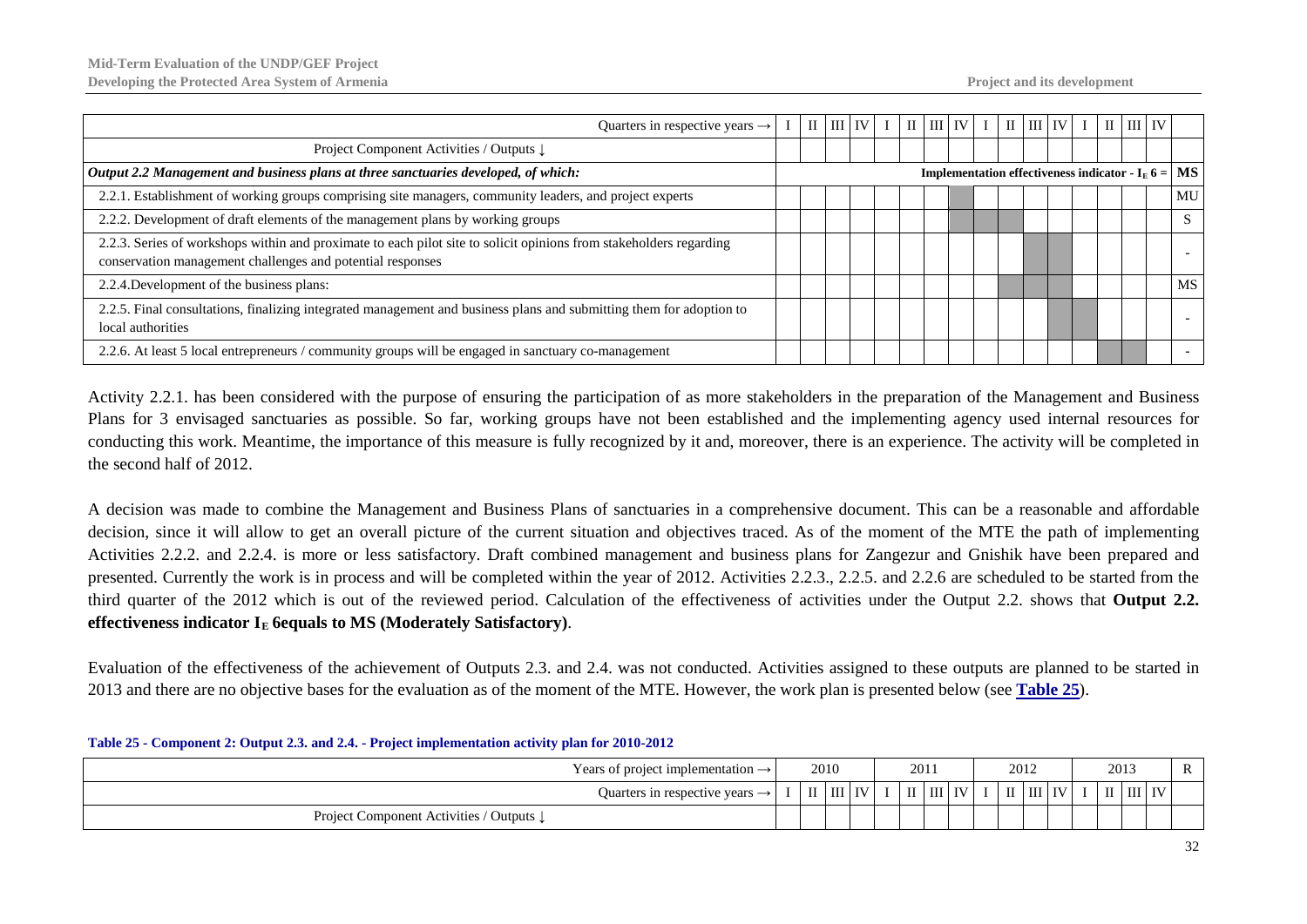| Output 2.3 Management and business plan implementation supported on the ground                                                                          | <b>Implementation effectiveness indicator - I<sub>E</sub> 7 =  </b> |  |  |  |  |  |  |  |  |  |
|---------------------------------------------------------------------------------------------------------------------------------------------------------|---------------------------------------------------------------------|--|--|--|--|--|--|--|--|--|
| 2.3.1. Communities and Sanctuary managers will develop and implement tools for anti-poaching                                                            |                                                                     |  |  |  |  |  |  |  |  |  |
| 2.3.2. Implementation of habitat monitoring programs                                                                                                    |                                                                     |  |  |  |  |  |  |  |  |  |
| 2.3.3. Support for the develop of a comprehensive livestock-grazing program in at least one of the pilot areas                                          |                                                                     |  |  |  |  |  |  |  |  |  |
| 2.3.4. Development of a comprehensive model for tourism management within sanctuaries appropriately scaled to<br>protect biodiversity integrity         |                                                                     |  |  |  |  |  |  |  |  |  |
| Output 2.4 Lessons learned documented and experience set to replication, of which:<br><b>Implementation effectiveness indicator - I<sub>E</sub> 7 =</b> |                                                                     |  |  |  |  |  |  |  |  |  |
| 2.4.1. Sponsorship of 2 national level workshops to disseminate findings and activities                                                                 |                                                                     |  |  |  |  |  |  |  |  |  |

Overall effectiveness of the implementation of the Component 2 is calculated to be **Moderately Satisfactory. Overall project implementation effectiveness is Moderately Satisfactory.**

**Once again two aspects of the implementation of the project should be addressed. Application of the adaptive management, i.e. revision of activity plans is a good instrument to be applied in the project management, but it should not happen too often and irregularly. Once necessary, it should be applied but properly confirmed on sufficiently high level of the project management, say at least by the UNDP CO. Secondly: Implementers of specific components and activities should not be allowed to further exchange activities. Each agency should have properly assigned and unambiguously defined responsibilities of conducting specific activities. Currently, the project somewhat lacks these coordination issues.**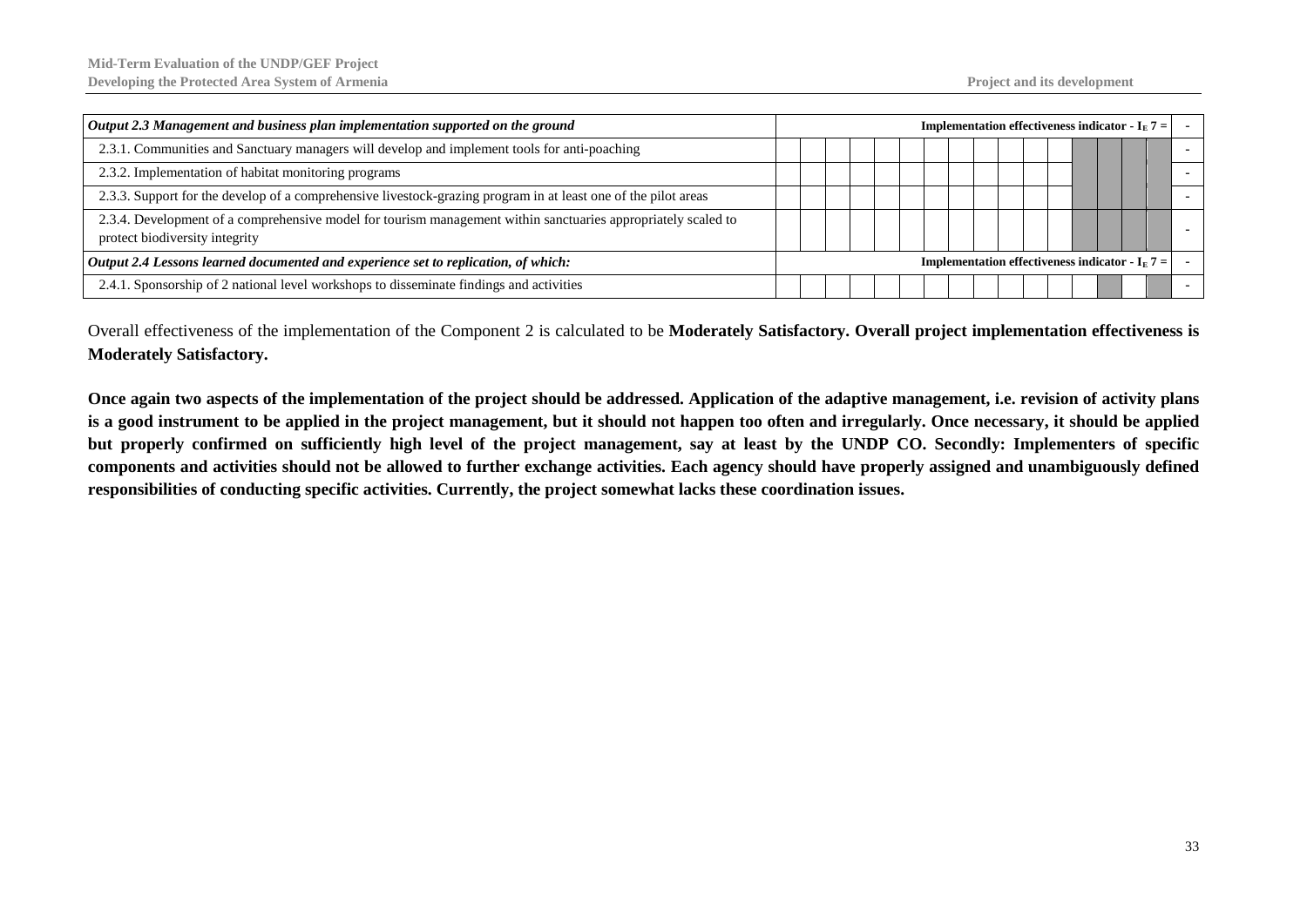### <span id="page-35-0"></span>**4.2.2 Project cost efficiency**

The UNDP GEF Monitoring and Evaluation policy defines the *project efficiency* as the extent to which results have been delivered with the least costly resources possible. The MTE addressed only cost efficiency issues of the project implementation since no special tracking tools for the use of other resources (such as attribution of time, involved experts' man/days, etc.) is applied in implementing partners. Even to this extent, certain reservation should be made: direct outputs of the project implementation are largely of non-tangible nature. Costs for the certain activities or measures (let it be workshops on legal issues, community meetings, or development of specific documents) may significantly differ depending on tasks, place, number of involved people, and other terms. Usually, such activities do not have exact precedents to make objective comparisons. The situation is becoming even more difficult with insertion of co-funding issues that were widely applied within the implementation process. That is why; the evaluation of the cost efficiency relied on the review of processes rather than on exact amounts spent on this or that activity. To this end, the MTE addressed the following aspects of the use of allocated funds:

- $\triangleright$  Remuneration rates of experts involved by two implementing partners;
- $\triangleright$  Rates applied for the compensation of initially defined expenses (such as travel);
- $\triangleright$  Procurement procedures for equipment and other (rather minor) inputs.

The abovementioned 3 aspects were reviewed in both implementing partners, as well as in PMU. Comparison of remunerations of involved experts with the average remuneration of employees of similar entities showed competitive ranges varying from \$300 to \$1,000 per month. Logistic expenses such as made for the compensation of travel costs and per diems totally fit the ongoing regulations applied in Armenia. In cases of procurements<sup>[32](#page-35-4)</sup> competitive bidding was applied (in accordance with UNDP procurement rules and guidelines), several offers were collected for each case, and best options were selected. Cost efficiency of the project implementation is evaluated as follows (see **[Table 26](#page-35-3)**):

#### <span id="page-35-3"></span>**Table 26 – Project cost efficiency**

| Indicators                                |   |
|-------------------------------------------|---|
| I <sub>CE</sub> - Project cost efficiency | ັ |

The project efficiency indicator **should be assessed in couple with the project financial management indicator**. In fact, these 2 indicators are stromngly interrelated and are complementing each other addressing various finance-related aspects of the project implementation.

### <span id="page-35-1"></span>**4.2.3 Project management**

#### <span id="page-35-2"></span>*4.2.3.1 General management: coordination and operational issues*

The project SC was assigned to monitor project progress, provide political oversight, and offer general advice for project implementation to make certain the project is consistent with national development processes. The project SC includes representatives of MoNP and UNDP as well as key ministries and agencies. The SC was assigned to meet quarterly to discuss project status and future direction, but so far (2.5 years) met just twice.

The PM is responsible for project operations. The PM reports to UNDP Environmental Governance Portfolio Analyst and act in consultation with the MNP's Project Responsible Person. He ensures the proper

<span id="page-35-4"></span> $32$  Although EPUI SA, which is not allowed to make procurements and outsourcing to third parties by the LoA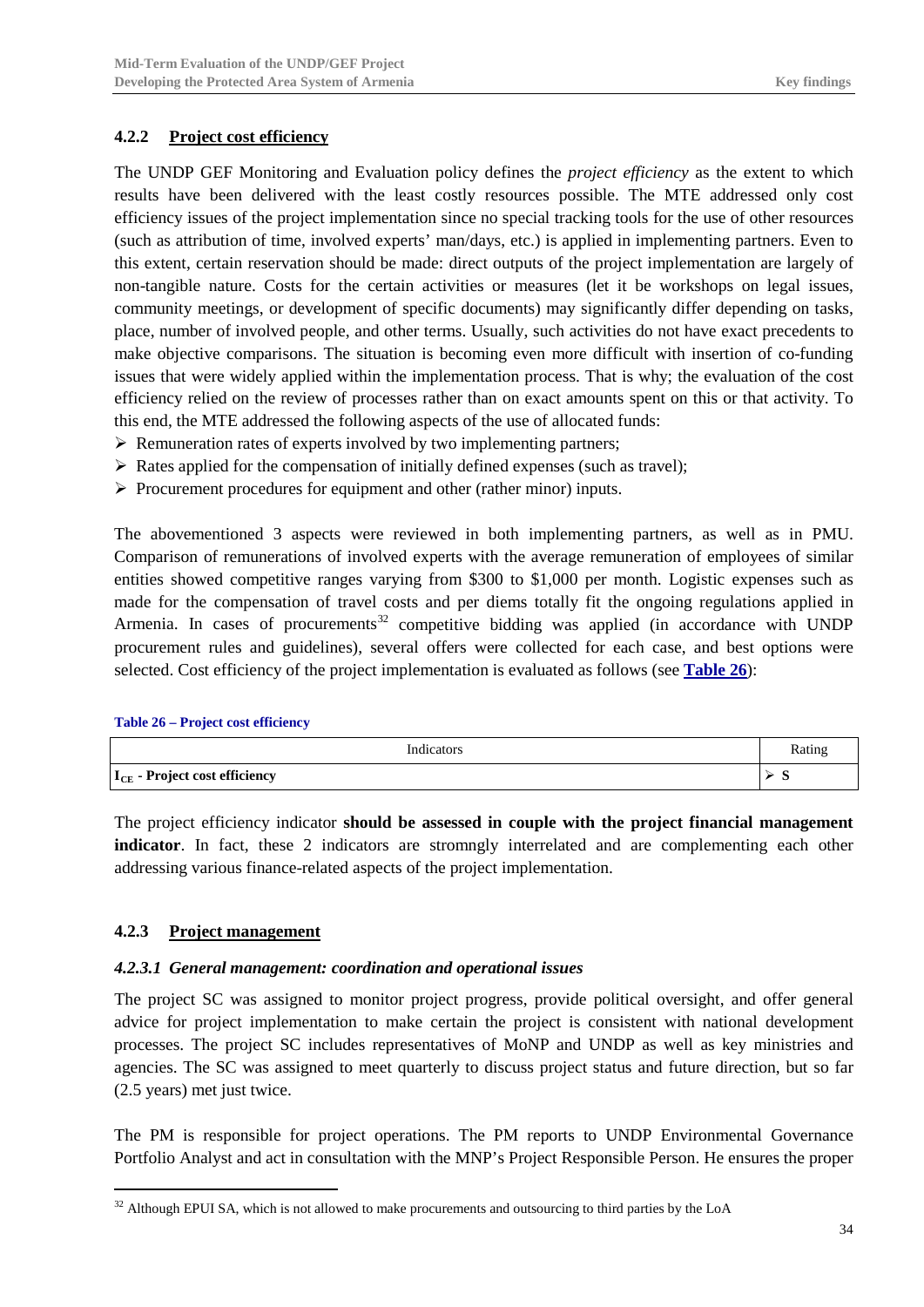use of funds and that project activities are implemented in accordance with the agreed project document and project work plans. The PM is responsible for the project daily planning, implementation quality, reporting, timeliness and effectiveness of the activities carried out.

Functions of the PMU are widely defined by the PD, Inception Report, project SC decisions, and other respective documents. Meantime, the most thorough description is provided by the ToR for the selection of the PM which gives job description, requested skills and competences. PM functions are mainly of regular nature (except of organization of special events, such as project SC or Board meetings). That is why; the chronological component was cut off from the initial work plan presented in **[Table 27](#page-36-0)**:

| Project Management Activities / Outputs ↓                                                               | Rating $\rightarrow$ | R         |  |  |  |  |
|---------------------------------------------------------------------------------------------------------|----------------------|-----------|--|--|--|--|
| <b>Component 3: Project General Management, of which:</b><br>$I_{PM}$ 1                                 |                      |           |  |  |  |  |
| 3.1. Submission by Implementing Partners of quarterly financial and narrative reports to PM             |                      |           |  |  |  |  |
| 3.2. Submission by PMU of quarterly financial and narrative report to UNDP                              |                      |           |  |  |  |  |
| 3.3. Organization of ordinary working meetings with Implementing Partners (more frequently – on demand) |                      |           |  |  |  |  |
| 3.4. Organization of the project SC meetings                                                            |                      |           |  |  |  |  |
| 3.5. Coordination of the work of implementing partners                                                  |                      | MS        |  |  |  |  |
| 3.6. Financial management of implementing partners' expenditures                                        |                      | <b>MS</b> |  |  |  |  |
| 3.7. Revision and approval of technical reports                                                         |                      |           |  |  |  |  |
| 3.8. Preparation of monitoring reports (PIR/APR, LogFrames)                                             |                      |           |  |  |  |  |

#### <span id="page-36-0"></span>**Table 27 – Component 3: Project general management activity plan[33](#page-36-1)**

Activities 3.1 to 3.3. were conducted properly, although the situation used to be much worse at the inception stage of implementation. Implementing partners were not providing proper reporting due to lack of knowledge and experience. This especially refers to the preparation and submission of financial reports by implementing partners. As of the MTE period the problem is solved. Reports are received and submitted properly and on time. The situation is a little different for the organization of project SC meetings. Project SC meetings are assigned to be organized at least once in each year, but so far it was collected only for the adoption of the Inception Report back in 2010 and once in the  $1<sup>st</sup>$  quarter of 2012. Organizing project SC meetings is really problematic since a number of representatives from different State Agencies and other institutions are involved who are very busy with their everyday responsibilities; it is problematic to organize meetings convenient to all of them.

Special comment should be made for the coordination of the work of project implementing partners. Adaptive management approach and the operational necessities conditioned a number of changes in the project work plans, as well as responsibilities of various implementing partners. Even adopting the necessity of such modifications in the project design it should be concluded that amendments to the project should have been done in a more consistent and official way. All the changes should have been officially confirmed at least on the UNDP CO level, and implementing partners should have been informed about those changes and even those changes should have been properly reflected in implementation agreements they concluded with UNDP.

Similarly, shifts in time-schedules should have been more controlled and implementing partners should have been more time-bound in conducting certain activities. There is a general impression that implementers are not properly concerned about the delays. This especially refers to completion of the Component 1 Activity 1.1. of the legal framework improvement. **A delay in completion of this task has**

<span id="page-36-1"></span><sup>&</sup>lt;sup>33</sup> The workplan schedule has been confirmed by the PM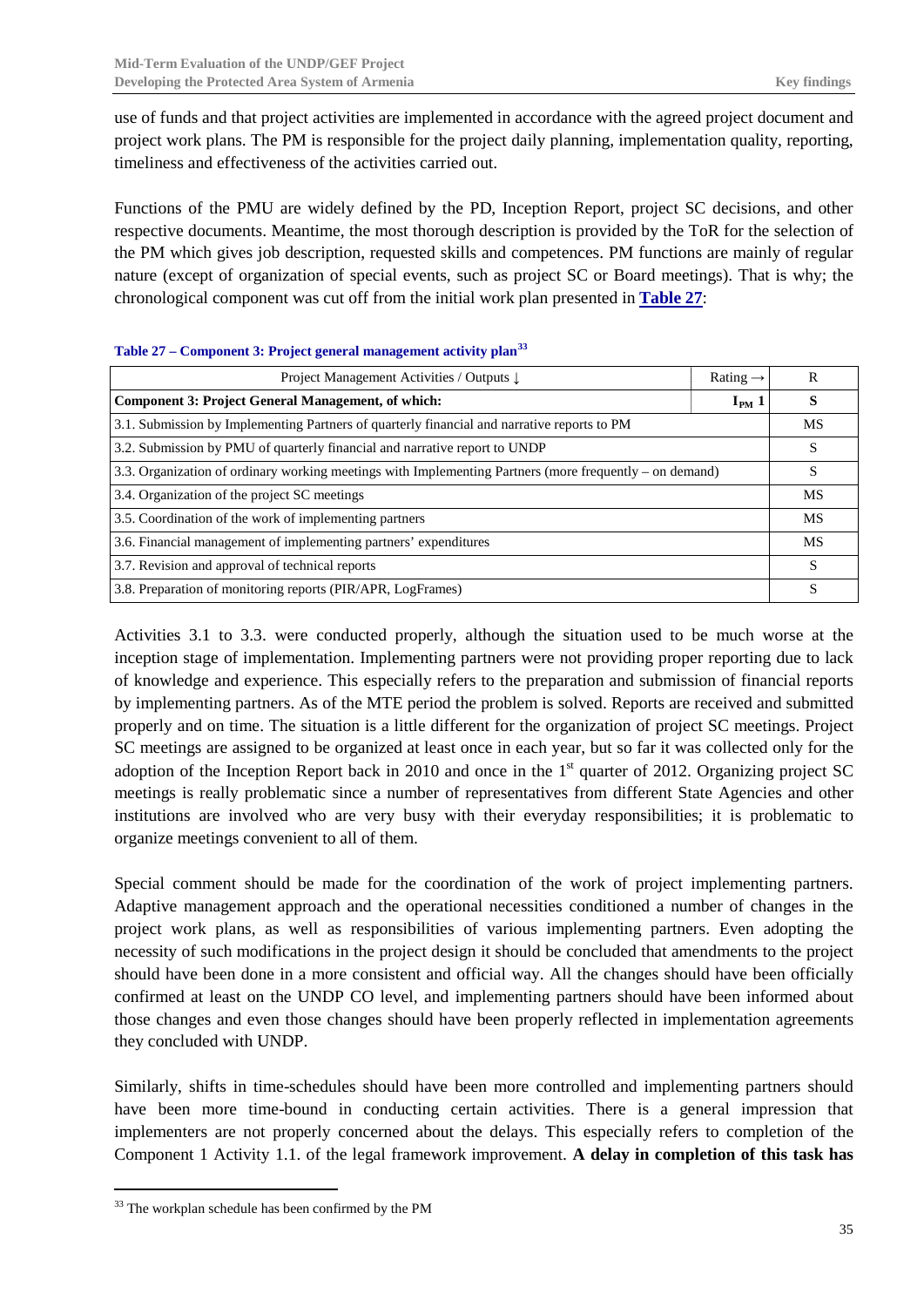**created significant problems and risks for the whole project.** PM is recommended to revise its approach to this behavior of implementing partners and develop new work plans with strictly decided timeboundaries, and responsibilities sourcing from braking the assigned time limitations.

### <span id="page-37-0"></span>*4.2.3.2 Financial management*

Since its inception the PD and the work plan faced substantial changes four times<sup>[34](#page-37-1)</sup>. *Inter alia*, underlying factors conditioning those changes were the involvement of the second implementing agency (i.e. WWF-Armenia), which undertook the responsibility for the implementation of the Component 2, organization of the experience exchange with respective entities in Austria and Slovenia, raised need for the procurement of transportation means earlier than it was initially planned, and other operational necessities. The finally revised financial work plan as provided by the PMU (adopted as of the end of November 2011) is presented in the **[Table 34](#page-57-1)** (only the GEF grant).

Simple comparison of the project initial and revised financial plans reveals substantial changes. Legitimately, the project was not able to absorb all the allocated funds for the first year due to significant delay, which took place for the involvement of the WWF-Armenia and of the start of Component 2 implementation. Additionally, some smoothing was applied and amounts available for the last three years of the project implementation were allocated more evenly. This is the first application of the adaptive management principles to the financial management of the project.

Secondly, reallocation of activities and respective funding was made. The first activity of the Component 2 was assigned to the agency implementing the Component 1. Zangezur sanctuary has been established even before the start of the project and without any efforts from the side of the project. The role of the PMU was intensified and additional activities were conducted by the Project Management, since the implementing agency of the Component 1 is prohibited to outsource any services and make large procurements by the Letter of Agreement concluded with UNDP. Thus the PMU had to undertake this role and substantial funding flowed to that Sub-component of 1a. The Project Management component also faced significant changes, number of new budget rows were added although the size of allocated funds somehow decreased.

Thirdly, some prioritization of expenditures was applied: specific activities planned for later stage of the project implementation were brought forward and funded earlier than planned. For example, procurement of vehicles for the PMU and EPIU SA everyday use was initiated and implemented mainly by using funds of the year of 2013. Both vehicles will be transferred upon completion of the project to new PAs.

An *attempt* was made to assess the financial effectiveness of the project, i.e. the rate of absorption of the allocated funds. This turned to become an extremely difficult and useless exercise. Financial relations within the project are quite complicated conditioned by exchange of activities among implementing partners, PMU procurements on behalf of the EPIU SA, availability of final financial reports only with the UNDP CO (so called "face forms"), and it is nearly impossible to extract and attribute specific expenses to each component, etc. Additionally, application of adaptive management tools (i.e. revision of financial plans and AWPs) steadily fine-tunes the financial effectiveness/absorption ratios. On the one hand, this approach is reasonable and ensures better use of funds. On the other hand, objective picture/assessment of the capacity of implementing partners for the use of funds is being lost. Avoiding criticizing the use of adaptive management; however it is recommended to the PMU to apply a financial effectiveness

<span id="page-37-1"></span> $34 \text{ 1st} - 20.10.2010$  vehicle and study tour;  $2^{\text{nd}} - 19.04.2011$  splitting between 2 partners;  $3^{\text{rd}} - 18.11.2011$  WFF subproject reallocation of funds;  $4<sup>th</sup> - 05.12.2012$  vehicle for EPIU SA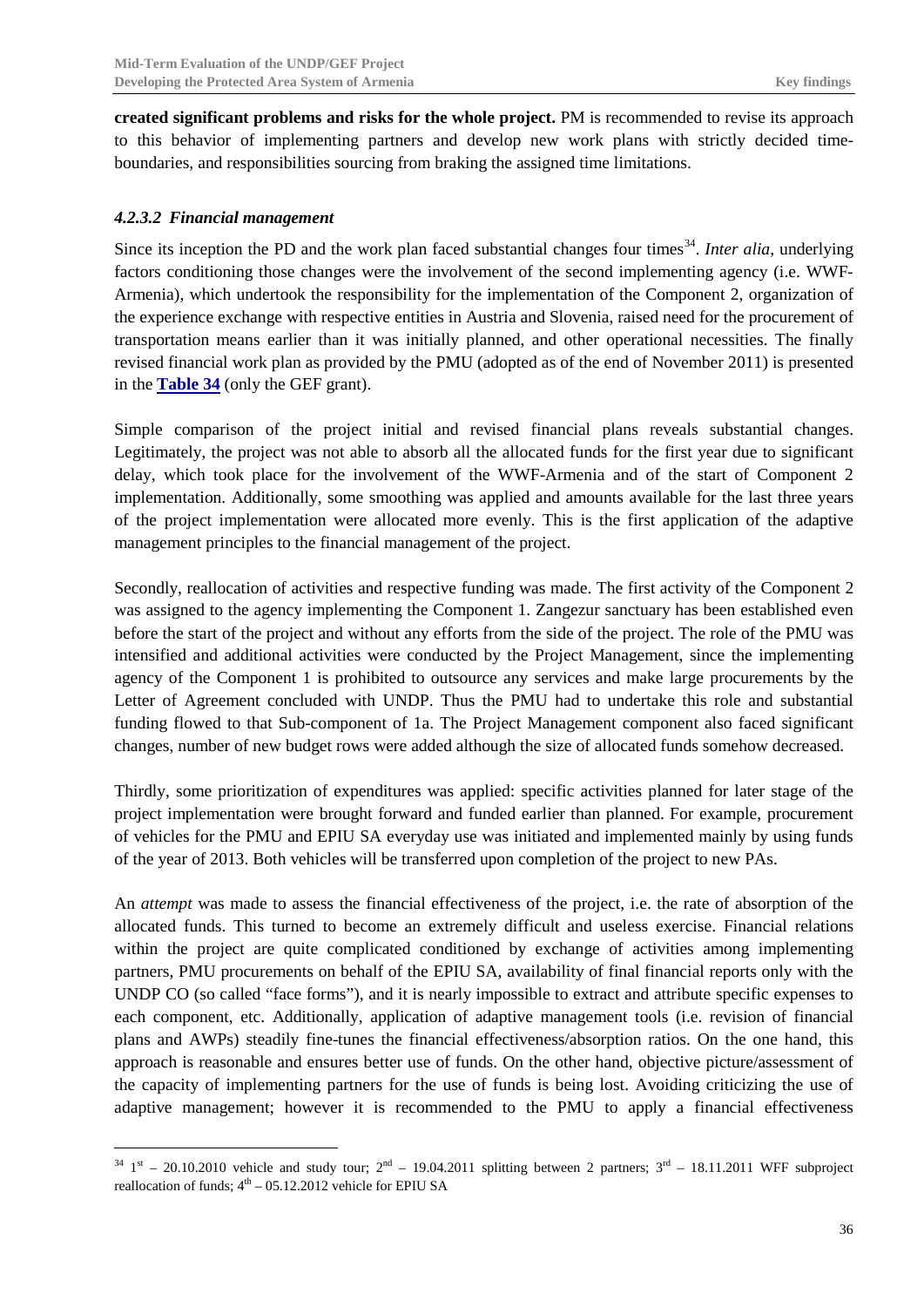monitoring tool starting from the 2012. AWPs operational from the beginning of each year may be considered as baseline, and final comparisons (by components) will uncover the project's capability towards financial delivery.

However, the general conclusion on financial reallocations of the project implementation is neither positive nor negative. The structure of the project is proved to be a subject for regular and proper adaptive management usually results in higher effectiveness and efficiency of the project implementation. On the other hand, strategic changes in the design of the project should not be applied on an operational level. Implementers told about too many changes in the structure of the components and about the difficulty of cooperation with each other. Having in mind that AWPs should have been and were developed at the beginning of each implementation year and these AWPs are to direct the activities of implementing partners, just two possible conclusion come - either AWPs were not prepared properly, or implementing partners do not consider them really seriously. In both cases there is a proof of project design problem that needs to be addressed immediately.

*Ceteris paribus*, the indicator introduced in the table may pretend to be MS, but one important issue should be kept in mind. The expected achievements are still pending in their majority but funding of implementing partners stayed almost unchanged, i.e. have been actually provided. **This significantly decreases the efficiency of using the funds and creates substantial risks**. Thus, the overall rating of the project financial management is rated as presented in **[Table 28](#page-38-2)**

#### <span id="page-38-2"></span>**Table 28 – Project financial management**

| Indicators                                       | Ratin <sub>i</sub> |
|--------------------------------------------------|--------------------|
| I <sub>PM</sub> 2 - Project financial management | MU                 |

#### <span id="page-38-0"></span>*4.2.3.3 Monitoring and evaluation*

The project monitoring and evaluation has been conducted in accordance with UNDP GEF procedures by the PMU and UNDP CO. Specific tools applied for this purpose were: LogFrames Matrixes, METTs, quarterly progress reports, APRs/PIRs, etc. List of specific monitoring and evaluation measures applied includes the following:

- $\triangleright$  Project Inception Workshop having mainly introductory and planning purposes;
- $\geq 2$  project SC meetings conducted for reviewing and approving the achievements, approving AWPs, etc.;
- $\triangleright$  Preparation of 2 APRs/PIRs measuring achievements of the project against the SRF;
- $\triangleright$  Ouarterly and annual progress reports;
- $\triangleright$  Day-to-day coordination of work and review of submitted technical reports.

The abovementioned activities have been applied and conducted in a satisfactory manner. It is recommended to the PMU to intensify its monitoring function towards the implementing partners, using the regular monitoring as an effective tool for the achievement of the project outputs.<sup>[35](#page-38-3)</sup>

### <span id="page-38-1"></span>*4.2.3.4 Management by the UNDP country office*

The UNDP CO supported PMU activities in accordance with UNDP rules and procedures. It ensured project accountability, transparency, and efficiency. It provided the project implementing partners with supervision, regular monitoring, financial oversight, procurement, services, assisted with public advocacy,

<span id="page-38-3"></span><sup>&</sup>lt;sup>35</sup> Evaluation of the Monitoring aspect was inserted into the Project Management section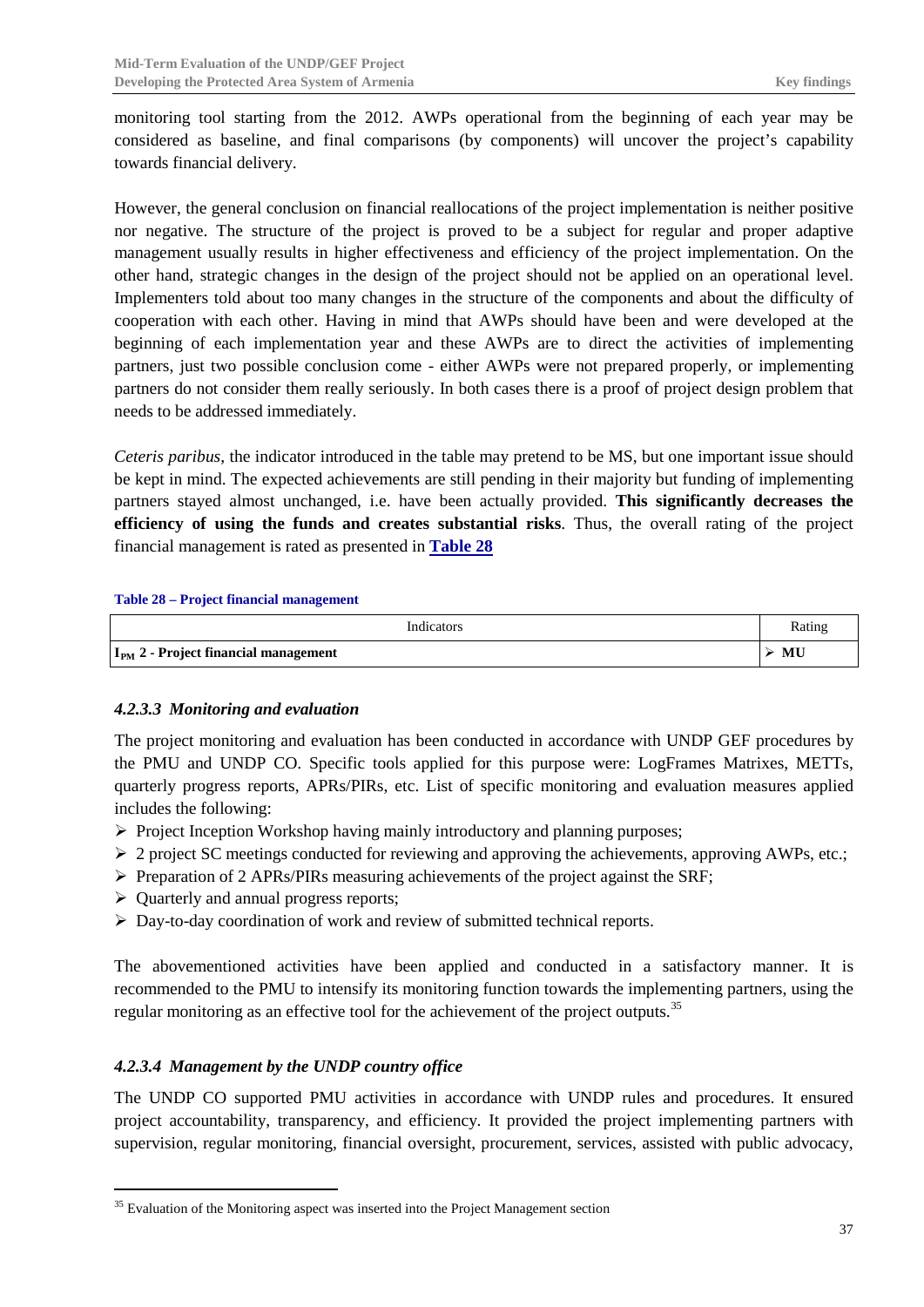communication with national partners and coordination of co-funding activity. The UNDP Project Manager coordinated project activities.

Aside from the abovementioned strategic and tactical involvement UNDP CO representatives (namely Environmental Governance Portfolio Policy Adviser and Program Analyst) express themselves as responsive and motivated stakeholders of the project. Regular involvement in activities (such as discussions of the Law) and advisory support in necessary situations were prompt and largely useful.

### <span id="page-39-0"></span>*4.2.3.5 Identification and management of risks (adaptive management)*

Any development project may face significant changes during the course of implementation. Usually, those changes are affordable if they are conditioned by changing external environment or other objective reasons. Otherwise, if changes are conditioned by internal or subjective factors, they evidence about shortcomings in project design. Application of proper monitoring tools and openness for adaptive management approach is assumed to be the best way of identification and mitigation of probable risks for the project management. On the other hand, adaptive management should not result in total change of the project design and objectives; this will again attest about the wrong approaches applied at the design stage.

Implementation of the current project was more or less equipped with monitoring tools and number of necessary amendments has been applied. *Inter alia*, it can be mentioned the following changes:

- $\triangleright$  Re-allocation of funding for the procurement of transportation means,
- $\triangleright$  Changes applied in implementation of certain activities, especially related to the improvement of legal framework of PAs management.
- $\triangleright$  Introduction of a new awareness raising activity: experience exchange tour initially designed for Georgia was replaced by Austria,
- $\triangleright$  Implementation of mapping activities were taken from one implementer and allocated to another,
- $\triangleright$  Implementation of training activities were taken from one implementer and allocated to another.

As mentioned above splitting of project in 2 subprojects for NGO contracting of WWF also was followed with substantive budget revision. In general, all these adaptations have been made for good reasons, were targeted for better achievements and resulted in higher efficiency. The MTE revealed 2 major shortcomings regarding the adaptive management issue that are recommended to address immediately:

- 1. Adaptation measures have been applied somewhat spontaneously and lack strict officiality and consistency. This resulted in uncertainty for Activities 1.1., 2.1., etc.
- 2. Some risks may have missed by implementing partners. This particularly refers to the introduction of new management models for PAs and involvement of communities into this process.

The major recommendation to this extent will be the strengthening and better use of the monitoring function of the PMU for the remaining period of the project management. Special attention should be paid also to the timetable of the work plan.

### <span id="page-39-1"></span>**4.2.4 Project results: achievement of objectives**

The UNDP GEF Monitoring and Evaluation policy defines the project *results/impacts* as (positive and negative, foreseen and unforeseen) changes to and effects produced by a development intervention. In GEF terms, results include direct project outputs, short-to medium term outcomes, and longer-term impact including global environmental benefits, replication and other local effects. The PD has provided quite unambiguous indicators for the project results. Although being specific and measurable some of those indicators may lack other SMART requirements such as the possibility to be achieved.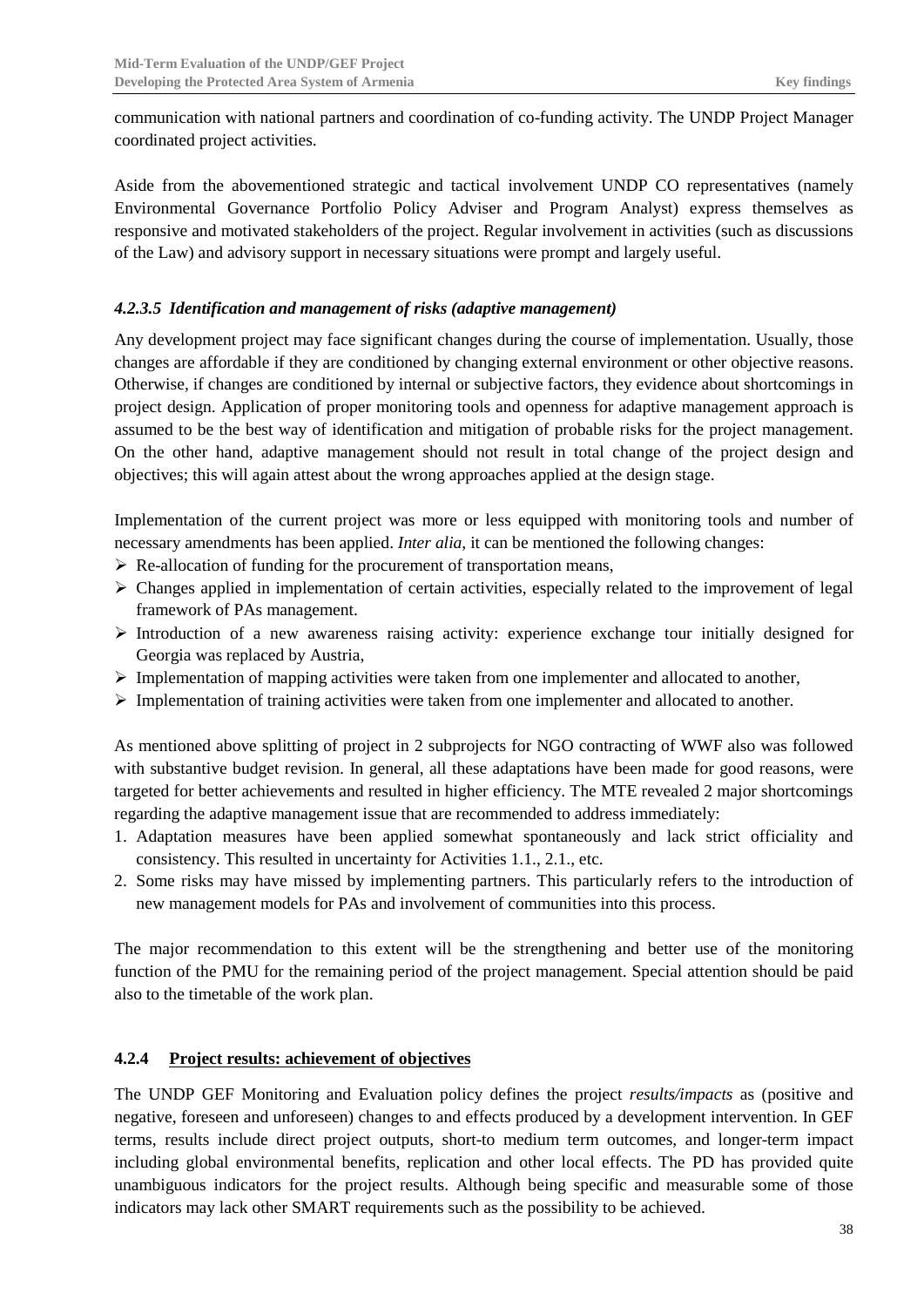<span id="page-40-1"></span>

#### **Table 29 – Project's strategic results framework: achievement of results**

| Indicators of Implementation results and sources<br>of verification                                                                                                                                                                   | <b>Baseline</b>                                                                                                                                                                                                                                                                                                                                                                                                                                         | Actual results revealed by the MTE<br>and indicators                                                                                                                                                                                                                                                                                                                                                                                                      | End of Project Target                                                                    | Remarks and explanations                                                                                                                                                                                                                                                                                                                                                                                                                                                                                                                                                                                                                                                                                                                                                                                                                        |
|---------------------------------------------------------------------------------------------------------------------------------------------------------------------------------------------------------------------------------------|---------------------------------------------------------------------------------------------------------------------------------------------------------------------------------------------------------------------------------------------------------------------------------------------------------------------------------------------------------------------------------------------------------------------------------------------------------|-----------------------------------------------------------------------------------------------------------------------------------------------------------------------------------------------------------------------------------------------------------------------------------------------------------------------------------------------------------------------------------------------------------------------------------------------------------|------------------------------------------------------------------------------------------|-------------------------------------------------------------------------------------------------------------------------------------------------------------------------------------------------------------------------------------------------------------------------------------------------------------------------------------------------------------------------------------------------------------------------------------------------------------------------------------------------------------------------------------------------------------------------------------------------------------------------------------------------------------------------------------------------------------------------------------------------------------------------------------------------------------------------------------------------|
| Coverage (ha) of sustainably operating sanctuaries   89,506 ha designated on paper,<br>Source of verification: APR/PIR <sup>36</sup> , government<br>reports, the RA MoNP, site visits, PA<br>administrations                         | approximately 30,000 ha sustainably<br>operational<br>Criticized: official figure was                                                                                                                                                                                                                                                                                                                                                                   | 47,500 ha<br>(if the target indicator remains)<br>unchanged)<br>$I_R$ 1=MU                                                                                                                                                                                                                                                                                                                                                                                | 137,000 ha sustainably<br>operational                                                    | Although more than 50% increase in operational<br>territories of sanctuaries is registered as of the June 2012,<br>it is quite slow pace towards the achievement of<br>designated 137,000 sustainably operating sanctuaries. All<br>efforts should be concentrated to achieve the envisaged<br>output.                                                                                                                                                                                                                                                                                                                                                                                                                                                                                                                                          |
| Representation levels of habitats in the PA estate:<br>(a) low mountain dry steppe<br>(b) mountain meadow steppes<br>(c) high mountain subalpine ecosystems<br>(d) high mountain alpine ecosystems<br>Source of verification: APR/PIR | $(a) -\frac{6}{6}$<br>$(b) -\%$<br>$(c)$ 7.67%<br>$(d)$ 0.15%                                                                                                                                                                                                                                                                                                                                                                                           | $(a) = 0.00\% - I_R 2a = MS$<br>$(b) = 1.76\% - I_R 2b = MS$<br>$(c) = 9.24\% - I_R 2c = S$<br>$(d) = 1.02\% - I_R2d = MS$<br>$I_R$ 2=MS                                                                                                                                                                                                                                                                                                                  | At least:<br>(a) 3%<br>(b) $4%$<br>(c) 10%<br>$(d)$ 4%                                   | Actually, the MTE expresses substantial loyalty while<br>addressing this indicator. Implementing partners<br>explained that substantial work towards establishment of<br>Gnishik and Khustup sanctuaries that will become<br>operational at the end of the project. The work includes<br>discussions and workshops with local stakeholders,<br>mapping, management and business planning, lobbying<br>on regional and national levels. Thus, although having<br>some conditionality the MS rate was applied. Meantime,<br>it is recommended to express tougher approach to this<br>indicator during the final evaluation.                                                                                                                                                                                                                       |
| METT scores for sanctuaries<br>Source of verification: METT reviews as of April<br>25, 2012                                                                                                                                           | Plane Grove<br>$-17$<br>Ararat Vordan Karmir<br>$-14$<br>Khor Virap<br>$-16$<br>Gilan<br>$-17$<br><b>Akhnabat Yew Grove</b><br>$-14$<br>Juniper Woodlands Sevan<br>$-14$<br>Goravan Sands<br>$-17$<br>Sev Lich<br>$-13$<br>Boghakar<br>$-9$<br>Goris<br>$-9$<br>Gyulagarak Pine<br>$-9$<br>Caucasian Rose-Bay<br>$-9$<br>Arzakan and Meghradzor<br>$-9$<br>Bank's Pine<br>$-9$<br>Margahovit<br>$-9$<br>$-9$<br>Ijevan<br>Arjatkhleni Hazel-Nut<br>$-9$ | Plane Grove<br>$-32$<br>Ararat Vordan Karmir<br>$-21$<br>$-25$<br>Khor Virap<br>Gilan<br>$-44$<br>Akhnabat Yew Grove<br>$-24$<br>Juniper Woodlands Sevan<br>$-23$<br>Goravan Sands<br>$-27$<br>Sev Lich<br>$-13$<br>$-18$<br>Boghakar<br>$-19$<br>Goris<br>Gyulagarak Pine<br>$-19$<br>Caucasian Rose-Bay<br>$-19$<br>Arzakan and Meghradzor<br>$-19$<br>Bank's Pine<br>$-19$<br>$-19$<br>Margahovit<br>$-19$<br>Ijevan<br>Arjatkhleni Hazel-Nut<br>$-19$ | At least $+10$ points METT<br>score improvement for each<br>of the existing sanctuaries. | Analysis of METT scorecards reveals that just<br>mathematically the envisaged results for the project<br>implementation are met for 20 out of 25 sanctuaries. But<br>further assessment uncovered that this change took place<br>due to asymmetry of information. Different people, based<br>on subjective impressions and information available<br>prepared METT scorecards. In some sanctuaries almost<br>no changes happened but the METT score just grew for<br>10 points. This especially refers to sanctuaries starting<br>from Goris to Yeghegis under management of MA<br>Hayantar SNCO. If 10 additional points are cut-off to<br>make the baseline and the end-line scores comparable, we<br>may try to make an evaluation.<br>The relevance of the indicator is questioned!<br>Improvement of all sanctuaries is really unachievable |

<span id="page-40-0"></span><sup>36</sup> Provided by the PMU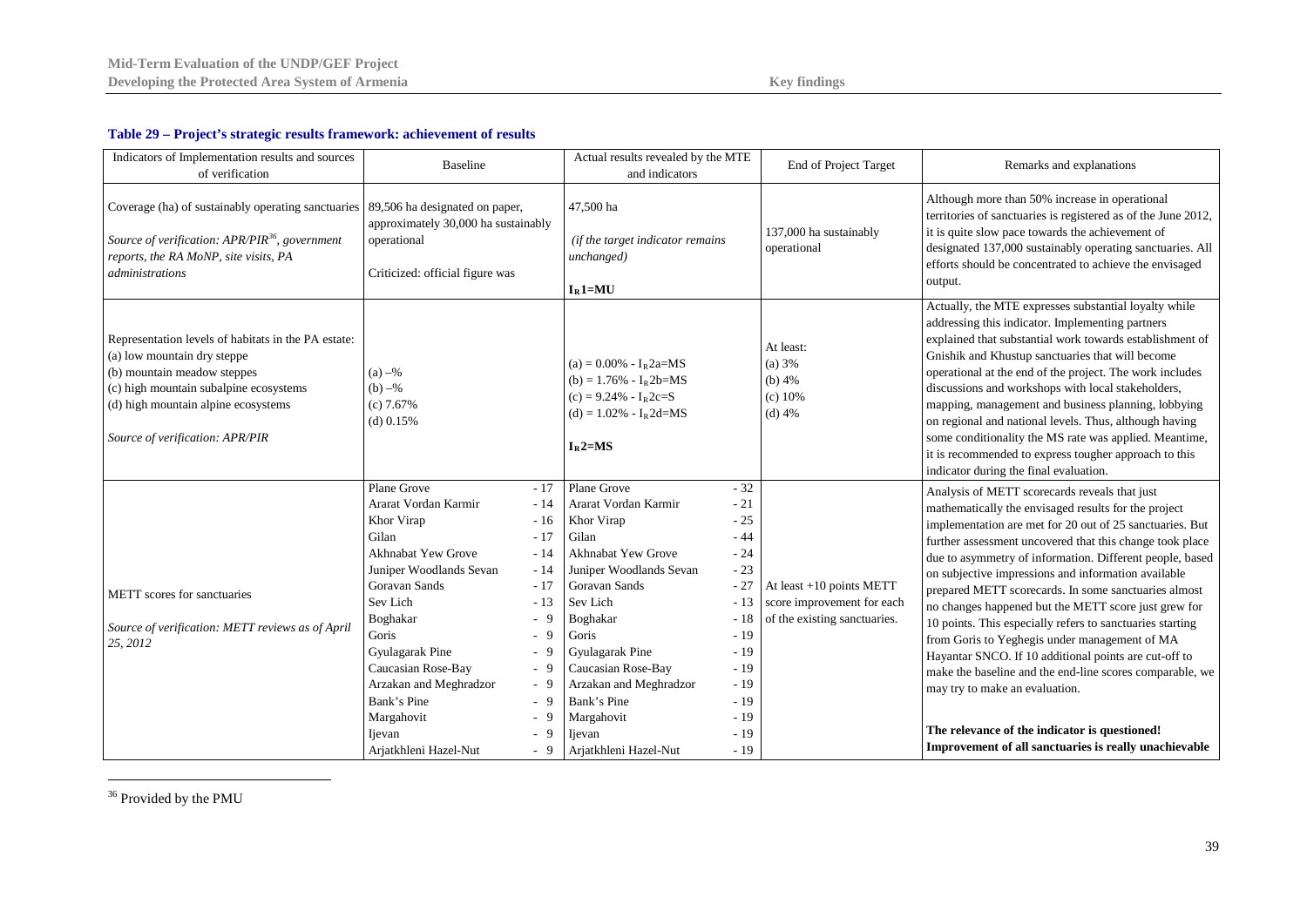| Indicators of Implementation results and sources<br>of verification                                                                                                                                 | <b>Baseline</b>                                                                                                                                                                                             | Actual results revealed by the MTE<br>and indicators                                                                                                                                                                                    | End of Project Target                                                                                                                        | Remarks and explanations                                                                                                                                                                                                                                                                                                                                                                                                                                                                                                                                                                                                                                                                                                                                                                                                                                                 |
|-----------------------------------------------------------------------------------------------------------------------------------------------------------------------------------------------------|-------------------------------------------------------------------------------------------------------------------------------------------------------------------------------------------------------------|-----------------------------------------------------------------------------------------------------------------------------------------------------------------------------------------------------------------------------------------|----------------------------------------------------------------------------------------------------------------------------------------------|--------------------------------------------------------------------------------------------------------------------------------------------------------------------------------------------------------------------------------------------------------------------------------------------------------------------------------------------------------------------------------------------------------------------------------------------------------------------------------------------------------------------------------------------------------------------------------------------------------------------------------------------------------------------------------------------------------------------------------------------------------------------------------------------------------------------------------------------------------------------------|
|                                                                                                                                                                                                     | Gandzakar-Upper Aghdan<br>$-9$<br>Herher Open Woodland<br>- 9<br>Getik<br>- 9<br>Jermuk<br>$-9$<br>Yeghegis<br>$-9$<br>Aragats Alpine<br>$-6$<br>Hankavan Hydrological<br>- 6<br>Jermuk Hydrological<br>- 6 | Gandzakar-Upper Aghdan<br>$-19$<br>Herher Open Woodland<br>$-19$<br>Getik<br>$-19$<br>$-19$<br>Jermuk<br>Yeghegis<br>$-19$<br>Aragats Alpine<br>- 6<br>Hankavan Hydrological<br>6<br>$\sim$<br>Jermuk Hydrological<br>- 6<br>$I_R$ 3=MU |                                                                                                                                              | objective for the project. It is recommended to revise<br>the list of PAs the METT scorecards are prepared for.                                                                                                                                                                                                                                                                                                                                                                                                                                                                                                                                                                                                                                                                                                                                                          |
| METT scorecards for the Project pilot areas:<br>Source of verification: APR/PIR, METT 2012                                                                                                          | Gnishik<br>$-12$<br>Khustup<br>$-7$<br>$\sim 18$<br>Zangezur                                                                                                                                                | Gnishik<br>$-23$<br>$-12$<br>Khustup<br>$-35$<br>Zangezur<br>$I_R$ 4=MU                                                                                                                                                                 | Gnishik<br>$-40$<br>Khustup<br>- 45<br>Zangezur<br>$-45$                                                                                     | Establishment of Gnishik sanctuary is significantly<br>pending. Communities may have alternatives for using<br>areas envisaged for PA. Private business and State<br>authorities at least discussed alternative programs for<br>development of this area. Villages are not well aware and<br>prepared for undertaking the community-co-management,<br>so far. Most importantly, communities cannot see any<br>financial resources to sustain the operation of the<br>sanctuary. Additional socio-economic intervention is<br>strongly requested.<br>Expansion of mining activities from the side of Tsav<br>community and Mazra location are observed. Meantime,<br>absence of rage populated areas makes it easier to deal<br>with establishment of a PA.<br>Zangezur faces significant pressure from the side of<br>villages and invasively expanding mining industry. |
| % of habitat of (a) Caucasian leopard, (b)<br>Armenian mouflon, and (c) Bezoar goat included<br>in protected area system<br>Source of verification: APR/PIR<br>(should be checked with WWF-Armenia) | (a) $70,947$ ha;<br>$(b)$ 0 ha;<br>$(c)$ 70,000.                                                                                                                                                            | $(a) 88,316$ ha;<br>(b) 17,369 ha;<br>(c) 89,369 ha<br>$I_R$ 5=S                                                                                                                                                                        | (a) 117,000 ha;<br>(b) $30,000$ ha;<br>(c) 109,000 ha.                                                                                       | Due to establishment of Zangezur state sanctuary habitats<br>of Caucasian leopard, Armenian mouflon, and Bezoar<br>goat included in protected area system that increased on<br>17,369 ha.                                                                                                                                                                                                                                                                                                                                                                                                                                                                                                                                                                                                                                                                                |
| Number of bylaws rationalizing operation of<br>sanctuaries<br>Source of verification: Project reports,<br>Government gazette<br>Number of sanctuaries with Government-endorsed 8                    | $\theta$                                                                                                                                                                                                    | $\Omega$<br>$I_R$ 6=MU<br>10                                                                                                                                                                                                            | At least one (1) set of by-law<br>s clarifying community<br>participation, institutional<br>responsibilities, financing<br>mechanisms.<br>11 | Initially it was planned to complete the revision of the<br>legal framework within a few months in the first year of<br>the project implementation. Then, this period was<br>prolonged for almost a year, and the set of documents is<br>not ready as of the moment of the MTE. In the best case,<br>the set of regulations will be submitted to the National<br>Assembly autumn session of 2012. From the viewpoint of<br>duration this result cannot be satisfactory.<br>At the design stage it was considered that 3 new                                                                                                                                                                                                                                                                                                                                              |
|                                                                                                                                                                                                     |                                                                                                                                                                                                             |                                                                                                                                                                                                                                         |                                                                                                                                              |                                                                                                                                                                                                                                                                                                                                                                                                                                                                                                                                                                                                                                                                                                                                                                                                                                                                          |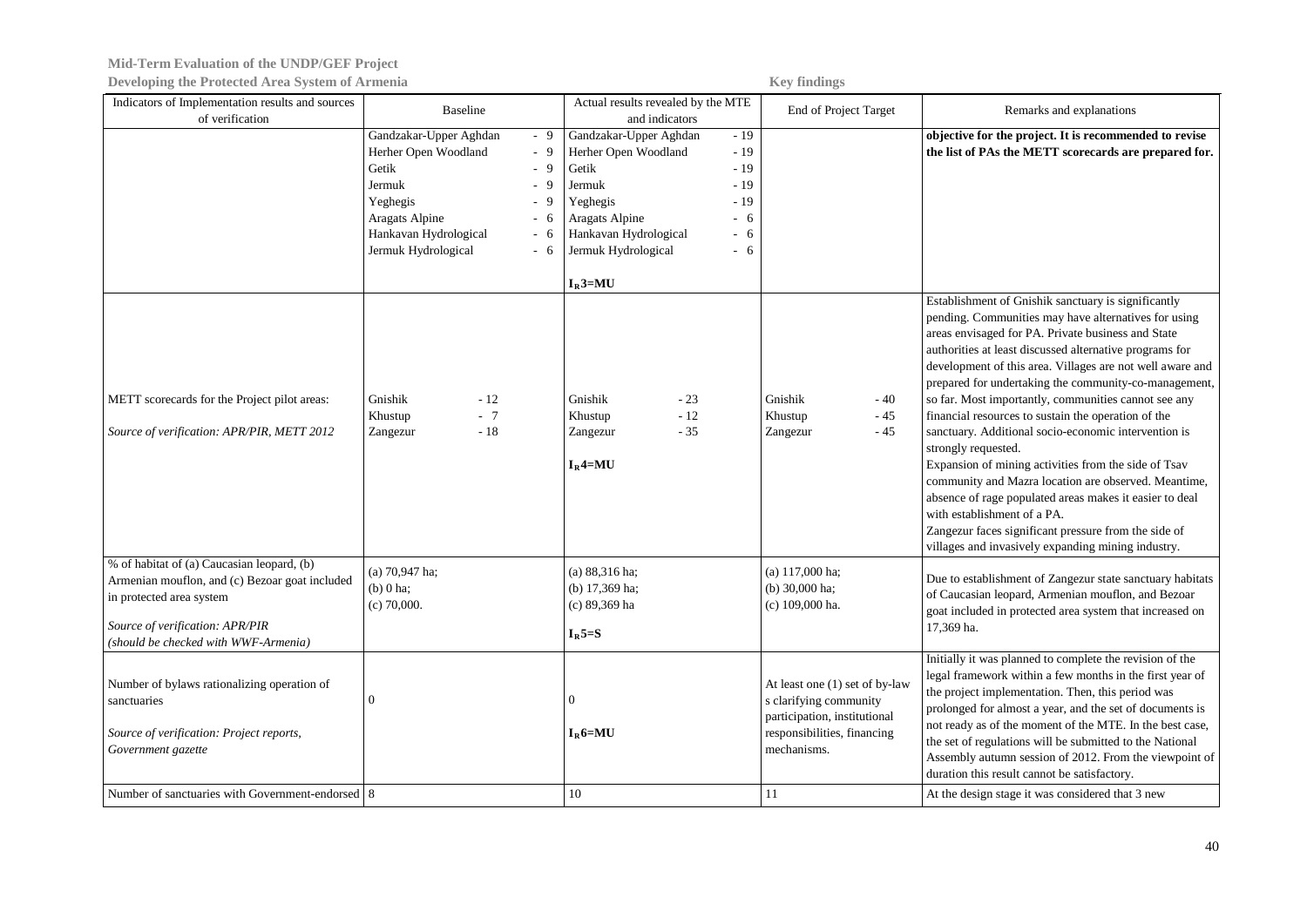**Mid-Term Evaluation of the UNDP/GEF Project**

**Developing the Protected Area System of Armenia Key findings** 

| Indicators of Implementation results and sources<br>of verification                                                            | <b>Baseline</b>                                                                                                                                                                                                                                                                              | Actual results revealed by the MTE<br>and indicators                                                                                                                                                                                                                                                                                     | End of Project Target                                                                                                                                                                                                                                                                    | Remarks and explanations                                                                                                                                                                                                                                                                                       |
|--------------------------------------------------------------------------------------------------------------------------------|----------------------------------------------------------------------------------------------------------------------------------------------------------------------------------------------------------------------------------------------------------------------------------------------|------------------------------------------------------------------------------------------------------------------------------------------------------------------------------------------------------------------------------------------------------------------------------------------------------------------------------------------|------------------------------------------------------------------------------------------------------------------------------------------------------------------------------------------------------------------------------------------------------------------------------------------|----------------------------------------------------------------------------------------------------------------------------------------------------------------------------------------------------------------------------------------------------------------------------------------------------------------|
| charters and management/business plans<br>Source of verification: Project reports, RA MoNP                                     |                                                                                                                                                                                                                                                                                              | $IB$ 7=MS                                                                                                                                                                                                                                                                                                                                |                                                                                                                                                                                                                                                                                          | sanctuaries of Gnishik, Khustup, and Zangezur will be<br>established. The last one has been officially established<br>and its charter was endorsed without project efforts, and<br>the other two are in process. Instead, another sanctuary<br>titled Zikatar was established and its charter was<br>endorsed. |
| Number of sanctuaries with formally designated<br>management bodies<br>Source of verification: Project reports, MoNP           | 22                                                                                                                                                                                                                                                                                           | 24<br>$I_R8 = MS$                                                                                                                                                                                                                                                                                                                        | 25                                                                                                                                                                                                                                                                                       | Same as above. Management bodies were designated<br>only for Zangezur and Zikatar.                                                                                                                                                                                                                             |
| Capacity scores for three demonstration<br>sanctuaries<br>Source of verification: APR/PIR 2012                                 | Zangezur:<br>Systemic: 10 out of 30<br>Institutional: 16 out of 45<br>Individual: 7 out of 21<br>Gnishik:<br>Systemic: 8 out of 30<br>Institutional: 10 out of 45<br>Individual: 4 out of 21<br>Khustup:<br>Systemic: 10 out of 30<br>Institutional: 15 out of 45<br>Individual: 7 out of 21 | Zangezur: $IR7a=S$<br>Systemic: 13 out of 30<br>Institutional: 22 out of 45<br>Individual: 11 out of 21<br>Gnishik: $IR7b=MS$<br>Systemic: 9 out of 30<br>Institutional: 16 out of 45<br>Individual: 8 out of 21<br>Khustup: $IR7c=MU$<br>Systemic: 11 out of 30<br>Institutional: 15 out of 45<br>Individual: 8 out of 21<br>$I_R$ 9=MS | Zangezur:<br>Systemic: 16 out of 30<br>Institutional: 25 out of 45<br>Individual: 13 out of 21<br>Gnishik:<br>Systemic: 16 out of 30<br>Institutional: 25 of 45<br>Individual: 11 of 21<br>Khustup:<br>Systemic: 17 out of 30<br>Institutional: 27 out of 45<br>Individual: 13 out of 21 |                                                                                                                                                                                                                                                                                                                |
| Number of sanctuaries with active community<br>engagement<br>Source of verification: Project reports, RA MoNP                  | $\Omega$                                                                                                                                                                                                                                                                                     | $I_R10=MS$                                                                                                                                                                                                                                                                                                                               | $\mathcal{R}$                                                                                                                                                                                                                                                                            | Although a series of awareness raising and partnership<br>building events have been organized the real<br>establishment is pending                                                                                                                                                                             |
| Number of local entrepreneurs involved in<br>businesses supporting sanctuaries<br>Source of verification: Reports, site visits | $\Omega$                                                                                                                                                                                                                                                                                     | $\overline{0}$<br>$I_R11=N/A$                                                                                                                                                                                                                                                                                                            | 5                                                                                                                                                                                                                                                                                        | The topic is not addressed by the project so far                                                                                                                                                                                                                                                               |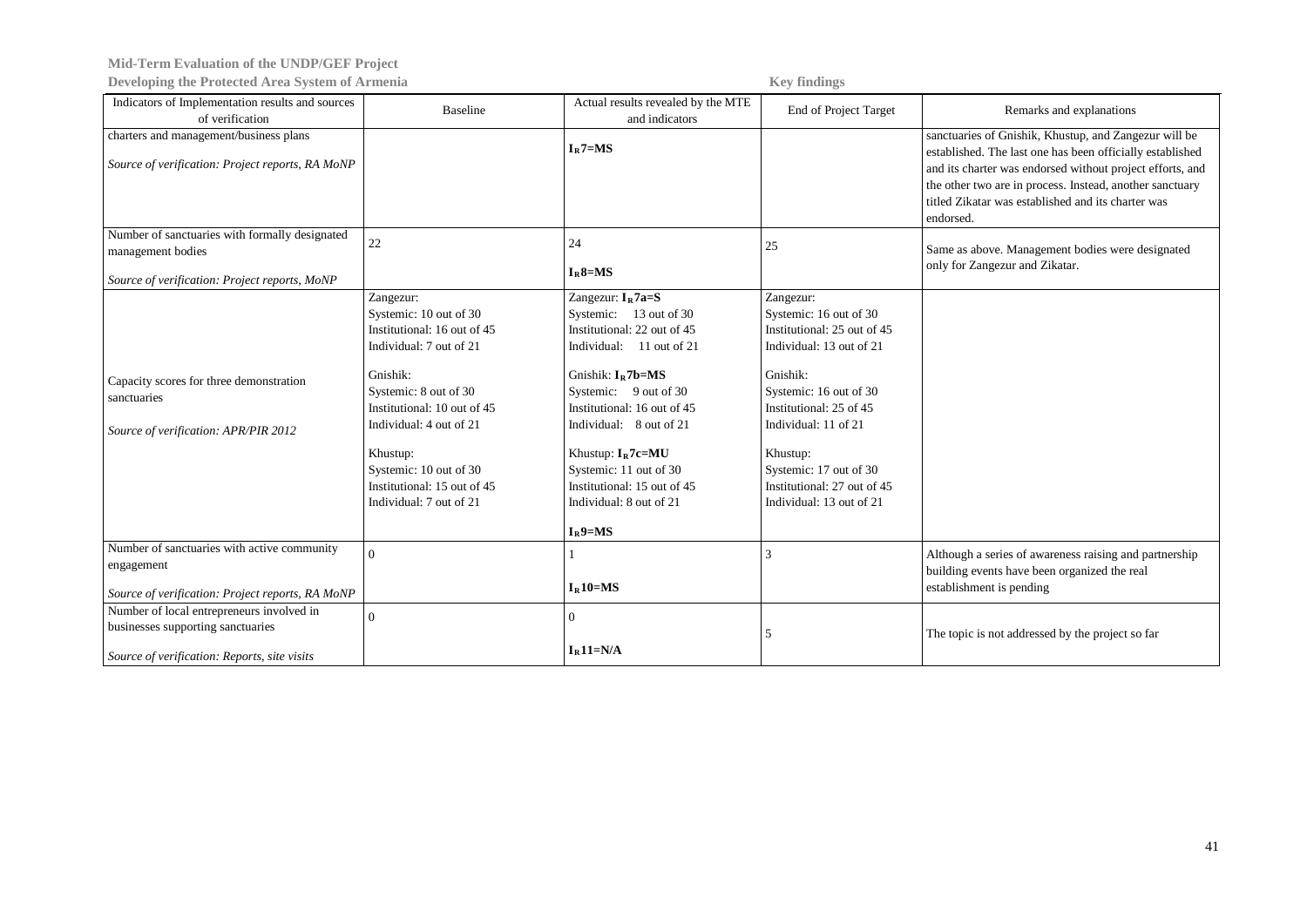While the effectiveness indicators have been applied to measure implementation of activities and the progress/extent towards achieving certain outputs, result/impact indicators are rather for the assessment of the very fact of existence of the envisaged results and impacts they left. Ratings assigned to result indicators provided in the table indicate substantial problems of the project implementation concerning the results. 6 out of 10 (the last indicator cannot be assessed at the moment of the MTE) are rather modest. This should serve as a real red light for the PMU and implementing partners, as well as for UNDP-Armenia.

### <span id="page-43-0"></span>**4.2.5 Project Logical Framework Matrix (LFM)**

In fact, the MTE does not suggest major changes in project LFM. Instead the following observations have been made and suggested for consideration of PMU and other stakeholders:

- 1. Being too critical one can suspend the term "sustainably operational" in strategic results framework (see **[Table 29](#page-40-0)**). Anyhow, achieving this objective is quite challenging and implementers should concentrate all efforts. It is recommended to the PMU to strictly monitor the progress and suggest respective measures (even revision of the indicator IR1) in case of observing risk signs for the achievement.
- 2. Cooperation with Hayantar SNCO should be intensified to apply experience exchange and best practice replication for PAs that operate under the mandate of the RA MoA. This will directly contribute to the better  $I_R$ 3 indicator.
- 3. Low levels of the  $I_R4$  and  $I_R10$  indicators are largely conditioned by finalization of the PAs communities co-management models, and lack of their involvement. It is suggested to intensify the work with communities regardless the situation of establishing legal bases for such a management model.
- 4. Number of documents (management and business plans, maps, zonation, etc.) have been semi-prepared especially within the frame of Component 2 implementation. Although affordable for this stage, these documents should be completed in allocated timeframe. The PMU is suggested to intensify the control on these processes and apply deadlines for the implementing agencies.
- 5. Some aspects of the strategic results framework have not been addressed at all, yet (see indicator  $I_R11$ ). It is necessary to ensure proper addressing of the topic on time and in full volume.

### <span id="page-43-1"></span>**4.2.6 Project sustainability and replicability**

### <span id="page-43-2"></span>*4.2.6.1 Sustainability issues*

The UNDP GEF Monitoring and Evaluation policy defines the project *sustainability* as the likely ability of an intervention to continue to deliver benefits for an extended period of time after completion. Projects need to be environmentally as well as financially and socially sustainable. On the other hand sustainability usually refers to something already available or achieved. It would be really challenging to judge on the sustainability of not yet achieved results. That is why; MTEs usually address the likelihood of sustainability aspects.

Four indicators of sustainability are suggested to be assessed and rated within the current MTE. Their application is presented below:

| Sustainability dimensions<br>(indicators) | Rating | Sustainability risk and likelihood indicators                                                                                                                                                                                                                                                                                                                         |
|-------------------------------------------|--------|-----------------------------------------------------------------------------------------------------------------------------------------------------------------------------------------------------------------------------------------------------------------------------------------------------------------------------------------------------------------------|
| Financial resources - $I_5$ 1             | ML     | Both areas of the project intervention are in the center of attention for the RA government<br>and international donor organizations. In particular, it is planned that KfW funded Open<br>Support Program will address the investment needs of Syunik and Vayots Dzor PAs once<br>they are legally established which the objective of the UNDP GEF project is. It is |

#### <span id="page-43-3"></span>**Table 30 – Project sustainability assessment**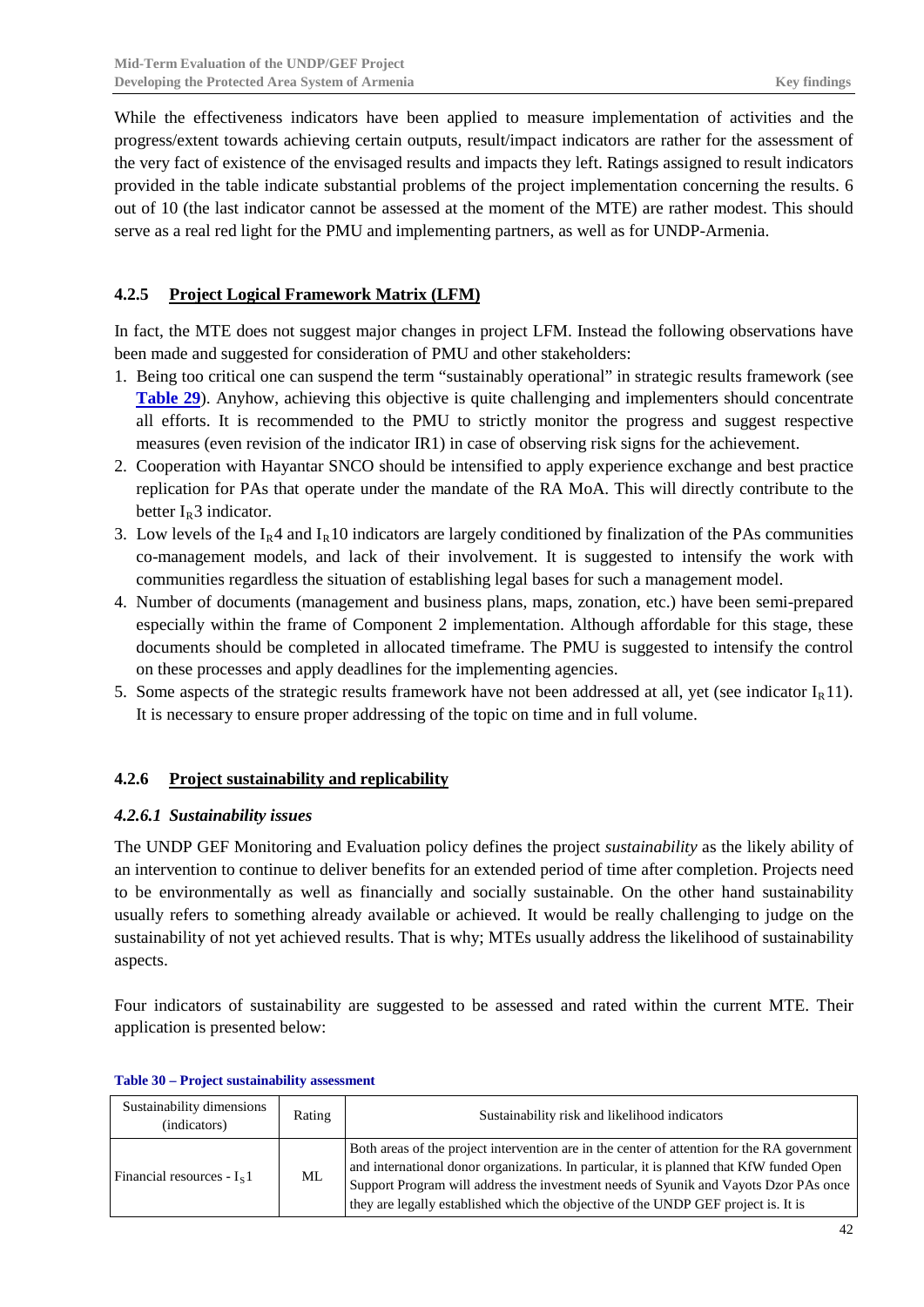|                                                    |           | envisaged that Open Support Program will become operational in the 1 <sup>st</sup> quarter of 2012<br>and will last for another 5 years. Additionally, Caucasus Nature Fund currently launches<br>its support program to PA administrations in Armenia and may undertake the co-funding<br>of operational and some investment costs of them. Thus in the mid-term horizon the<br>likelihood of financial risks is rather low.<br>Meantime, in the long-term hortizon donors money can come to the end. If the current<br>projects are successful, solid ground will be created for financial sustainability of<br>established sanctuaries. But preconditions for this are not the best. The situation is<br>worsening even further, when communities envisaged to get involved in sanctuaries' co-<br>management are not ready to contribute financially.                                                                                                                                                                                                                     |
|----------------------------------------------------|-----------|-------------------------------------------------------------------------------------------------------------------------------------------------------------------------------------------------------------------------------------------------------------------------------------------------------------------------------------------------------------------------------------------------------------------------------------------------------------------------------------------------------------------------------------------------------------------------------------------------------------------------------------------------------------------------------------------------------------------------------------------------------------------------------------------------------------------------------------------------------------------------------------------------------------------------------------------------------------------------------------------------------------------------------------------------------------------------------|
| Socio-political $(Is2)$                            | ML        | Both targeted areas for the expansion of PA system in Armenia are largely neighboring to<br>Azerbaijan, and the armed conflict between these 2 countries is in fact not resolved.<br>Zangezur and Gnishik areas are largely bordering to Nakhijevan Sovereign Republic in<br>Azerbaijan. On the other hand, the status-quo of cease-fire is in place since May 1994,<br>and the likelihood of new intensive and wide-scale war operation is rather low.<br>Regional and local authorities clearly understand their benefits from the establishment of<br>PAs, but are also aware of possible impediments. If parallel socio-economic development<br>strategy is not neglected by the RA Government and intervening international donor<br>organizations the stakeholders being currently somehow a hindering factor will become<br>the best promoters and defenders of the PA system expansion. The project has invested<br>notable efforts for awareness raising and partnership building with local stakeholders and<br>soon the time for leveraging the outputs will come. |
| Institutional framework and<br>governance $(I_s3)$ | <b>ML</b> | Appropriate legal framework and properly operational governance structures are among<br>the most important and major objectives of the project implementation. Once achieved,<br>the institutional framework will start developing steadily.<br>Meantime, the envisaged involvement of communities in the PA management is<br>threatened with number of requirements brought forward by the same communities.<br>Without socio-economic improvements it will be extremely difficult (say impossible) to<br>gin their motivation and participation.                                                                                                                                                                                                                                                                                                                                                                                                                                                                                                                            |
| Environmental $(Is4)$                              | MU        | There are significant environmental risks at least in Syunik Region targeted by the<br>project. Zangezur sanctuary is quite closely bordering to continuously expanding mining<br>areas of Kajaran and Geghi. New exploration licenses are granted by the Government in<br>areas very adjacent to Khustup (Mazra area). Although this creates significant tensions<br>form the civic society institutions side, local inhabitants tend to be interested since they<br>have to face really poor socio-economic conditions for quite a long period of time.                                                                                                                                                                                                                                                                                                                                                                                                                                                                                                                     |

It can be concluded that the likelihood of the project results and impacts sustainability is *Moderately Likely*. Probably, the final evaluation (when the project outcomes will be completely revealed) will uncover higher sustainability tendencies, but for that the implementing partners should pay really serious attention to partnership building with local stakeholders. In turn, the best way for that is to suggest real alternatives for income generation to mining and unsustainable use of natural resources.

### <span id="page-44-0"></span>*4.2.6.2 Replicability issues*

From the viewpoint of project design the replicability of the project is quite high. The biodiversity potential in Armenia is too high, there are number of large areas with significant biodiversity that currently lack of proper management and would be wise to transform to PAs. Activities designed under the umbrella of the project (such as development of charters, improvement of management capacities, introduction of new models for the PA management, etc.) are largely appropriate for the replication in such areas. On the other hand, the MTE revealed quite notable shortcomings in the implementation of the project. In fact, the evaluation is still to pass a long way towards the achievement of scheduled results and a number of impeding (such as lack of capacity of implementing partners to deal with legal framework, low cooperation potential, availability of subjective side-factors hindering the establishment of PAs, etc.) factors appeared.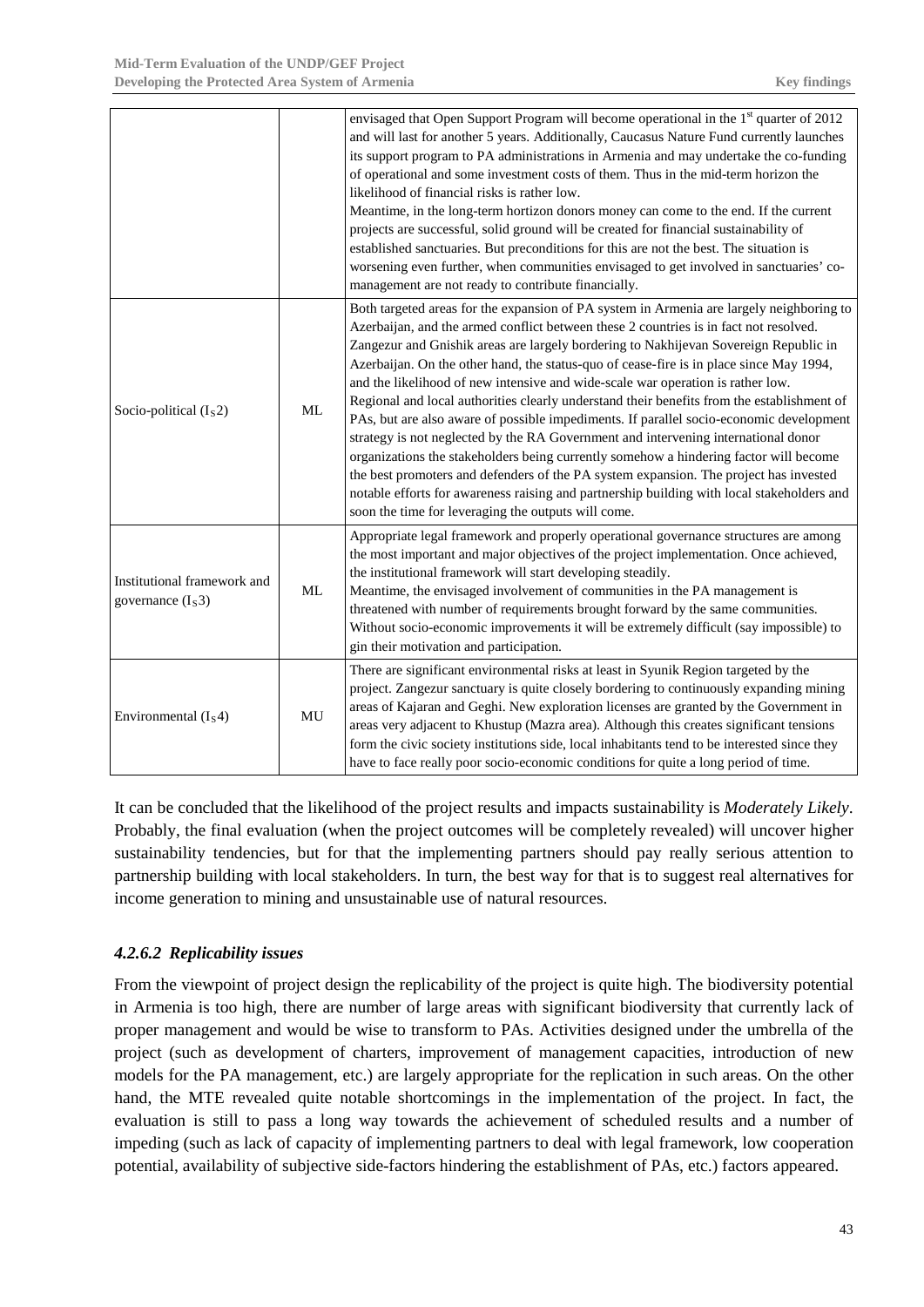The conclusion is rather clear – the period of MTE is not very relevant to make solid judgments regarding the replication potential of the project. As of now, the processes completed by the implementers of the project did not yet confirm themselves to be the best. Thus, the evaluation of the replicability of the project is presented below:

#### <span id="page-45-0"></span>**Table 31 – Project replicability**

| Indicators                           | Rating    |
|--------------------------------------|-----------|
| - Project replicability<br>$I_s$ 5 - | <b>ML</b> |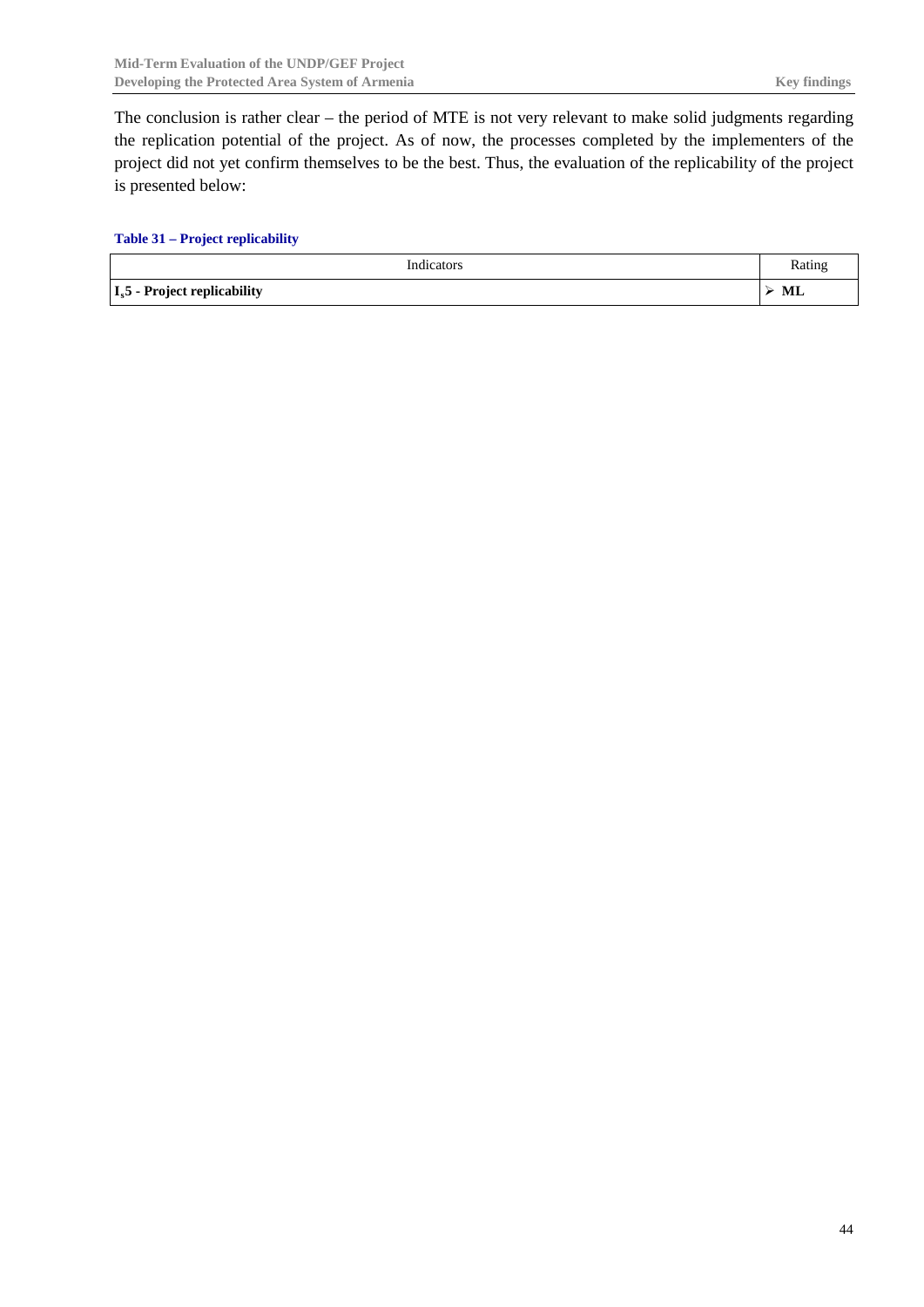### **5 CONCLUSIONS AND RECOMMENDATIONS**

<span id="page-46-0"></span>The MTE addressed various aspects of the project implementation, revealed major strengths and weaknesses, and may suggest applicable solutions for identified problems. As in the body of the report conclusions and recommendations have been classified via the lifecycle of the project implementation: starting from the design, continuing with implementation and ending with suggestions of risk mitigation.

#### <span id="page-46-1"></span>**5.1 CONCLUSIONS AND RECOMMENDATIONS ON THE PROJECT DESIGN AND RELEVANCE**

The following conclusions have been made on project's design and relevance:

- 6. Relevance of the project's Goal and Objectives to national and global policies and priorities of nature conservation is really high. In particular, the project contributes to implementation of national strategic programs, meeting the requirements of international conventions ratified by Armenia, as well as to the achievement of the UNDP GEF priorities and policies. Similarly, the selected activities mainly contribute to the project objectives. Meantime, some activities became outdated from the very beginning of the project (such as establishment of Zangezur), others were designed improperly (such as preparation of a set of bylaws instead of a whole reform in PA legislation), or duplicating other similar activities funded by other projects (such as preparation of management and business plans, development of national guidelines and norms). Also, the project designers did not properly analyze the negative experience of introducing new management models (such as full community management and comanagement, or development of a bad Law) for PAs faced by Armenia in the frame of the project funded by the World Bank.
- 7. The project implementation format is a trial one. Implementation is divided between two different organizations and shortcomings in implementation of the one entity influence (largely negatively) the results of the other one. In such situation a really strict and strong (even tough) coordination of activities should be applied which the project somewhat lacks.
- 8. The project lacks clear explanation of specific measures to be conducted towards achievement of outputs. Logical consistency of the design of components and respective activities is a matter to be improved.
- 9. The project is lacking involvmenet of major related ministries as well, mainly those of agriculture and territorial administration. Although both of them are represented in the project SC, it is not enough. The project PMU should be more proactive towards them and invite them to take wider responsibilities.
- 10.The project established proper cooperation with other similar ongoing projects, which creates opportunities for leveraging the results, avoiding duplications, and coordinating efforts.
- 11.Wrong or non-existing verification means have been assigned by the PD SRF to measure the change of some indicators. This especially refers to METT scorecards and biodiversity monitoring activities and reports. In some cases we face direct conflict of interests.

In order to overcome the existing shortcomings of the project design and relevance at rather early stage it is suggested to the PMU to undertake the following measures:

 $\triangleright$  **Key recommendation 1.1.:** Review the requirements of the PD and activities assigned under each component. If the project implementation needs significant amendments it should be thoroughly designed and introduced to the project SC. This equally refers to amendment of activities, re-allocation of activities and outputs, and their implementation timetable, which should be strictly defined. Having the project SC approval it should also be officially amended and approved by the UNDP/GEF. Specific activities that are pending to be implemented in the last year and half of the project should be very clearly and unambiguously designated to each implementing agency.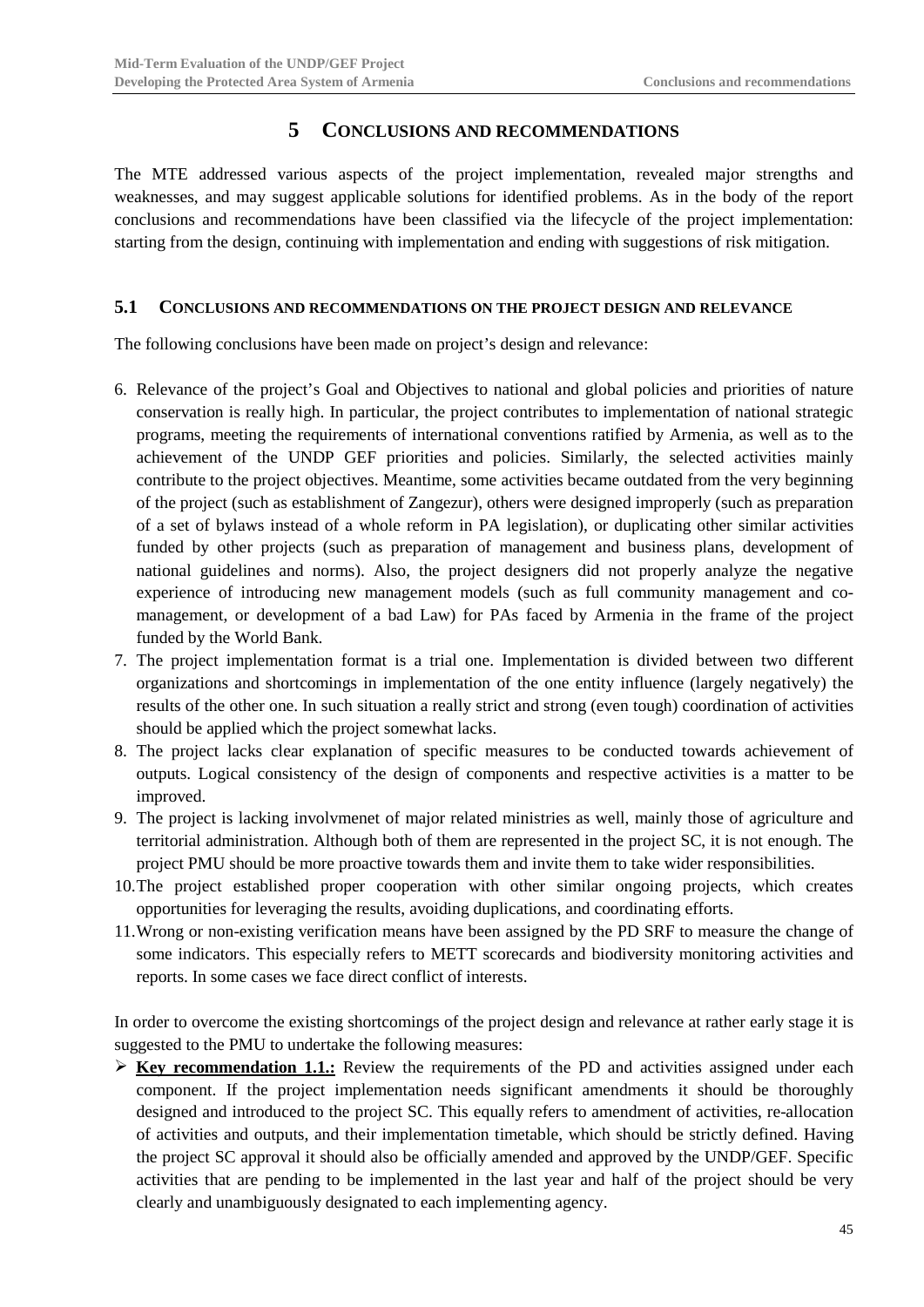- $\triangleright$  **Key recommendation 1.2.:** Time-bound results tracing tools should be applied to monitor exact and real progress achieved by implementing partners. *Ceteris paribus*, this can be even a simply gantt chart having percentages in the cells showing the extent of the achievement of results. Implementing partners must be aware of all deadlines for outputs they should ensure. In parallel, strict monitoring and enforcement tools should be applied to ensure the expected outputs on time.
- **Key recommendation 1.3.:** It is recommended to revise the project SRF: it needs to be reviewed. Target indicators should be more achievable. Indicators that seem to be harder to achieve at this stage of the project implementation are suggested to be reviewed and modified. The project must do its best to invite the RA MoNP BMA, or the NAS, or another relevant institution to undertake the responsibility of the preparation of METTs. The current situation includes elements of the conflict of interests. The same relates to implementation of biodiversity monitoring programs.
- **Recommendation 1.4.** Intensification of links and communication with civic society institutions and local communities should be ensured. The project implementers should serve as a buffer between communities and the Government and international organizations. Similarly, links with other ongoing and planned projects should be continuously developed and enhanced.
- **Recommendation 1.5.** Effective communication rules between the implementing partners and most importantly with third parties, such as communities, should be established. Communities must know which project is addressing them (instead of implementing partners), implementing partners must have common strategy, common objectives, and apply respective instruments. Communities should not get different messages from partners.

## <span id="page-47-0"></span>**5.2 CONCLUSIONS AND RECOMMENDATIONS ON THE PROJECT IMPLEMENTATION EFFECTIVENESS, EFFICIENCY AND RESULTS**

The following conclusions have been made regarding the project implementation:

- 1. Stakeholder participation in the project implementation is not sufficient. Civic society institutions, even being somehow involved during the project design, are not properly represented in the course of implementation. Communities adjacent to PAs are more involved but still have quite a small understanding of specific targets the project traces for.
- 2. Communities generally welcome the idea of PA establishment. They are ready to provide lands for the PA establishment unless those lands are not already rented by other entities and individuals and generate inflows for the community. They insist that will be able to mobilize any resources for the PA establishment and co-management except of financial means. Communities will not follow the idea of PA establishment if it is considered to be funded from the existing budget without any compensation by the State budget.
- 3. Although appreciating "soft" measures conducted by the project communities tend to criticize the project for the absence of actual tangible investments. They argue that without improvement of socioeconomic situation it will be impossible to achieve effective nature conservation. Understanding the mandate of the project they request from the implementers to establish operational and leveraging links and relations with other projects that provide also investments.
- 4. Communities stress the importance of the awareness raising and knowledge dissemination activities (trainings, seminars, experience exchange) especially targeting children and youth. Implemented trainings have had significant positive results and impact; participants require continuation and regularity of the implementation of such activities.
- 5. Communities request strong support for fighting against the poaching conducted by high officials.
- 6. Effectiveness of achieving the *Output 1.1. Set of by-laws developed to operationalize the 2006 Protected Area Law* is rather low. It already took almost a year longer than it could have last in the worst case.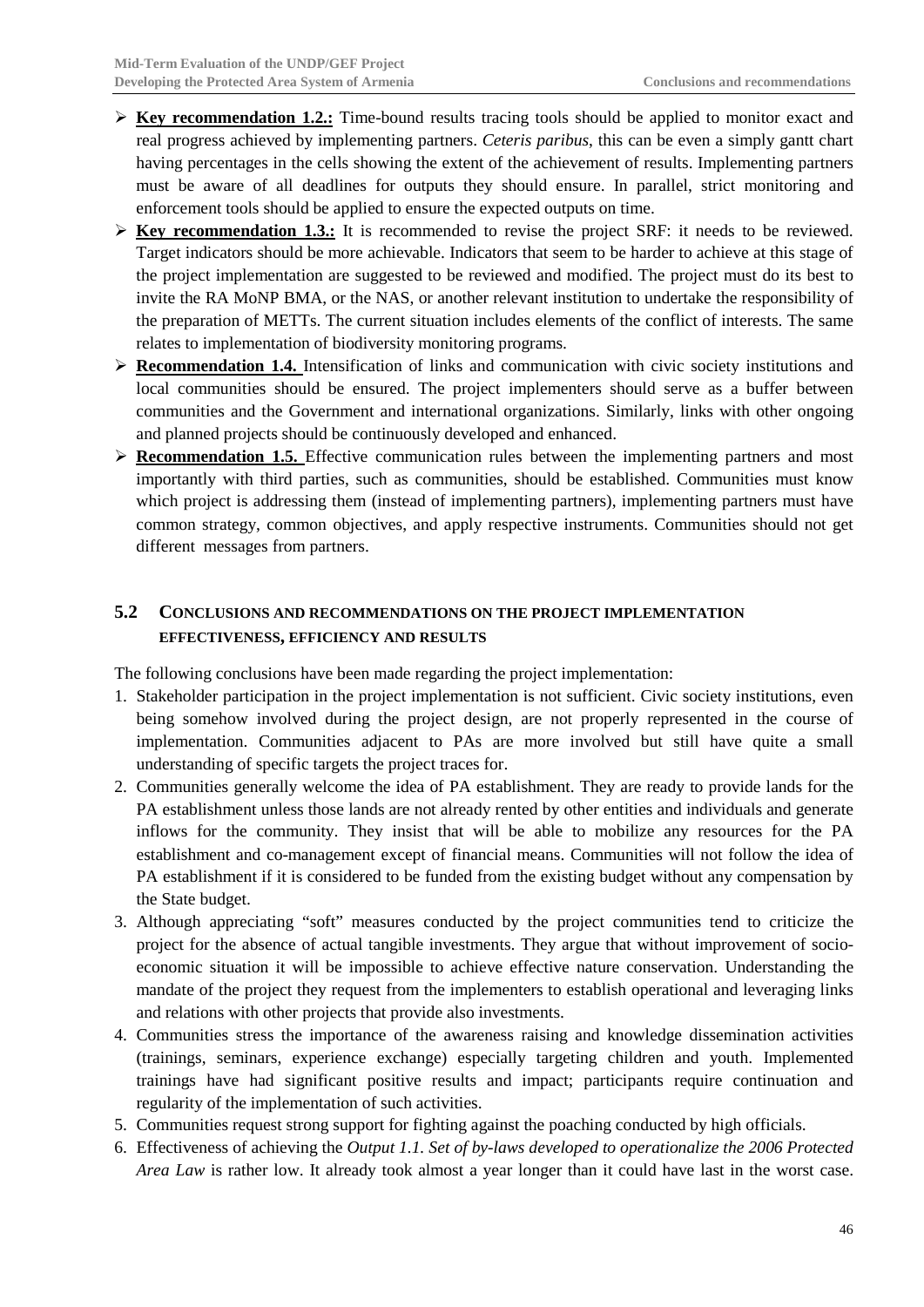Meantime, implementers inform that the Law on PAs is ready and will be submitted into the RA Government shortly (as of the June 25).

- 7. Effectiveness of achieving the *Output 1.2. Institutional links re-configured to clarify roles and responsibilities for governance and management of sanctuaries* is quite high, although it misses some measures towards organization of participatory discussions.
- 8. Effectiveness of achieving the *Output 1.3. Three new sanctuaries established at underrepresented habitats* is high, but only due to delayed outputs, i.e. the real establishment is postponed to the end of the last year. One of those sanctuaries (i.e. Zangezur) was established but the project has had no influence for this. It happened even before the project became operational.
- 9. Effectiveness of achieving the *Output 1.4. Development of new PA management models for sanctuaries and putting into policy* is rather modest. Although new models have been outlined in a separate document but nothing was tested and nobody can judge on the viability, feasibility, and implementing ability of this model.
- 10.In general, the effectiveness of achieving the *Output 2.1 National and local training programs for sanctuary managers and local communities* could have been much higher. The only tangible achievement of the project in local communities is the knowledge that local people gained during those trainings. Meantime, the actual evaluation mark for this component has been decreased due to uncertainty that exists.
- 11.Effectiveness of achieving the *Output 2.2 Management and business plans at three sanctuaries developed* would be much higher of the implementing agency have followed the requirements of the PD and of the agreement with the UNDP and have started its activities from the establishment of local working groups. Now this is pending yet, and it has become a little challenging to succeed to finish the achievement of this output within the assigned period.
- 12.Project cost efficiency aspect is evaluated to be Satisfactory. This is legitimate, since the project does not deal with large procurements and similar activities. Expenses made within the frame of the project implementation were reasonable and appeared in a competitive manner.
- 13.Project general management lacks the intensive and fruitful cooperation between PMU and implementing partners. The major reason for this is again the uncertainty of roles and misimplementation.
- 14.Project financial management is to be improved. It is recommended to introduce the delivery rate monitoring by components and activities. Special templates can be prepared for implementing partners and PMU to ensure the consistency of collected information regarding the amounts spent to ensure outputs and deliverables.
- 15.EPIU SA has succeeded with implementation of awareness raising measures in both target areas. Several workshops have been organized and conducted. Proper participation of women in those workshops has been ensured.

In order to improve the effectiveness and efficiency of the project implementation the following recommendations are made to the PMU and implementing partners:

- $\triangleright$  **Key recommendation 2.1.**: The project should seek additional opportunities to accompany the implementation of the "soft" measures (such as drafting Law and regulations, trainings, assessments, etc.) with activities resulting in tangible assets. This is especially important in case of communities that will be involved in full community management and co-management of envisaged PAs. First steps towards such an approach are already done: cooperation was established with TJS-Caucasus, KfW funded Open Support project, smaller projects implemented by WWF-Armenia, etc. Since the project cannot invest in tangible assets itself it should intensify those links and leverage the results in order to keep the local stakeholders motivated.
- $\triangleright$  **Key recommendation 2.2.**: Having the MTE results at hand the PMU is recommended to conduct internal revision of weaknesses of the project. The PMU must assess the factors that may create risks for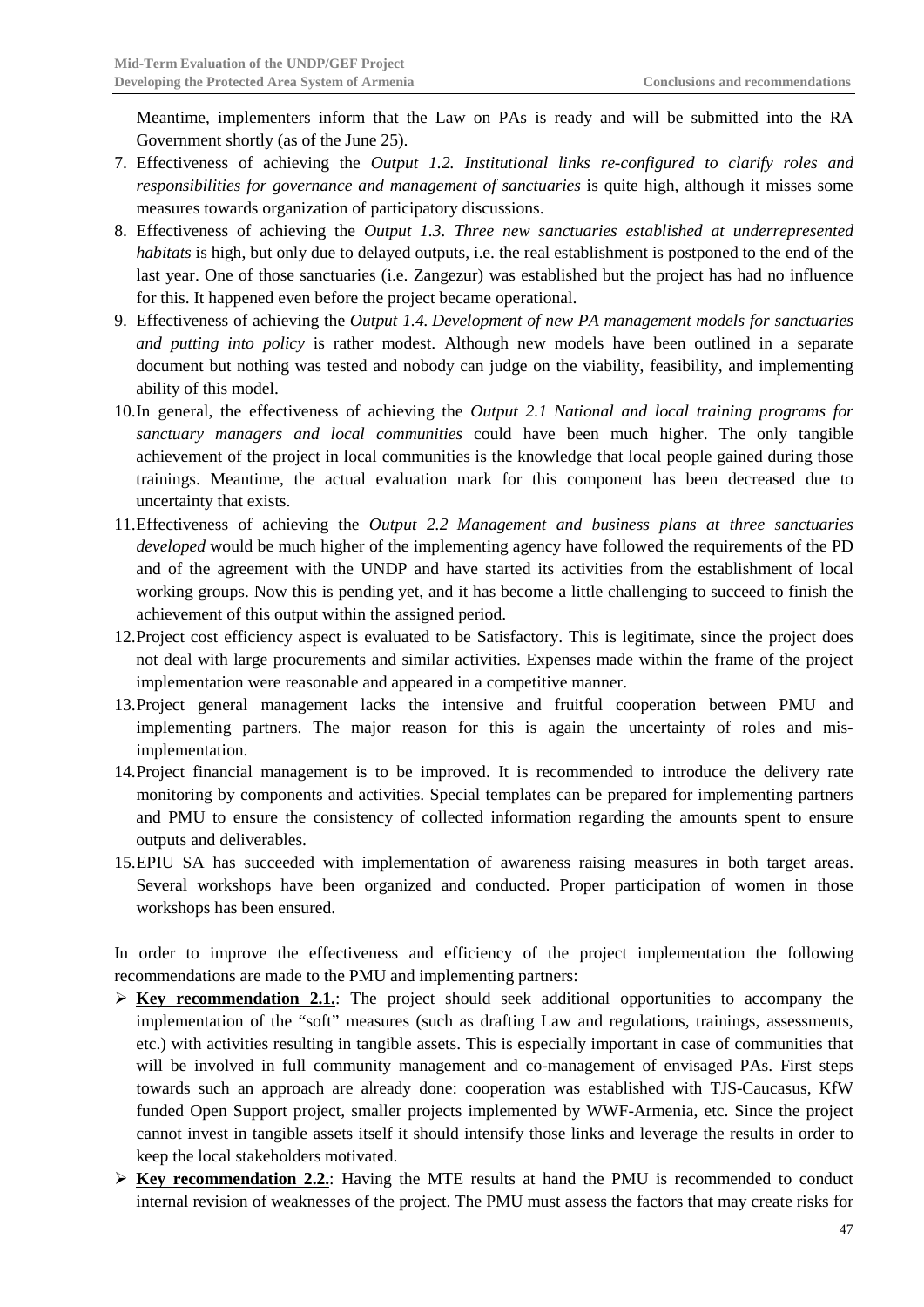successful completion of the project. The first aspect to be addressed is the solution of uncertainty of the work plans and mis-coordination between implementing partners. The revision should result in a well thought and designed new work plans, including unambiguously defined activities assigned to each implementing parthners, timetables (with strictly defined deadlines) of implementation, and exact outcomes expected. If necessary, respective amendments should be made in contracts concluded between implementing partners and UNDP. *Inter alia*, this will also mean strengthening and intensification of a project management function (e.g. better application of the monitoring tool).

- **Key recommendation 2.3.**:The actual results of the project implementation are quite modest, so far. This may be legitimate since many processes are ongoing and results yet to be expected. By all means, currently the efforts should be concentrated on completion of the Component 1 activities since they widely condition the success of other activities, too. Long delays in achievement of assigned outputs under the Component 1 may bring to a situation when part of project outcomes will not be achieved until the project end.
- **Recommendation 2.4.** Currently the project uses financial monitoring tools that follow Atlas Award system requirements. In order to improve the financial management and monitoring it is recommended to introduce new reporting instrument that will summarize expenses/investments made for each line of activity. This will create good ground for measuring the cost efficiency of the project and determine which exact activities requested the most investments. Moreover, it was confirmed that such templates (budget breakdown) sheets were prepared and introduced to implementing partners recently. The PM should be strict enough to receive actual expenses in accordance with planned.
- **Recommendation 2.5.** It is recommended to continue awareness raising and capacity building among local communities and PA management. Training materials should be developed and delivered also for sanctuary managers and personnel. Relations with communities should be intensified and specific aspects of PAs establishment (such as purpose, ways of operation and management, restrictions, utilization of new opportunities, etc.) should be uncovered and better explained on regular bases.

## <span id="page-49-0"></span>**5.3 CONCLUSIONS AND RECOMMENDATIONS ON THE PROJECT SUSTAINABILITY, REPLICABILITY, AND RISKS**

The following conclusions have been made regarding the sustainability and replicability issues on the basis of the MTE results:

- 1. The risk of financial sustainability is not high in a mid-term prospective due to the opportunities provided by other projects and programs that will soon become operational. This especially refers to KfW funded Open Support program that already considered some funds to be invested for Zangezur, Khustup, and Gnishik sanctuaries. Meantime, long-term prospective are not very clear so far.
- 2. The likelihood of the project results and impacts sustainability is just moderate. The final evaluation (when the project outcomes will be completely revealed) will hopefully register higher sustainability tendencies, but for that the implementing partners should pay really serious attention to partnership building with local stakeholders. In turn, the best way for that is to suggest real alternatives for income generation to mining and unsustainable use of natural resources.
- 3. Socio-political and institutional risks are more likely to happen. The problem again refers to Armenia's relations with neighboring countries, priorities of communities, and weakness of the legal framework on PAs. Meantime, the highest risk the project may face (especially in Syunik) region is the contradiction of the project objectives with the private interests of commercial entities. The best illustration is the expansion of the mining industry, which can simply jeopardize the achievements of the project.
- 4. The period of MTE is not very relevant to make solid judgments regarding the replication potential of the project. As of now, the processes completed by the project implementers did not yet confirm themselves to be the best.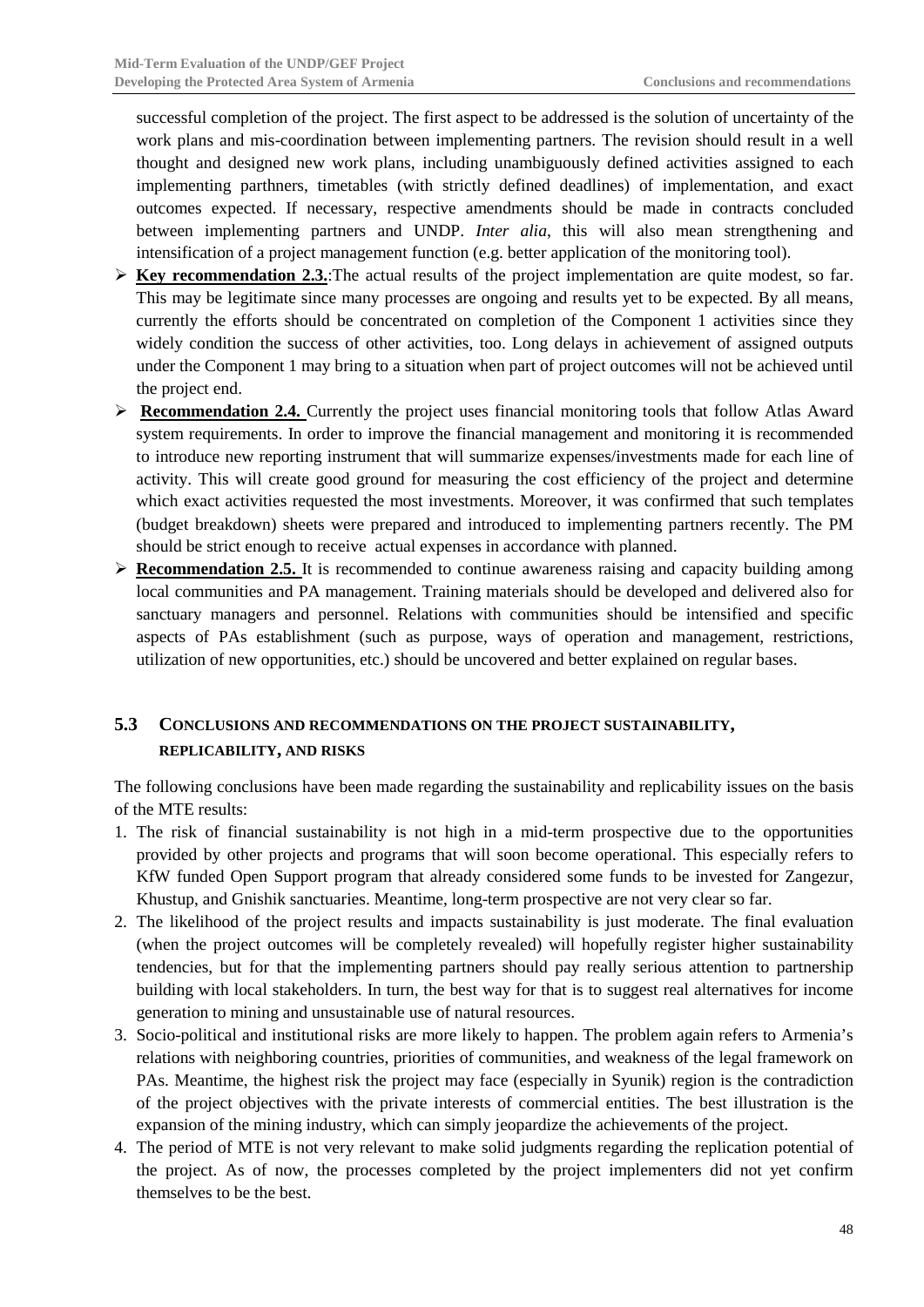The following recommendations are suggested to the project implementers for the purpose of improving the likelihood of sustainability and replicability of the project, as well as for the mitigation of potential risks:

 $\triangleright$  **Key recommendation 3.1.**: Major risks tracing model should be prepared, introduced, and followed in order to develop ongoing understanding of the environment the project is implemented in.

### <span id="page-50-0"></span>**5.4 BEST PRACTICES RESULTED IN SUCCESS**

Although the project is still in a process some activities implemented within the frame of the project have already proved to be successful and have resulted in notable achievements. Among them awareness raising and experience exchange measures on the international level can be considered as exemplary.

The project assumed experience exchange measure with respective entities in Georgia. Considering various factors it was decided to change the location and select a country with better achievements in the field of nature conservation. Ultimately, Austria was selected to pay a visit and implement an awareness raising and knowledge exchange exercise. Delegation comprising PA managers, representatives of the RA MoNP, regional government, and mayors of targeted communities (12 persons in total) visited PAs in Austria and Slovenia and studied the experience of foreign colleagues in September 2010. Later in the response visit was implemented by Austrian colleagues, who were introduced existing and envisaged PAs in Armenia in May 2011.

Interviewed participants of the experience exchange activity appreciated the knowledge gained and network established with Austrian colleagues. In was stressed that such activities should be regular and also for the professional personnel of PAs.

#### <span id="page-50-1"></span>**5.5 WORST PRACTICES IN ADDRESSING ISSUES RELATING TO RELEVANCE AND PERFORMANCE**

Unfortunately, the project contains elements of non-relevance and problems of implementation of certain activities. Those problematic issues have been widely addressed in the report and contain the following main aspects:

- $\triangleright$  The project lacks coordination between implementing partners;
- $\triangleright$  The project lacks certainty and timeliness in implementation of specific activities and achieving results;
- $\triangleright$  The project targeted some unachievable outputs that are subject for being revised.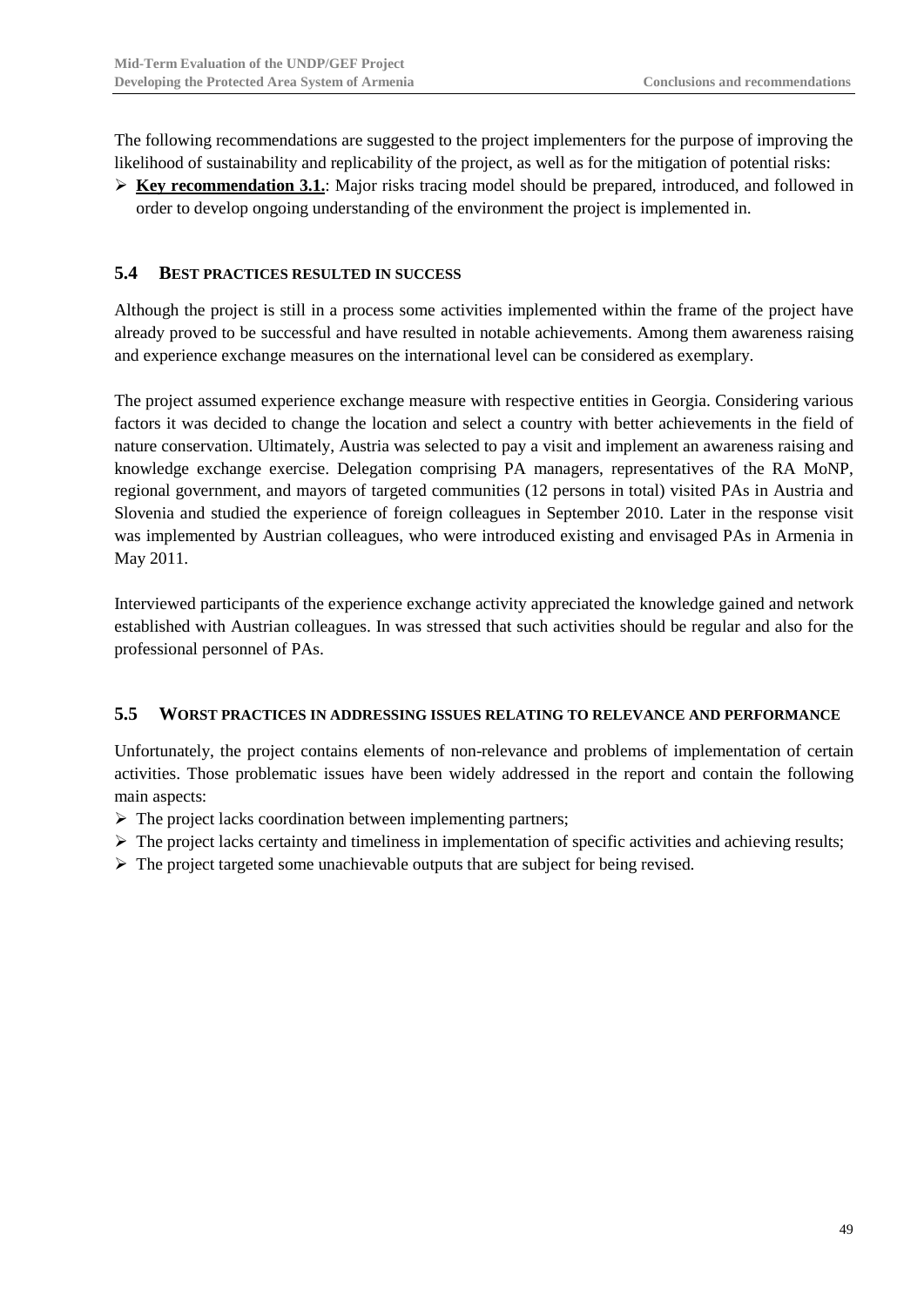## **6 APPENDICES**

### <span id="page-51-1"></span><span id="page-51-0"></span>**6.1 MTE TERMS OF REFERENCE**

Can be accessed via the following link: **MTE TOR - Armenia.doc** (*control click*).

### <span id="page-51-2"></span>**6.2 PROJECT TRACKING TOOLS**

Tracking tools have been provided by the project PM. Can be accessed via the following links:

**GEF BD SO1 TT\_Financial Scorecard** (*control click*);

**PA\_2012\_GEF\_BD\_TT\_METT\_2011** (*control click*);

**Capacity Scorecard - Gnishik - 20120719.doc** (*control click*);

**Capacity Scorecard - Khustup - 20120719.doc** (*control click*);

**Capacity Scorecard - Zangezur - 20120719.doc** (*control click*).

### <span id="page-51-3"></span>**6.3 MTE ITINERARY**

Itinerary presents only so called outdoor activities, i.e. meetings, interviews, group discussions with respective stakeholders. It does not address regular and intensive work (at least 5 meetings) conducted at the PMU with the PM and the project assistant, as well as in-door research and reporting periods.

| Date                          | Time            | Contact                  | Topic                                | Place                   |
|-------------------------------|-----------------|--------------------------|--------------------------------------|-------------------------|
| $9.15 - 9.50$<br>June 8, 2012 |                 | Samvel Galstyan, MoA     | Overall project implementation       | Ministry of Agriculture |
|                               | $10.00 - 12.00$ | Karen Manvelyan, WWF     | Overall implementation, Component 2  |                         |
|                               | $12.00 - 14.00$ | Anna Matevosyan, WWF     | Specific achievements of Component 2 |                         |
| June 8, 2012                  | $14.00 - 16.00$ | Narine Mirakyan, WWF     | Financial aspects of Component 2     | WWF-Armenia office      |
|                               | $16.00 - 17.00$ | Tigran Melkumyan, WWF    | Mapping of PA boundaries             |                         |
|                               | $17.00 - 18.00$ | Karen Manvelyan, WWF     | Wrap-up and summarization            |                         |
|                               | $09.30 - 10.30$ | Viktor Martirosyan, EPIU | Overall implementation, Component 1  |                         |
|                               | $10.30 - 13.30$ | Samvel Baloyan, EPIU     | Overall implementation, Component 1  |                         |
| June 11, 2012                 | $13.30 - 14.30$ | Rubik Shahazizyan, EPIU  | Specific activities of Component 1   | <b>EPIU SA</b> office   |
|                               | $14.30 - 15.30$ | Alik Matevosyan, EPIU    | Legal aspects of Component 1         |                         |
|                               | $15.30 - 16.30$ | Hakob Hakobyan, EPIU     | Financial Aspects of component 1     |                         |
|                               | $16.30 - 17.30$ | Viktor Martirosyan, EPIU | Wrap-up and summarization            |                         |
| $11.00 - 17.00$               |                 |                          | Trip to Syunik region                | Yerevan - Kajaran       |
| June 12, 2012                 | $17.00 - 20.00$ | Vardan Gevorgyan         | Communities role in the project      |                         |
|                               | $17.00 - 20.00$ | Garegin Gabrielyan       | Environmental aspects of the project | Kajaran municipality    |
|                               | $09.00 - 09.30$ |                          | Trip from Kajaran town to Lernadzor  | Kajaran - Lernadzor     |
|                               | $09.30 - 11.00$ | Stepan Petrosyan         | Communities role in the project      | Lernadzor municipality  |
| June 13, 2012                 | $11.00 - 11.30$ |                          | Trip from Lernadzor to Geghi         | Lernadzor - Geghi       |
|                               | $11.30 - 13.00$ | Vasil Grigoryan          | Communities role in the project      | Geghi municipality      |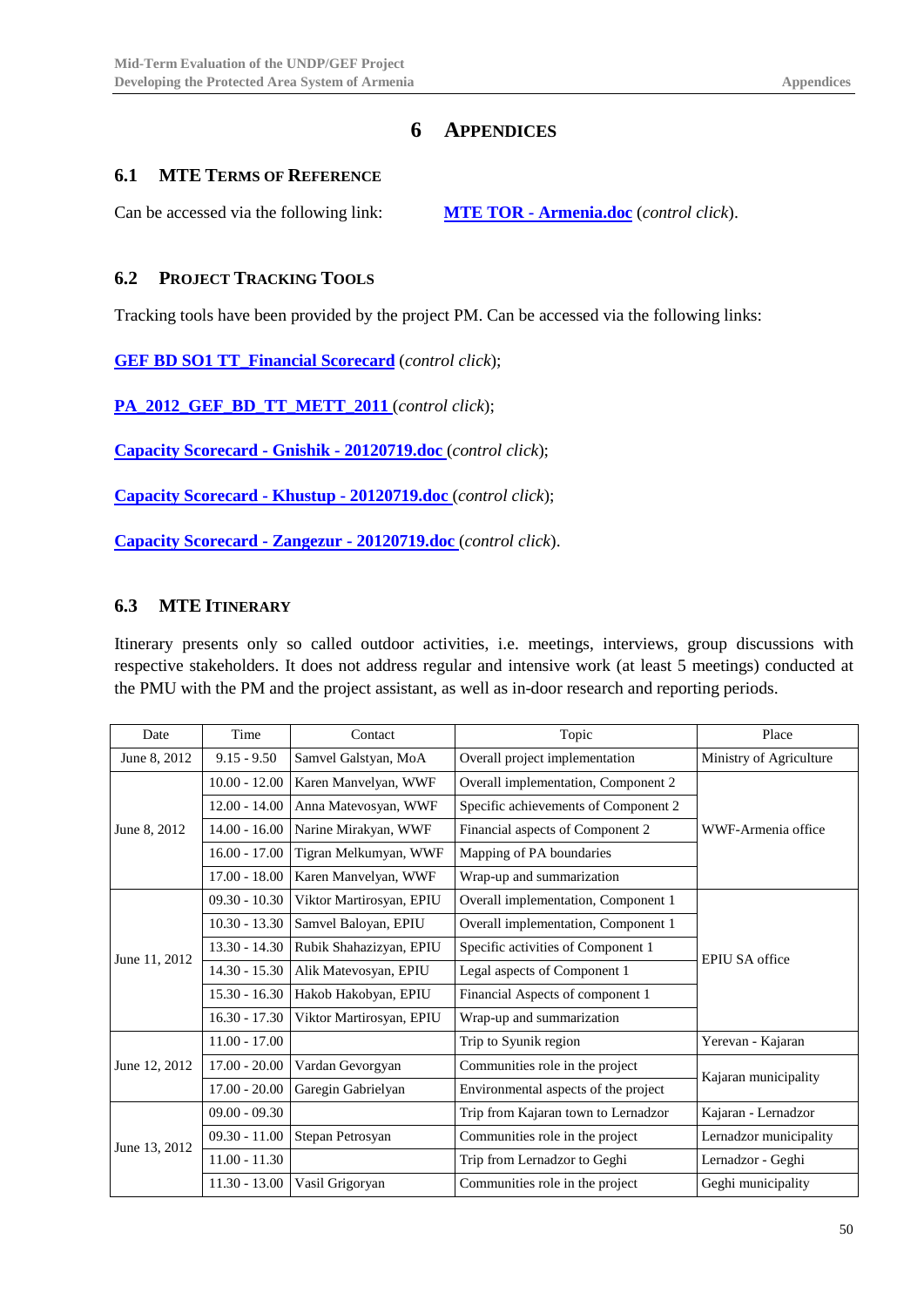|               | $13.00 - 14.00$ |                     | Trip from Geghi to Tsav              | Geghi - Kapan - Tsav       |
|---------------|-----------------|---------------------|--------------------------------------|----------------------------|
|               | $14.00 - 15.30$ | Ararat Martirosyan  | Communities role in the project      | Tsav municipality          |
|               | $15.30 - 16.00$ |                     | Trip from Tsav to Chakaten           | Tsav - Chakaten            |
|               | $16.00 - 17.00$ | Artsrun Harutyunyan | Communities role in the project      | Chakaten municipality      |
|               | $17.00 - 17.30$ |                     | Trip from Chakaten to Kapan          | Chakaten - Kapan           |
|               | $17.30 - 19.00$ | Tadevos Ghazaryan   | Overall project implementation       | Syunik Governorate         |
|               | $09.00 - 10.30$ | Arthur Ghazaryan    | Project's role and achievements      | NGO office, Kapan          |
| June 14, 2012 | $11.00 - 13.00$ | Ruben Mkrtchyan     | Prospective of PAs development       | Zangezur sanctuary office  |
|               | $13.00 - 18.00$ |                     | Trip from Kapan to Yeghegnadzor      | Kapan - Yeghegnadzor       |
|               | $09.00 - 12.00$ |                     | Visit to Gnishik area                | Gnishik community          |
|               |                 | Samvel Adamyan      | Regional Government perception       |                            |
|               |                 | Jirayr Eghyan       | Communities role in the project      |                            |
| June 15, 2012 | $13.00 - 17.00$ | Derenik Martirosyan | Communities role in the project      | Areni village              |
|               |                 | Mesrop Melkonyan    | Communities role in the project      |                            |
|               |                 | Vardan Nersisyan    | Communities role in the project      |                            |
|               | $17.00 - 20.00$ |                     | Trip to Yerevan                      | Areni - Yerevan            |
| June 16, 2012 | $15.00 - 16.00$ | Ayser Ghazaryan     | Cooperation between projects         | Yerevan, GIZ office        |
| June 21, 2012 | $15.00 - 17.00$ | Armen Martirosyan   | Overall implementation and relevance | <b>UNDP</b> Armenia office |
|               |                 | Georgi Arzumanyan   |                                      |                            |
| June 22, 2012 | $10.00 - 12.00$ | Armen Gevorgyan     | Cooperation between projects         | TJS - Armenia office       |
| June 23, 2012 | $16.00 - 17.00$ | Ara Dolunc          | Regional Government perception       | Ministry of TA             |

### <span id="page-52-0"></span>**6.4 LIST OF PERSONS INTERVIEWED**

### <span id="page-52-1"></span>**Table 32 - List of interviewed persons**

| N   | <b>Contact Name</b> | Entity                                                                        | Dates         |
|-----|---------------------|-------------------------------------------------------------------------------|---------------|
| 1.  | Karen Jenderedjian  | Project Manager                                                               | Regularly     |
| 2.  | Gayane Navasardyan  | <b>Assistant to Project Manager</b>                                           | Regularly     |
| 3.  | Armen Martirosyan   | Programme Analyst: Environmental Governance, UNDP Armenia                     | June 21, 2012 |
| 4.  | Georgi Arzumanyan   | Programme Policy Adviser, Environmental Governance Portfolio, UNDP<br>Armenia | June 21, 2012 |
| 5.  | Ashot Avalyan       | Deputy Head of Administration, MoNP                                           | June 18, 2012 |
| 6.  | Samvel Galstyan     | Deputy Minister, MoA, SC Member                                               | June 8, 2012  |
| 7.  | Viktor Martirosyan  | Director, EPIU SA                                                             | June 11, 2012 |
| 8.  | Samvel Baloyan      | Deputy Director, EPIU SA                                                      | June 11, 2012 |
| 9.  | Hakob Hakobyan      | Chief Accountant, EPIU SA                                                     | June 11, 2012 |
| 10. | Rubik Shahazizyan   | Head of Department of Budgetary Projects Implementation, EPIU SA              | June 11, 2012 |
| 11. | Alik Matevosyan     | Lawyer, EPIU SA                                                               | June 11, 2012 |
| 12. | Karen Manvelyan     | Director, WWF-Armenia                                                         | June 8, 2012  |
| 13. | Anna Matevosyan     | Project Coordinator, WWF-Armenia                                              | June 8, 2012  |
| 14. | Tigran Melkumyan    | Mapping Expert, WWF-Armenia                                                   | June 8, 2012  |
| 15. | Narine Mirakyan     | Chief Accountant, WWF-Armenia                                                 | June 8, 2012  |
| 16. | Samvel Adamyan      | Head, Vayots Dzor State Cadastre (former Deputy Governor of Vayots Dzor)      | June15, 2012  |
| 17. | Jirayr Eghyan       | Mayor, Areni community in Vayots Dzor                                         | June 15, 2012 |
| 18. | Derenik Martirosyan | Mayor, Agarakadzor community in Vayots Dzor                                   | June 15, 2012 |
| 19. | Mesrop Melkonyan    | Mayor, Gnishik community in Vayots Dzor                                       | June15, 2012  |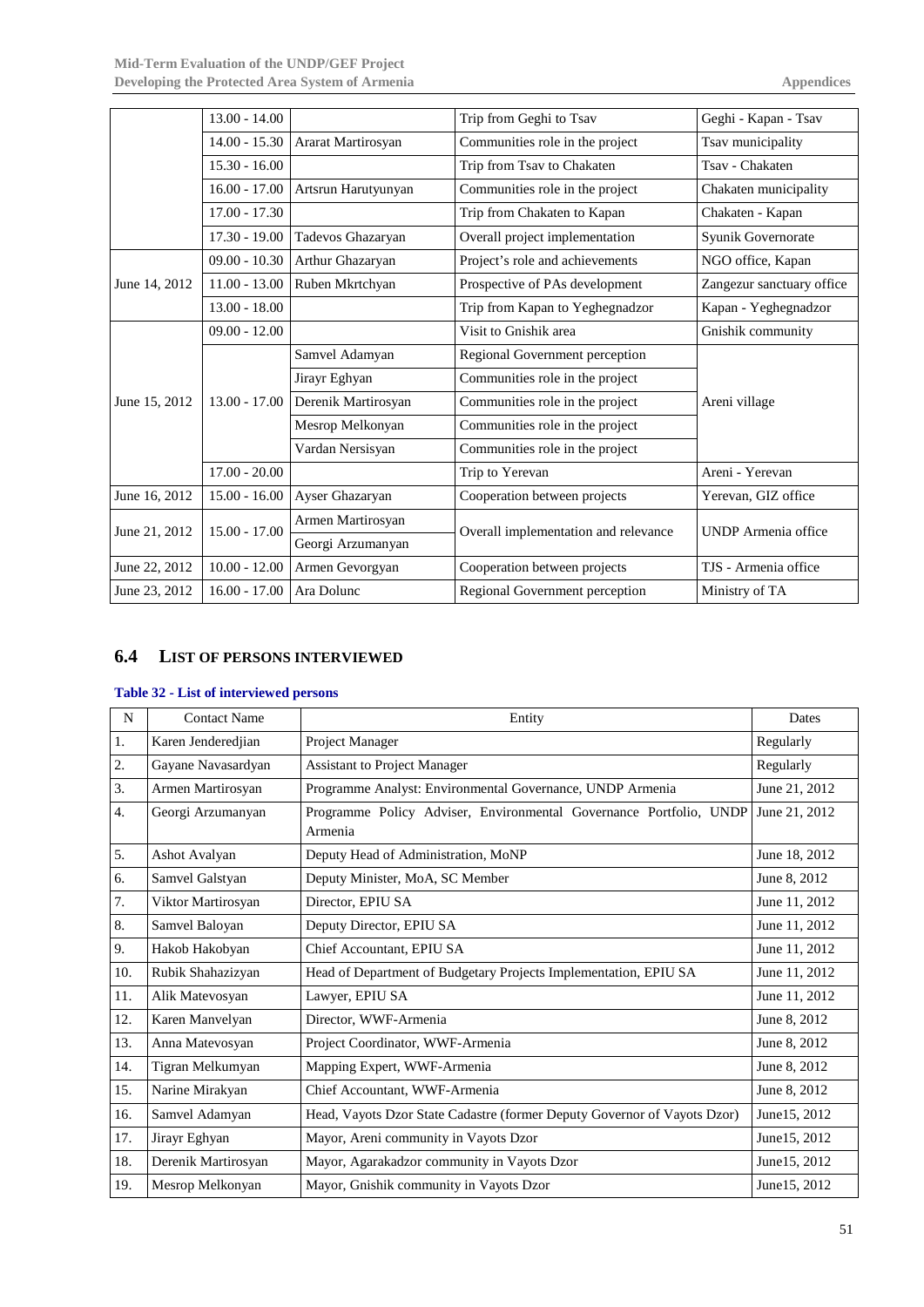| 20. | Vardan Nersisyan    | Mayor, Khachik community in Vayots Dzor                 | June 15, 2012 |
|-----|---------------------|---------------------------------------------------------|---------------|
| 21. | Ara Dolunts         | Deputy Governor, Syunik Governorate                     | June 23, 2012 |
| 22. | Tadevos Ghazaryan   | Head, Development Projects Division, Syunik Governorate | June13, 2012  |
| 23. | Ararat Martirosyan  | Mayor, Tsav community in Syunik                         | June 13, 2012 |
| 24. | Artsrun Harutyunyan | Mayor, Chakaten community in Syunik                     | June 13, 2012 |
| 25. | Stepan Petrosyan    | Mayor, Lernadzor community in Syunik                    | June 13, 2012 |
| 26. | Vasil Grigoryan     | Mayor, Geghi community in Syunik                        | June 13, 2012 |
| 27. | Vardan Gevorgyan    | Mayor, Kajaran town in Syunik                           | June 12, 2012 |
| 28. | Garegin Gabrielyan  | Head of EP division, Kajaran town in Syunik             | June 12, 2012 |
| 29. | Ayser Ghazaryan     | Senior Expert, GIZ SMB Program                          | June 16, 2012 |
| 30. | Arthur Ghazaryan    | Expert, Ecology and Democracy NGO                       | June 14, 2012 |
| 31. | Ruben Mkrtchyan     | Director, Shikahogh SR SNCO                             | June 14, 2012 |
| 32. | Armen Gevorgyan     | National Coordinator for Armenia, TJS-Caucasus          | June 22, 2012 |

### <span id="page-53-0"></span>**6.5 SUMMARY OF FIELD VISITS**

3-day visit has been organized and conducted by the PM and External Evaluator with the purpose to visit project sites, meet regional and local stakeholders and interview them. The tour was conducted in the period of June 13-15. In order to increase the efficiency several group meetings were organized. Among others, representatives of regional Governorates and mayors of local communities have been addressed and interviewed.

Major topics of discussions were the following:

- Stakeholders involvement in the stages of project design and further implementation; Their satisfaction with the extent of involvement'
- Stakeholders' satisfaction with the support they received and further expectations;
- Stakeholders' readiness and motivation to get involved into the development of PAs;
- Shortcomings of the project, etc.

In general, meetings with stakeholders were very useful. It is recommended to continue the cooperation path with them at least at the same regularity and intensity.

#### <span id="page-53-1"></span>**6.6 LIST OF DOCUMENTS REVIEWED AND CONSULTED**

- 1. Project Inception Report;
- 2. Quarterly and annual progress reports provided by the PM;
- 3. Technical reports (reviews, assessments, studies, surveys, etc) on implemented activities;
- 4. Semi-ready documents (management and business plans for PAs, maps, list of species in targeted areas);
- 5. Financial reports provided by implementing partners and PM Assistant;
- 6. METT scorecards as of 2009 and April/May 2012;
- 7. PIR/APR report;
- 8. Trip reports provided by the PM and implementing partners;
- 9. Request for Project Preparation Grant document (GEF, 2008)
- 10. Project Document and annexes (2009, 2010);
- 11. Agreements between UNDP Armenia and Implementing Partners (EPIU SA and WWF-Armenia);
- 12. RA National Forest Program (2005);
- 13. Forest Policy and Institutional Change Analysis in Central Asian and Caucasus Countries, (RA, 2009);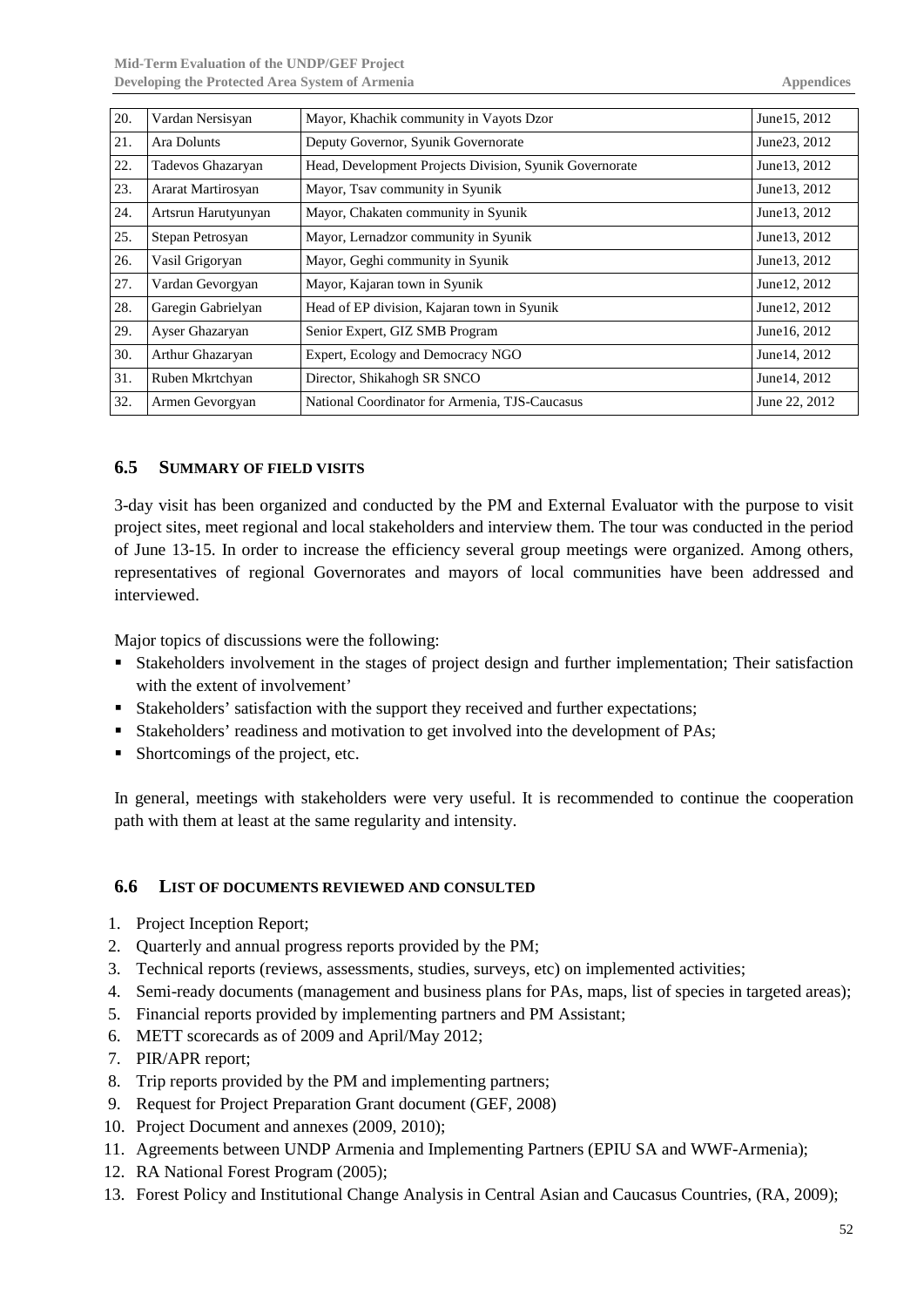- 14. The second national environmental action programme (2008);
- 15.  $1^{st}$ ,  $3^{rd}$ , and  $4^{th}$  National Reports to the Convention on Biological Diversity (2009);
- 16. Biodiversity Strategy and Action Plan for the RA (1999);
- 17. RA Sustainable Development Program (2008);
- 18. RA MoNP Ministerial Report for the period of 2007-2011(2011);
- 19. Official texts of conventions ratified by Armenia (2009, 2010);
- 20. UNDP Armenia country program action plan (2010-2015);
- 21. UNDP Armenia: Country programme document for Armenia (2010-2015);
- 22. UNNDAF Outcomes, Indicators, and Outputs (2010);
- 23. UNDP Handbook on Monitoring and Evaluating for Results (2002)
- 24. The GEF Monitoring and Evaluation Policy (2006);
- 25. GEF 5: Focal Area Strategies;
- 26. Other relevant documents and papers.

### <span id="page-54-0"></span>**6.7 GUIDE FOR INTERVIEWING THE IMPLEMENTERS AND STAKEHOLDERS**

#### <span id="page-54-1"></span>**6.7.1 Topics discussed with stakeholders**

### <span id="page-54-2"></span>*6.7.1.1 Project Concept*

- 1. How and why project outcomes and strategies contribute to the achievement of the expected results?
- 2. Do the outcomes developed during the inception phase still represent the best project strategy for achieving the project objectives (in light of updated underlying factors)? Consider alternatives.

#### <span id="page-54-3"></span>*6.7.1.2 Preparation and readiness*

- 3. Are the project's objectives and components clear, practicable and feasible within its timeframe?
- 4. Were the capacities of executing institution and counterparts properly considered when the project was designed? What changes are observable now?
- 5. Were the partnership arrangements properly identified and the roles and responsibilities negotiated prior to project approval? Are there any changes to be applied?

#### <span id="page-54-4"></span>*6.7.1.3 Stakeholder participation during project preparation*

6. Did the project involve the relevant stakeholders through information-sharing, consultation and by seeking their participation in the project's design?

#### <span id="page-54-5"></span>*6.7.1.4 Project organization/Management arrangements*

- 7. Were the project roles properly assigned during the project design? What has changed? Is a revision needed?
- 8. Can the management arrangement model suggested by the project be considered as an optimum model? If no, please come up with suggestions and recommendations.
- 9. Are the project roles in line with UNDP and GEF program guides?

### <span id="page-54-6"></span>*6.7.1.5 Project budget and duration*

10.Is it realistic to achieve the assigned objectives within the allocated budget?

11.Is it realistic to achieve the assigned objectives within allocated timeframe?

### <span id="page-54-7"></span>*6.7.1.6 Gender perspective*

12. Extent to which the project accounts for gender differences when developing project interventions.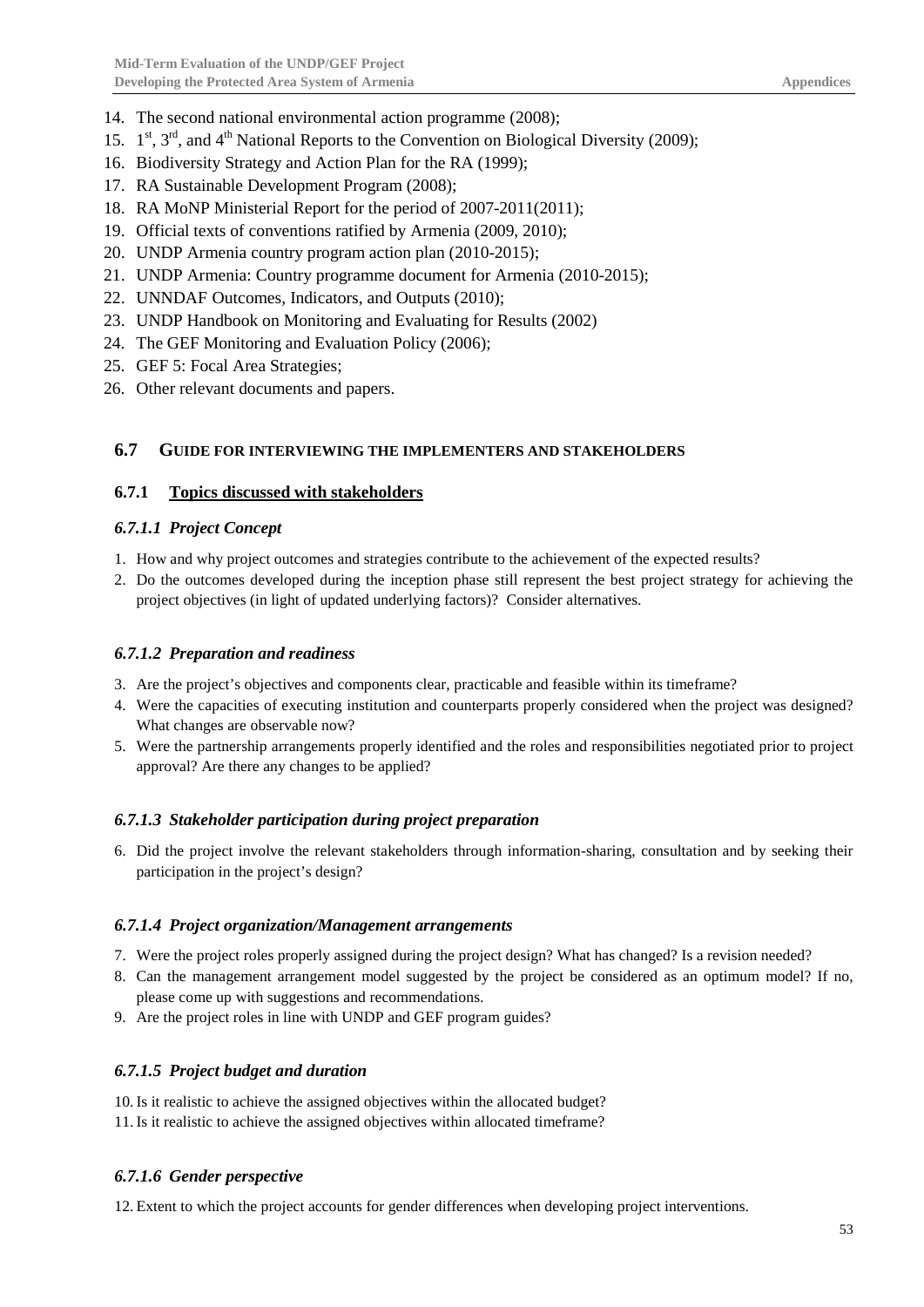13. How gender considerations are mainstreamed into project interventions?

#### <span id="page-55-0"></span>*6.7.1.7 Design of Project Monitoring and Evaluation system*

- 14. What M&E plan is applied to the project implementation?
- 15. How does the PMU trace the progress towards achieving the project objectives?
- 16. How does the UNDP GEF monitor the progress of the project implementation towards achieving project objectives?
- 17. What was the baseline data inserted in project implementation M&E plan? Who prepared the baseline and when?
- 18. What regular information is provided by implementing partners to the PMU?
- 19. What regular monitoring reports are provided by the PMU to the UNDP GEF?
- 20. What is the GEF Tracking Tool and how can it be applied?
- 21. How the development of the workplans is made? Who does?
- 22. How many times the workplans have been significantly changes and why?

#### <span id="page-55-1"></span>*6.7.1.8 Financial management*

23. How the cost efficiency of the project implementation is ensured?

24. Did the promised co-funding take place? How?

### <span id="page-55-2"></span>*6.7.1.9 Time efficiency*

25. What significant delays in project implementation happened and why?

### <span id="page-55-3"></span>*6.7.1.10 UNDP GEF contribution*

26. How exactly the UNDP GEF contributed?

#### <span id="page-55-4"></span>*6.7.1.11 Stakeholders participation*

27. Were the relevant country representatives, from government and civil society, involved in the project preparation? 28. Are the relevant country representatives, from government and civil society, involved in the project preparation? 29. How are the local inhabitants involved in project implementation?

#### <span id="page-55-5"></span>**6.8 INTERNATIONAL CONVENTIONS ADOPTED BY ARMENIA**

#### <span id="page-55-6"></span>**Table 33 – International conventions adopted by Armenia**

| N  | Convention <sup>37</sup>                                                                                                       |  |  |  |  |  |  |
|----|--------------------------------------------------------------------------------------------------------------------------------|--|--|--|--|--|--|
|    | UN Convention on Biological Diversity (Rio-de-Janeiro, 5 June 1992), ratified by RA National Assembly on 31.03.1993            |  |  |  |  |  |  |
|    | At the 1992 Earth Summit in Rio de Janeiro agreed on a comprehensive strategy for sustainable development. One of the key      |  |  |  |  |  |  |
|    | agreements adopted was the Convention on Biodiversity (CBD). The CBD is the recognition of international community of          |  |  |  |  |  |  |
|    | importance to follow the principles of sustainable development. The main objective of Convention is biodiversity conservation, |  |  |  |  |  |  |
| 1. | sustainable use of its components, joint utilization and free access to genetic resources and technologies, etc.               |  |  |  |  |  |  |
|    | The Carthagen Protocol on Biosafety (Montreal, 2001), ratified by RA National Assembly on 16.03.2004                           |  |  |  |  |  |  |
|    | The Protocol seeks to protect biological diversity from the potential risks posed by living modified organisms resulting from  |  |  |  |  |  |  |
|    | modern biotechnology. It ensures that countries are provided with the information necessary to make informed decisions before  |  |  |  |  |  |  |
|    | agreeing to the import of such organisms into their territory.                                                                 |  |  |  |  |  |  |
|    | UN Convention to Combat Desertification (Paris, 1994), ratified by RA National Assembly on 23.06.1997                          |  |  |  |  |  |  |
| 2. | The international community has long recognized that desertification is a major economic, social and environmental problem     |  |  |  |  |  |  |
|    | of concern to many countries in all regions of the world. In 1977, the UNCOD adopted a Plan of Action to Combat                |  |  |  |  |  |  |

<span id="page-55-7"></span> $37$  Brief descriptions of conventions are taken fro[m www.nature-ic.am](http://www.nature-ic.am/)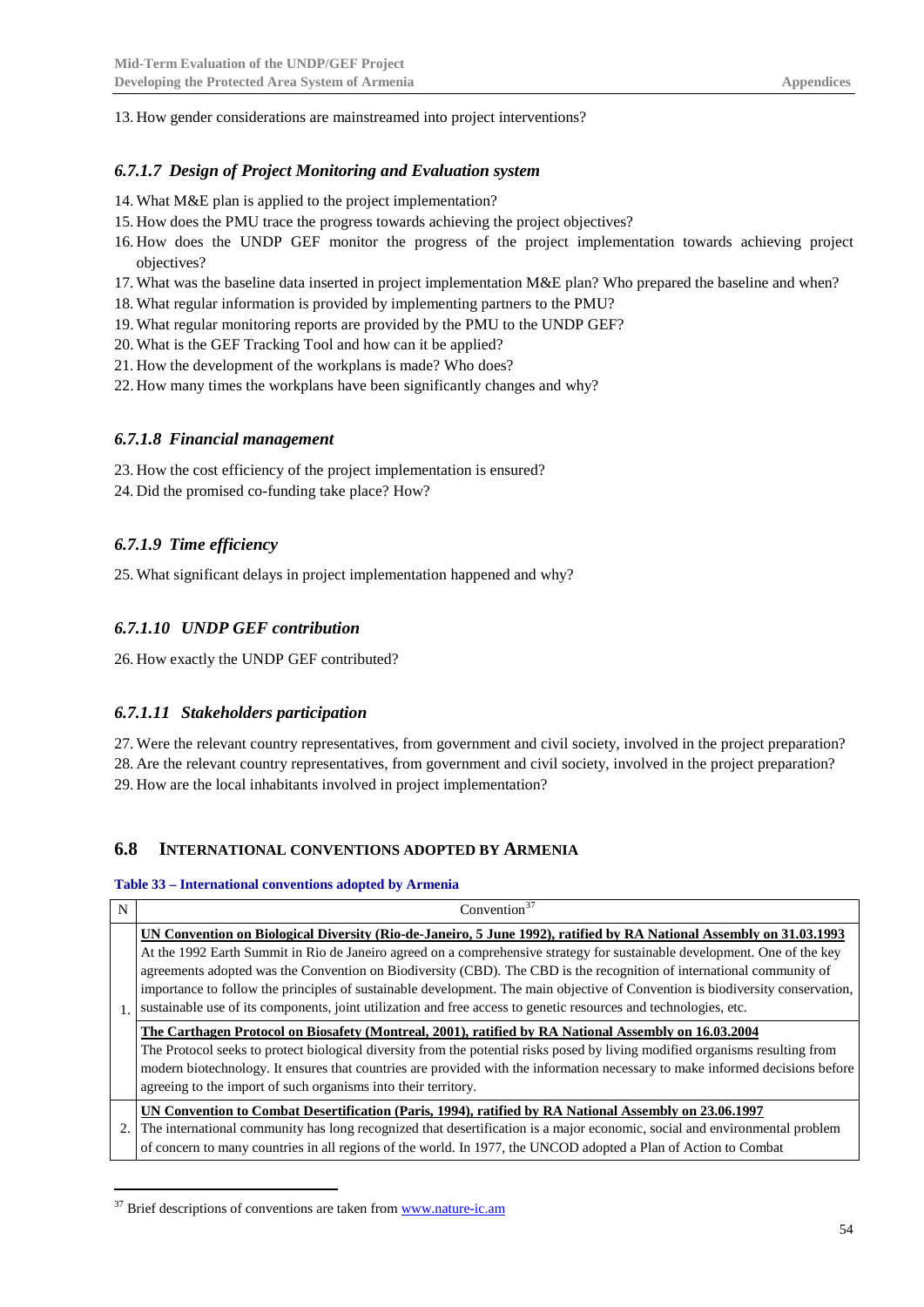|    | Desertification (POCD). Despite this and other efforts, the UNEP concluded in 1991 that the problem of land degradation in                  |
|----|---------------------------------------------------------------------------------------------------------------------------------------------|
|    | arid, semi-arid and dry sub-humid areas had intensified, although there were local examples of success.                                     |
|    | <b>UNCCD 4 National Communications</b>                                                                                                      |
|    | European Landscape Convention (Florence, 2000), ratified by RA National Assembly on 23.03.2004                                              |
| 3. | The aims of the convention are to promote European landscape protection, management and planning, and to organize                           |
|    | European co-operation on landscape issues. This means ensuring the protection, management and planning of European                          |
|    | landscapes through the adoption of national measures and the establishment of European co-operation between the Parties.                    |
|    | Convention on the Conservation of European Wildlife and Natural Habitats (Bern, 19.09.1979), ratified by RA National                        |
|    | <b>Assembly on 26.02.2008</b>                                                                                                               |
|    | The Convention on the Conservation of European Wildlife and Natural Habitats (Bern Convention) is a binding international                   |
| 4. | legal instrument in the field of nature conservation, which covers most of the natural heritage of the European continent and               |
|    | extends to some States of Africa. Its aims are to conserve wild flora and fauna and their natural habitats and to promote                   |
|    | European co-operation in that field. The Convention places a particular importance on the need to protect endangered natural                |
|    | habitats and endangered vulnerable species, including migratory species.                                                                    |
|    | Convention Concerning the Protection of the World Cultural and Natural Heritage (Paris, 1972), ratified by RA                               |
|    | <b>National Assembly in 1993</b>                                                                                                            |
|    | The Convention Concerning the Protection of the World Cultural and Natural Heritage (the World Heritage Convention) was                     |
|    | adopted by the General Conference of UNESCO in 1972. To date, more than 170 countries have adhered to the Convention.                       |
| 5. | The Convention aims to encourage the identification, protection, and preservation of earth's cultural and natural heritage. It              |
|    | recognizes that nature and culture are complementary and that cultural identity is strongly related to the natural environment in           |
|    | which it develops. The Convention provides for the protection of those cultural and natural 'properties' deemed to be of greatest           |
|    | value to humanity. It is not intended to protect all properties of great interest, importance or value, but rather a select list of the     |
|    | most outstanding of these from an international viewpoint.                                                                                  |
|    | Convention on the Conservation of Migratory Species of Wild Animals (Bonn, 1979), ratified by RA National                                   |
|    | <b>Assembly on 27.10.2010</b>                                                                                                               |
|    | The Convention on the Conservation of Migratory Species of Wild Animals (also known as CMS or Bonn Convention) aims to                      |
|    | conserve terrestrial, aquatic and avian migratory species throughout their range. It is an intergovernmental treaty, concluded              |
| 6. | under the aegis of the United Nations Environment Programme, concerned with the conservation of wildlife and habitats on a                  |
|    | global scale.                                                                                                                               |
|    | CMS Parties strive towards strictly protecting enlisted animals, conserving or restoring the places where they live, mitigating             |
|    | obstacles to migration and controlling other factors that might endanger them. Besides establishing obligations for each State              |
|    | joining the Convention, CMS promotes concerted action among the Range States of many of these species.                                      |
|    | As a party to the CBD, Armenia is committed to implement the <b>Programme of Work on PAs</b> . <sup>38</sup> During the preparation of this |
|    | proposal the country, with support from NGOs, analyzed where the major gaps or in terms of PoWPA implementation. Several                    |
| 7. | PoWPA Goals stood out as current urgent gaps: Goal 1.1 (Ecological representation of the PA estate), Goal 3.2 (Building                     |
|    | capacities for establishing and managing PAs), Goal 2.1 (Diversity of PA Governance Models), and Goal 3.4 (Financial                        |
|    | sustainability). Some of these goals are being supported by diverse projects.                                                               |

<span id="page-56-0"></span> <sup>38</sup> Edited extract from the PD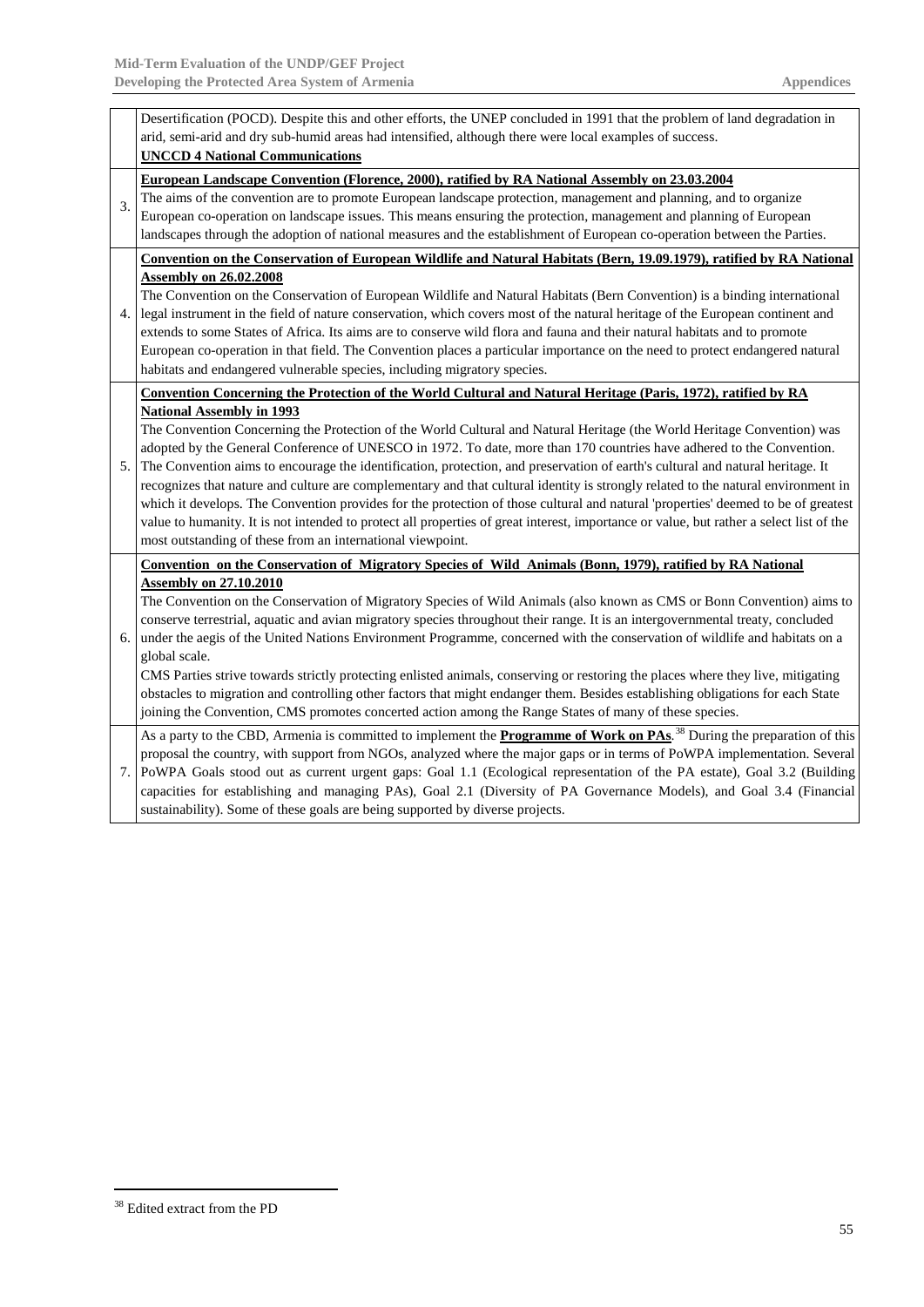### **6.9 PROJECT'S REVISED FINANCIAL WORK PLAN, USD (AS OF NOVEMBER-DECEMBER 2011)**

<span id="page-57-1"></span><span id="page-57-0"></span>

| Activities and results                                                                                                                                                    | <b>Budget description</b>                        | 2010     | 2011     | 2012           | 2012     | Total     |
|---------------------------------------------------------------------------------------------------------------------------------------------------------------------------|--------------------------------------------------|----------|----------|----------------|----------|-----------|
| Activity 1: Rationalization of PA system (implemented by the RA MoNP EPIU SA)                                                                                             |                                                  |          | 669,630  | 724,140        | 784,790  | 2,605,062 |
| 1.1. Set of by-laws developed to operationalize the 2006 PA Law; 2                                                                                                        | 71300 - Local consultants                        | 56,700   | 63,900   | 68,000         | 46,950   | 235,550   |
| new sanctuaries (i.e. Gnishik and Khustup - 34,000 ha) established at                                                                                                     | $71600 - Travel$                                 | 2,500    | 4,453    | 5,000          | 6,000    | 17,953    |
| underrepresented habitats;<br>1.2. Institutional links re-configured to clarify roles and                                                                                 | 72200 - Equipment and furniture                  | 700      | $\Omega$ | $\Omega$       | $\Omega$ | 700       |
| responsibilities for governance and management of sanctuaries;                                                                                                            | 72400 - Communication and audio visual equipment | 1,500    | 1,650    | 4,700          | 4,700    | 12,550    |
| 1.3. National and local training programs for sanctuary managers and<br>local communities;                                                                                | 72800 – Information technology equipment         | 2,802    | 49       | 700            | 700      | 4,251     |
| 1.4. New PA management model developed for sanctuaries and put                                                                                                            | 73400 – Rent and maintenance of other equipment  | 1,300    | 3,500    | 3,500          | 2,500    | 10,800    |
| into policy.                                                                                                                                                              | 74500 - Miscellaneous                            | 500      | 1,000    | 1,000          | 1,000    | 3,500     |
| Activity 1a: Rationalization of PA system (implemented by the MoNP/PMU)                                                                                                   |                                                  | 180,250  | 297,539  | 320,620        | 361,470  | 1,159,879 |
|                                                                                                                                                                           | 71200 - International consultants                | 7,500    | $\theta$ | 5,000          | 2,500    | 15,000    |
|                                                                                                                                                                           | 71400 – Contractual services by individuals      | 12,490   | 23,100   | 29,100         | 29,100   | 93,790    |
| 1.1. Set of by-laws developed to operationalize the 2006 PA Law; 2<br>new sanctuaries (i.e. Gnishik and Khustup - 34,000 ha) established at<br>underrepresented habitats; | $71600 - Travel$                                 | 36,820   | 2,775    | 5,000          | 5,100    | 49,695    |
|                                                                                                                                                                           | 72100 - Contractual services by companies        | $\Omega$ | 300      | 100            | 100      | 500       |
| 1.2. Institutional links re-configured to clarify roles and                                                                                                               | 72200 – Equipment and furniture                  | 38,000   | 35,698   | $\Omega$       | $\Omega$ | 73,698    |
| responsibilities for governance and management of sanctuaries;                                                                                                            | 72300 – Materials and goods                      | 52       | $\Omega$ | $\Omega$       | $\Omega$ | 52        |
| 1.3. National and local training programs for sanctuary managers and                                                                                                      | 72800 - Information technology equipment         | 6,020    | $\Omega$ | $\overline{0}$ | 10,000   | 16,020    |
| local communities;                                                                                                                                                        | 73100 - Rent and maintenance of premises         | 186      | $\Omega$ | 200            | 200      | 586       |
| 1.4. New PA management model developed for sanctuaries and put                                                                                                            | 73400 – Rent and maintenance of other equipment  | 900      | 1,670    | 2,000          | 2,400    | 6,970     |
| into policy.                                                                                                                                                              | 74100 - Professional services                    | 5,182    | $\Omega$ | 8,000          | 10,000   | 23,182    |
|                                                                                                                                                                           | 74200 – Audio visual and printing costs          | 5,000    | $\Omega$ | 2,200          | 4,850    | 12,050    |

#### **Table 34 – Project's revised financial work plan, USD (as of November-December 2011)**